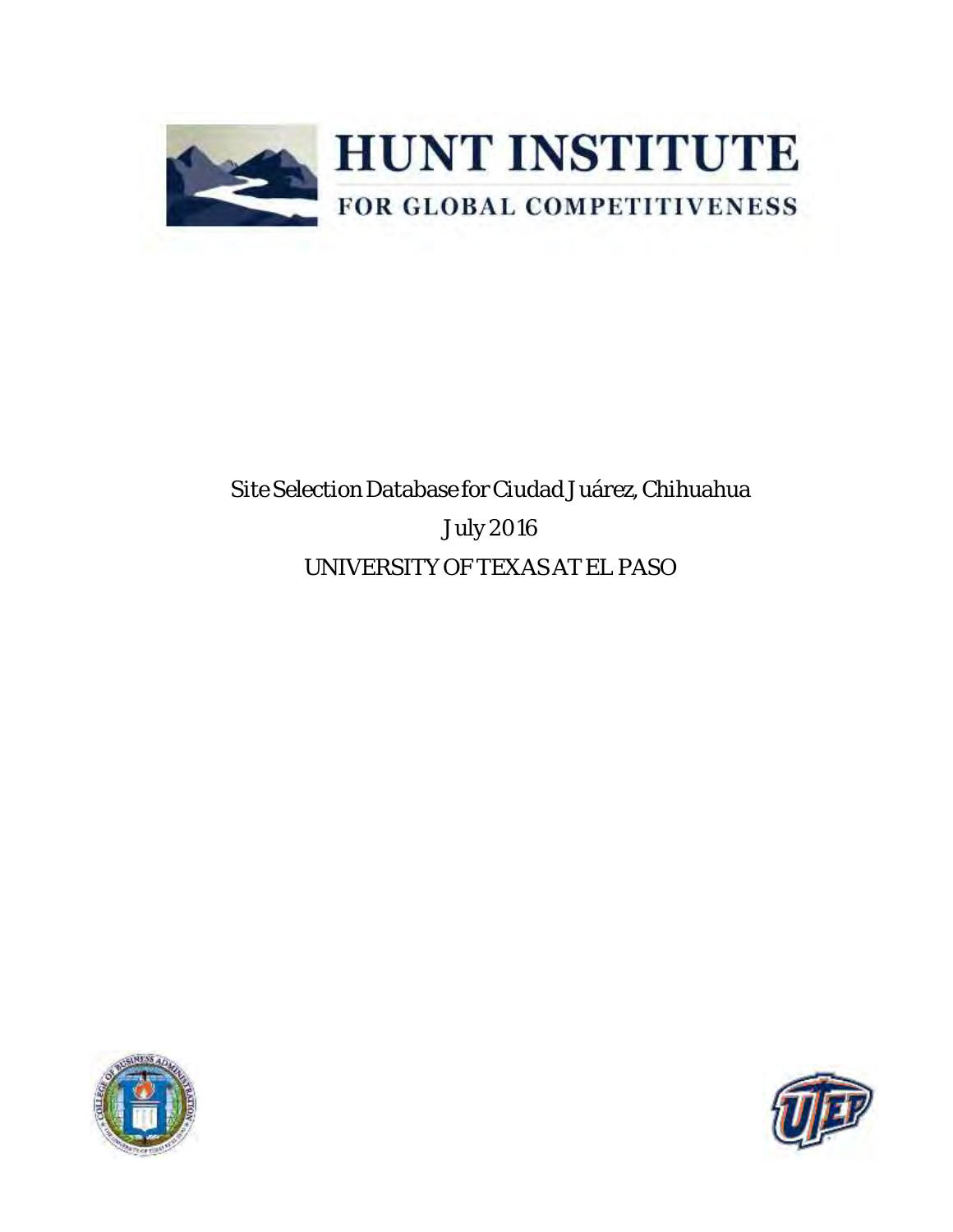| $\mathsf{L}$ |  |
|--------------|--|
|              |  |
|              |  |
| $\prod$      |  |
|              |  |
|              |  |
|              |  |
|              |  |
| III.         |  |
|              |  |
|              |  |
| IV.          |  |
| $V_{\cdot}$  |  |
|              |  |
|              |  |
|              |  |
| VI.          |  |
| VII.         |  |
|              |  |
| IX.          |  |
| $X_{1}$      |  |
| XI.          |  |
| XII.         |  |
|              |  |

## Table of Contents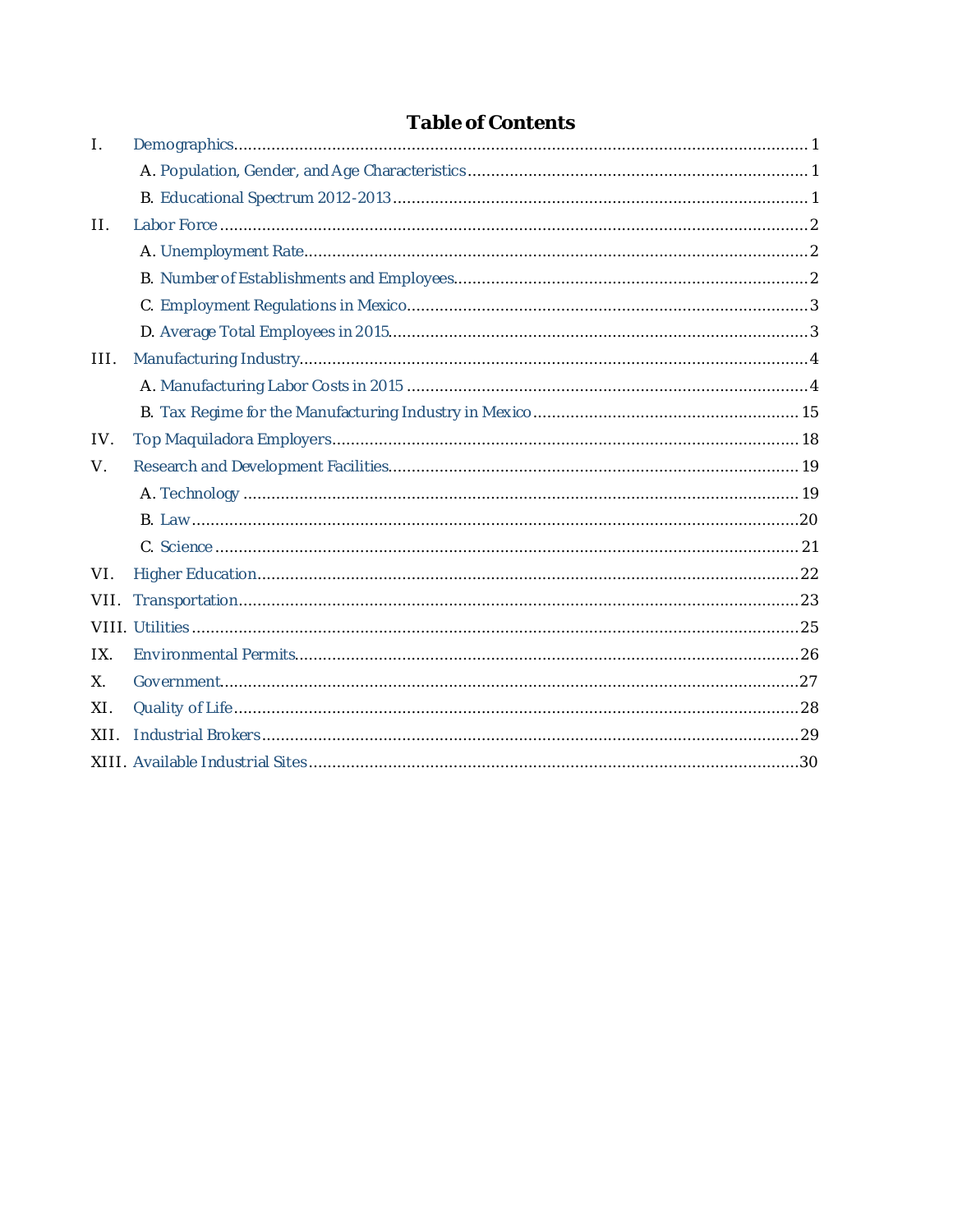### **I. Demographics**

|            | Year       | 2010      | 2011      | 2012      | 2013      | 2014      | 2015      |
|------------|------------|-----------|-----------|-----------|-----------|-----------|-----------|
|            | Under - 14 | 430,371   | 426,480   | 423,667   | 421,040   | 418,580   | 416,159   |
|            | $15 - 29$  | 356,138   | 353,353   | 353,178   | 353,734   | 355,414   | 357,914   |
|            | $30 - 44$  | 332,396   | 332,503   | 332,502   | 331,660   | 330,336   | 328,472   |
| Population | $45 - 64$  | 202,483   | 211,188   | 220,781   | 231,051   | 241,824   | 252,932   |
|            | 65 - Older | 56,722    | 58,429    | 60,397    | 62,594    | 65,024    | 67,687    |
|            | Total      | 1,378,110 | 1,381,953 | 1,390,525 | 1,400,079 | 1,411,179 | 1,423,166 |
|            | Under - 14 | 219,675   | 217,976   | 216,729   | 215,532   | 214,382   | 213,210   |
|            | $15 - 29$  | 177,860   | 175,503   | 175,145   | 175,105   | 175,873   | 177,180   |
| Male       | $30 - 44$  | 165,689   | 164,901   | 164,229   | 163,073   | 161,754   | 160,217   |
| Population | $45 - 64$  | 97,896    | 102,324   | 107,179   | 112,345   | 117,729   | 123,241   |
|            | 65 - Older | 24,997    | 25,744    | 26,609    | 27,578    | 28,654    | 29,838    |
|            | Total      | 686,117   | 686,448   | 689,892   | 693,633   | 698,392   | 703,686   |
|            | Under - 14 | 210,696   | 208,504   | 206,938   | 205,508   | 204,198   | 202,949   |
|            | $15 - 29$  | 178,278   | 177,851   | 178,033   | 178,629   | 179,542   | 180,735   |
| Female     | $30 - 44$  | 166,708   | 167,602   | 168,272   | 168,587   | 168,582   | 168,255   |
| Population | $45 - 64$  | 104,587   | 108,864   | 113,602   | 118,705   | 124,094   | 129,692   |
|            | 65 - Older | 31,725    | 32,685    | 33,788    | 35,016    | 36,371    | 37,849    |
|            | Total      | 691,993   | 695,506   | 700,634   | 706,446   | 712,787   | 719,480   |

### <span id="page-2-1"></span><span id="page-2-0"></span>**A. Population, Gender, and Age Characteristics**

Source: INEGI and CONAPO.

## <span id="page-2-2"></span>**B. Educational Spectrum 2012-2013**

| <b>Education Category</b>     | Students | Teachers | Schools |
|-------------------------------|----------|----------|---------|
| Kindergarten Education        | 42,314   | 1,685    | 452     |
| <b>Elementary Education</b>   | 174,977  | 5,735    | 565     |
| Middle School Education       | 73,277   | 3,626    | 155     |
| <b>Technical Education</b>    | 10,722   | 244      | 33      |
| Vocational or Trade Education | 7,073    | 450      | 14      |
| <b>High School Education</b>  | 44,443   | 2,050    | 128     |
| Undergraduate Education       | 42,268   | 2,974    | 22      |
| <b>Graduate Education</b>     | 2,309    | 422      | 15      |
| Total                         | 397,383  | 17,186   | 1,384   |

Source: Ciudad Juárez- Plan Municipal de Desarrollo.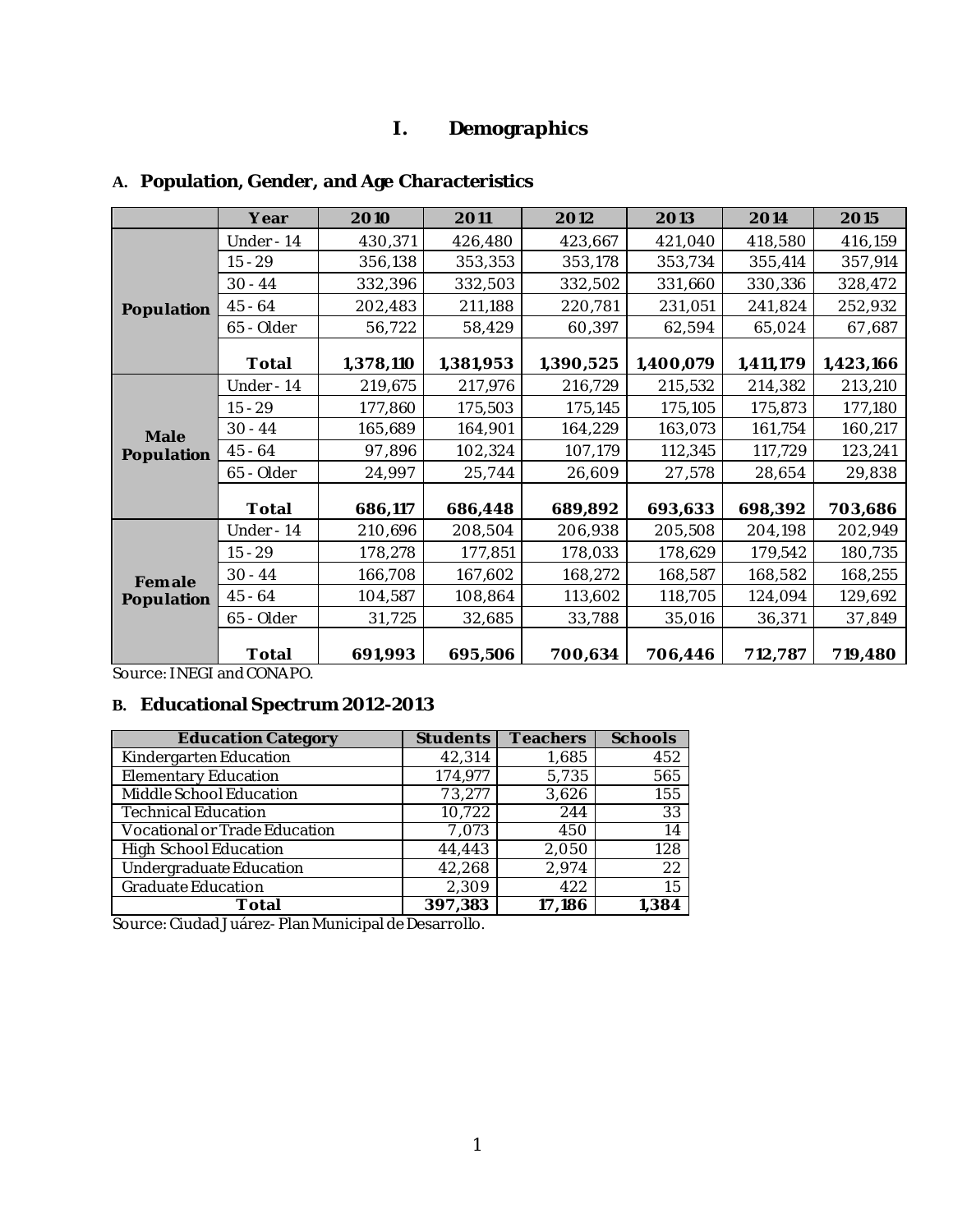## **II. Labor Force**

## <span id="page-3-1"></span><span id="page-3-0"></span>**A. Unemployment Rate**

| Year                   | 2013        |             |             |             |  |  |
|------------------------|-------------|-------------|-------------|-------------|--|--|
| Period                 | 1st Quarter | 2nd Quarter | 3rd Quarter | 4th Quarter |  |  |
| Unemployment Rate (%)* | 5.4         | 5.8         | 5.3         | 4.4         |  |  |
| Year                   |             | 2014        |             |             |  |  |
| Period                 | 1st Quarter | 2nd Quarter | 3rd Quarter | 4th Quarter |  |  |
| Unemployment Rate (%)* | 4.9         | 3.2         | 4.5         | 4.3         |  |  |
| Year                   |             | 2015        |             |             |  |  |
| Period                 | 1st Quarter | 2nd Quarter | 3rd Quarter | 4th Quarter |  |  |
| Unemployment Rate (%)* | 3.5         | 4.0         | 4.0         | 3.4         |  |  |
| Year                   | 2016        |             |             |             |  |  |
| Period                 | 1st Quarter | 2nd Quarter | 3rd Quarter | 4th Quarter |  |  |
| Unemployment Rate (%)* | 3.2         | N/A         | N/A         | N/A         |  |  |

\*Refers to the State of Chihuahua.

Source: INEGI.

## <span id="page-3-2"></span>**B. Number of Establishments and Employees**

| Non-<br>Agricultural<br>Employment<br>Reported by        | Number of<br>Total<br>Establishments | <b>Total Number Employees</b> |         |         | Percentage Distribution of<br>Total Employees% |        |        |
|----------------------------------------------------------|--------------------------------------|-------------------------------|---------|---------|------------------------------------------------|--------|--------|
| Place of Work                                            | 2016                                 | 2005                          | 2010    | 2015    | 2005                                           | 2010   | 2015   |
| Agriculture,<br>Forestry,<br>Fishing, and<br>Hunting     | N/A                                  | 626                           | 662     | 892     | 0.18                                           | 0.21   | 0.22   |
| Extractive<br>Industry                                   | 1,331                                | 61                            | 30      | 73      | 0.02                                           | 0.01   | 0.02   |
| Manufacturing<br>Industry                                |                                      | 230,288                       | 181,726 | 270,099 | 64.45                                          | 58.07  | 66.09  |
| Construction<br>Industry                                 |                                      | 15,378                        | 8,854   | 12,095  | 4.30                                           | 2.83   | 2.96   |
| Uptake and<br>Electrical<br>Industry and<br>Water Supply |                                      | 2,235                         | 2,450   | 2,432   | 0.63                                           | 0.78   | 0.60   |
| Commerce                                                 | 8,353                                | 38,820                        | 39,986  | 42,383  | 10.86                                          | 12.78  | 10.37  |
| Transportation<br>and<br>Communication                   | N/A                                  | $\overline{9}$ ,802           | 11,462  | 14,890  | 2.74                                           | 3.66   | 3.64   |
| Services                                                 | 5,164                                | 60,128                        | 67,750  | 65,835  | 16.83                                          | 21.65  | 16.11  |
| Total                                                    | 14,848                               | 357,338                       | 312,920 | 408,699 | 100.00                                         | 100.00 | 100.00 |

Source: Chihuahua.gob.mx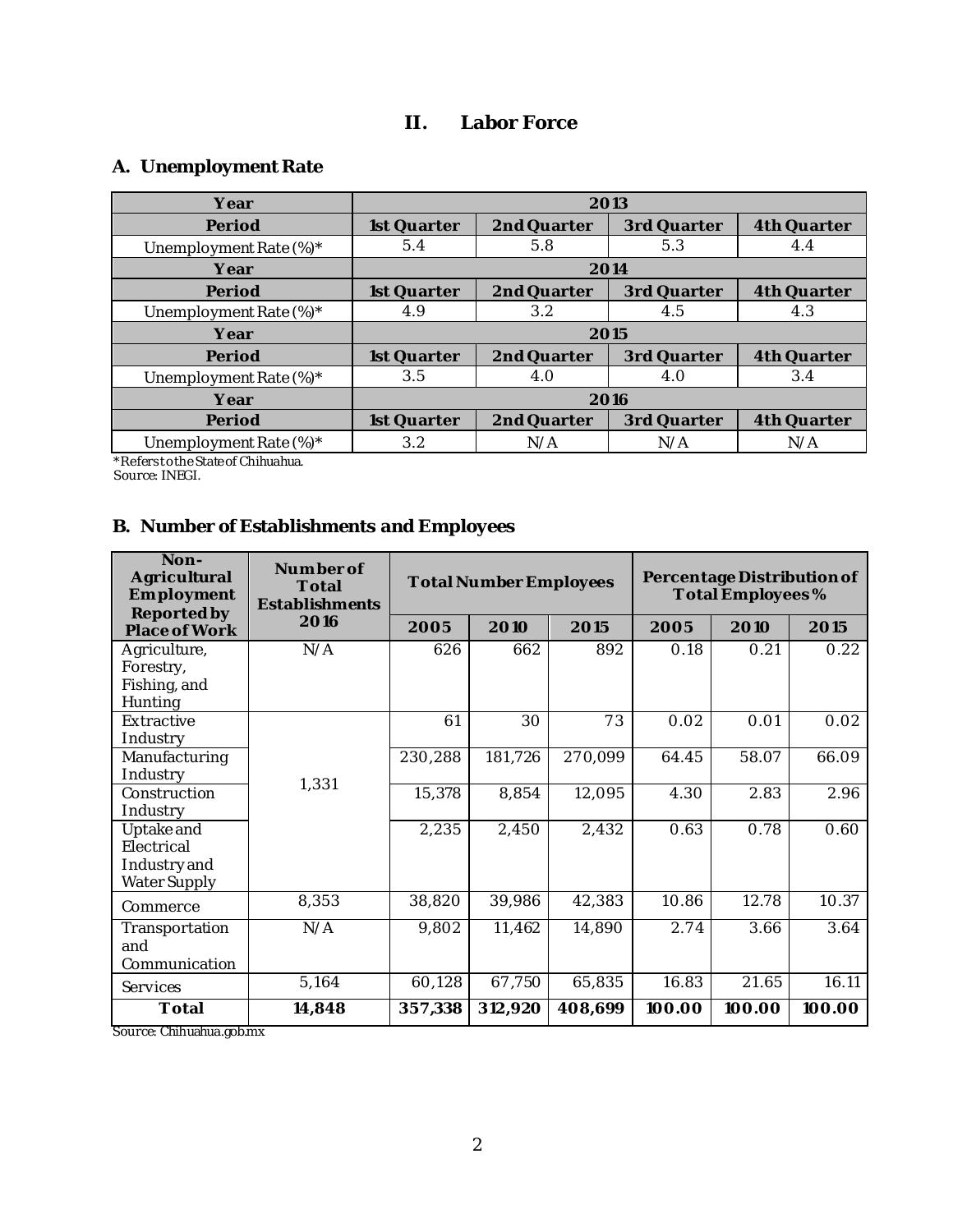### <span id="page-4-0"></span>**C. Employment Regulations in Mexico**

| Employment Regulation Entity in Mexico |                                                                       |  |  |  |
|----------------------------------------|-----------------------------------------------------------------------|--|--|--|
| Name                                   | The Federal Labor Law (FLL)                                           |  |  |  |
| Pre-Hire Screening                     |                                                                       |  |  |  |
| Pre-Employment Screening Required      | Yes                                                                   |  |  |  |
| Drug                                   | Yes                                                                   |  |  |  |
| Medical                                | Yes                                                                   |  |  |  |
| Mandatory Employee Benefits            |                                                                       |  |  |  |
| Statutory Minimum Wage*                | USD \$3.70 per day                                                    |  |  |  |
| State Employment Insurance             | No                                                                    |  |  |  |
| State Unemployment Benefits            | No                                                                    |  |  |  |
| Paid Sick Days or Long-Term Disability | No                                                                    |  |  |  |
| PTU (profit sharing)                   | 10% of company profit annually                                        |  |  |  |
| IMSS (social security)                 | 17 % of wages                                                         |  |  |  |
| SAR (pension)                          | 2 % of wages                                                          |  |  |  |
| INFONAVIT**                            | 5% of wages                                                           |  |  |  |
| Paid Vacation***                       | After one year of service, six days of paid<br>vacation are mandatory |  |  |  |
| Overtime                               | Double time for regular, overtime and more on<br>Sundays              |  |  |  |
| Seven paid legal holidays              | Yes                                                                   |  |  |  |
| Aguinaldo (Christmas Bonus)            | A minimum of two weeks of pay                                         |  |  |  |
| Severance pay                          | Yes                                                                   |  |  |  |

\*Converted into USD with the December 2015 End of Month Fix Exchange Rate (MXN \$17.50).

\*\*Housing fund, which provides low-cost loans to workers to purchase a home.

\*\*\*Varies by Seniority.

Source: Miller Canfield: Doing Business in North America.

## <span id="page-4-1"></span>**D. Average Total Employees in 2015**

| Industry                                           | 1st<br>Quarter | 2nd<br>Quarter | 3rd<br>Quarter | 4th<br>Quarter |
|----------------------------------------------------|----------------|----------------|----------------|----------------|
|                                                    |                |                |                |                |
| Agriculture, Forestry, Fishing, and Hunting        | 776            | 831            | 1,011          | 1,015          |
| Extractive Industry                                | 28             | 30             | 32             | 43             |
| Manufacturing Industry                             | 223,921        | 232,024        | 239,943        | 241,560        |
| Construction Industry                              | 10,591         | 10,307         | 10.874         | 10,981         |
| Uptake and Electrical Industry and Water<br>Supply |                |                |                |                |
|                                                    | 2,447          | 2,429          | 2,472          | 2,436          |
| Commerce                                           | 39,777         | 39,862         | 40,316         | 41,775         |
| Transportation and Communication                   | 13,478         | 13,759         | 13,894         | 14,331         |
| Services                                           | 63,697         | 64,422         | 65.947         | 63,979         |
| Source: IMSS.                                      |                |                |                |                |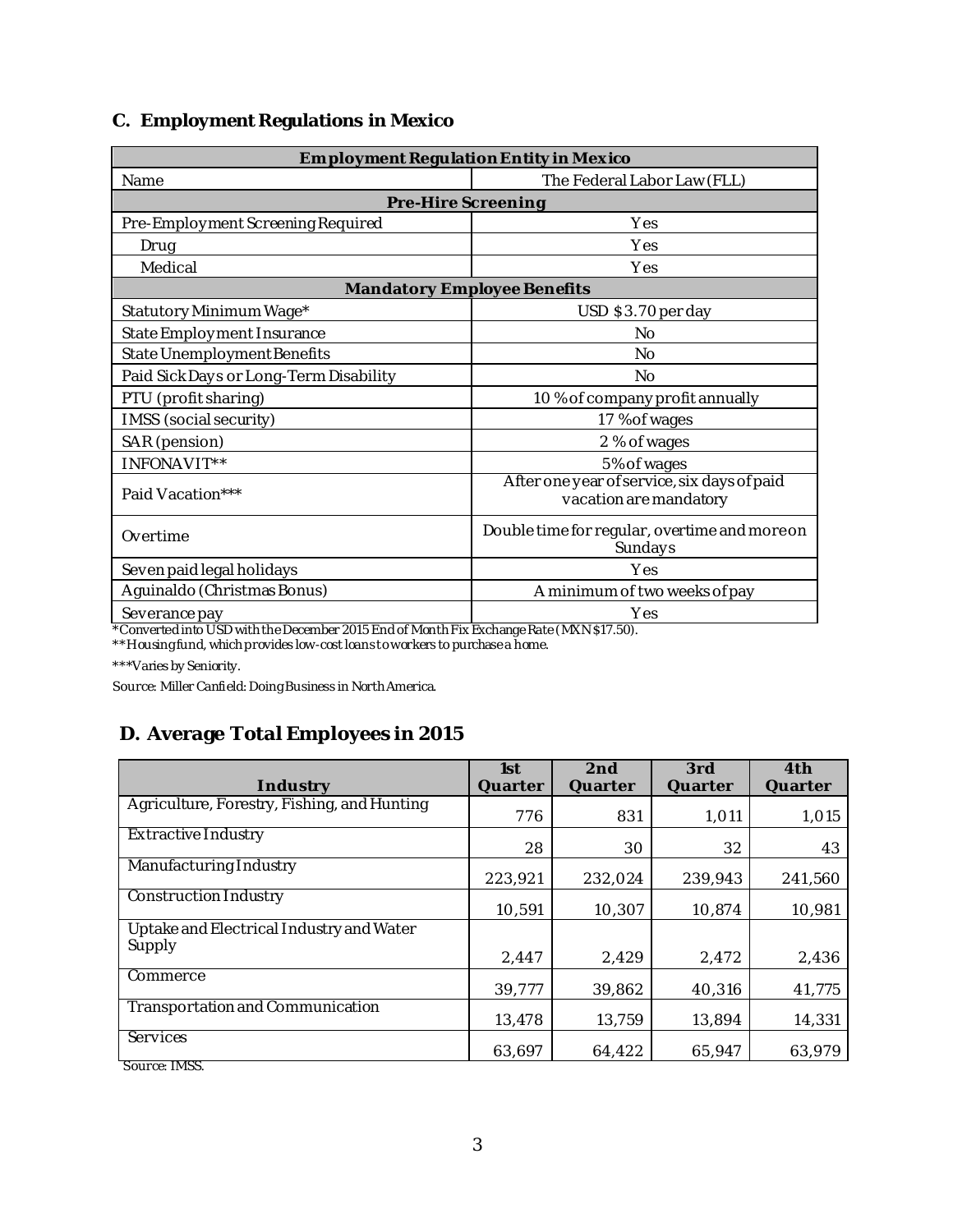## **III. Manufacturing Industry**

## <span id="page-5-1"></span><span id="page-5-0"></span>**A. Manufacturing Labor Costs in 2015**

#### Operator C, Operator B, Operator A, Operator AA, and Production Group Leader Labor Costs

|                                  | Annual Salary |                                |            |             |                               |  |  |
|----------------------------------|---------------|--------------------------------|------------|-------------|-------------------------------|--|--|
| Type of Worker                   | Operator C    | Operator B                     | Operator A | Operator AA | Production<br>Group<br>Leader |  |  |
| Base Salary (Pesos)              | 30,779.19     | 38,518.74                      | 48,757.41  | 59,150.52   | 109,469.88                    |  |  |
| Subtotal:                        | 30,779.19     | 38,518.74                      | 48,757.41  | 59,150.52   | 109,469.88                    |  |  |
|                                  |               | Basic Benefits (Pesos/Yr)      |            |             |                               |  |  |
| Vacation Days                    | 526.14        | 658.44                         | 833.46     | 1,011.12    | 1,871.28                      |  |  |
| Vacation Premium                 | 1,31.535      | 164.61                         | 2,08.365   | 252.78      | 467.82                        |  |  |
| Holidays                         | 701.52        | 877.92                         | 1,111.28   | 1,348.16    | 2,495.04                      |  |  |
| Christmas Bonus                  | 1,315.35      | 1,646.10                       | 2,083.65   | 2,527.80    | 4,678.20                      |  |  |
| Savings Fund                     | 2,560.54      | 3,204.40                       | 4,056.17   | 4,920.78    | 9,106.89                      |  |  |
| Food Coupons                     | 5,720.00      | 5,720.00                       | 5,720.00   | 5,720.00    | 5,720.00                      |  |  |
| Attendance Bonus                 | 5,980.00      | 5,980.00                       | 5,980.00   | 5,980.00    | 5,980.00                      |  |  |
| $KPI^*$                          | $\bigcirc$    | $\bigcirc$                     | $\Omega$   | $\bigcirc$  | $\bigcap$                     |  |  |
| Profit Sharing                   | 1,052.28      | 1,316.88                       | 1,666.92   | 2,022.24    | 3,742.56                      |  |  |
| Subtotal:                        | 17,987.37     | 19,568.35                      | 21,659.84  | 23,782.88   | 34,061.79                     |  |  |
|                                  |               | Additional Benefits (Pesos/Yr) |            |             |                               |  |  |
| Cafeteria                        | 8,840.00      | 8,840.00                       | 8,840.00   | 8,840.00    | 8,840.00                      |  |  |
| Life Insurance                   | 300.00        | 300.00                         | 300.00     | 300.00      | 300.00                        |  |  |
| Medical Major                    | $\bigcirc$    | $\bigcirc$                     | $\bigcirc$ | $\bigcirc$  | $\bigcap$                     |  |  |
| Uniforms                         | 250.00        | 250.00                         | 250.00     | 250.00      | 250.00                        |  |  |
| Transportation                   | 2,600.00      | 2,600.00                       | 2,600.00   | 2,600.00    | 2,600.00                      |  |  |
| Medicines                        | 350.00        | 350.00                         | 350.00     | 350.00      | 350.00                        |  |  |
| Social Activities                | 450.00        | 450.00                         | 450.00     | 450.00      | 450.00                        |  |  |
| <b>Sports Activities</b>         | 200.00        | 200.00                         | 200.00     | 200.00      | 200.00                        |  |  |
| Others                           | $\circ$       | $\circ$                        | $\circ$    | $\circ$     | $\Omega$                      |  |  |
| Subtotal:                        | 12,990.00     | 12,990.00                      | 12,990.00  | 12,990.00   | 12,990.00                     |  |  |
|                                  |               | Fiscal Cost (Pesos/Yr)         |            |             |                               |  |  |
| Social Security                  | 10,527.00     | 11,767.95                      | 13,409.86  | 15,076.30   | 23,679.63                     |  |  |
| Housing Program                  | 1,855.30      | 2,289.10                       | 2,863.06   | 3,445.60    | 6,266.32                      |  |  |
| State Tax                        | 1,742.37      | 2,052.11                       | 2,461.91   | 2,877.85    | 4,891.84                      |  |  |
| Federal Tax                      | 1,413.87      | 1,555.95                       | 1,743.91   | 1,874.82    | 2,495.38                      |  |  |
| Subtotal:                        | 15,538.53     | 17,665.11                      | 20,478.75  | 23, 274.57  | 37,333.17                     |  |  |
|                                  |               | <b>Total Annual Cost</b>       |            |             |                               |  |  |
| <b>Total Annual Cost (Pesos)</b> | 77,295.09     | 88,742.21                      | 103,886.00 | 119,197.97  | 193,854.85                    |  |  |
| ExchangeRate*(USD/MXP)           | 17.25         | 17.25                          | 17.25      | 17.25       | 17.25                         |  |  |
| Hoursper Year                    | 2,223.00      | 2,223.00                       | 2,223.00   | 2,223.00    | 2,223.00                      |  |  |
| Cost per Hour (USD)              | 2.02          | 2.31                           | 2.71       | 3.11        | 5.06                          |  |  |
| Total Cost per Year (USD)        | 4,480.87      | 5,144.48                       | 6,022.38   | 6,910.03    | 11,237.96                     |  |  |
| Total Cost per Month (USD)       | 373.41        | 428.71                         | 501.86     | 575.84      | 936.50                        |  |  |

\*Key Performance Indicator.

\*\*December 2015 End of Month Fix Exchange Rate.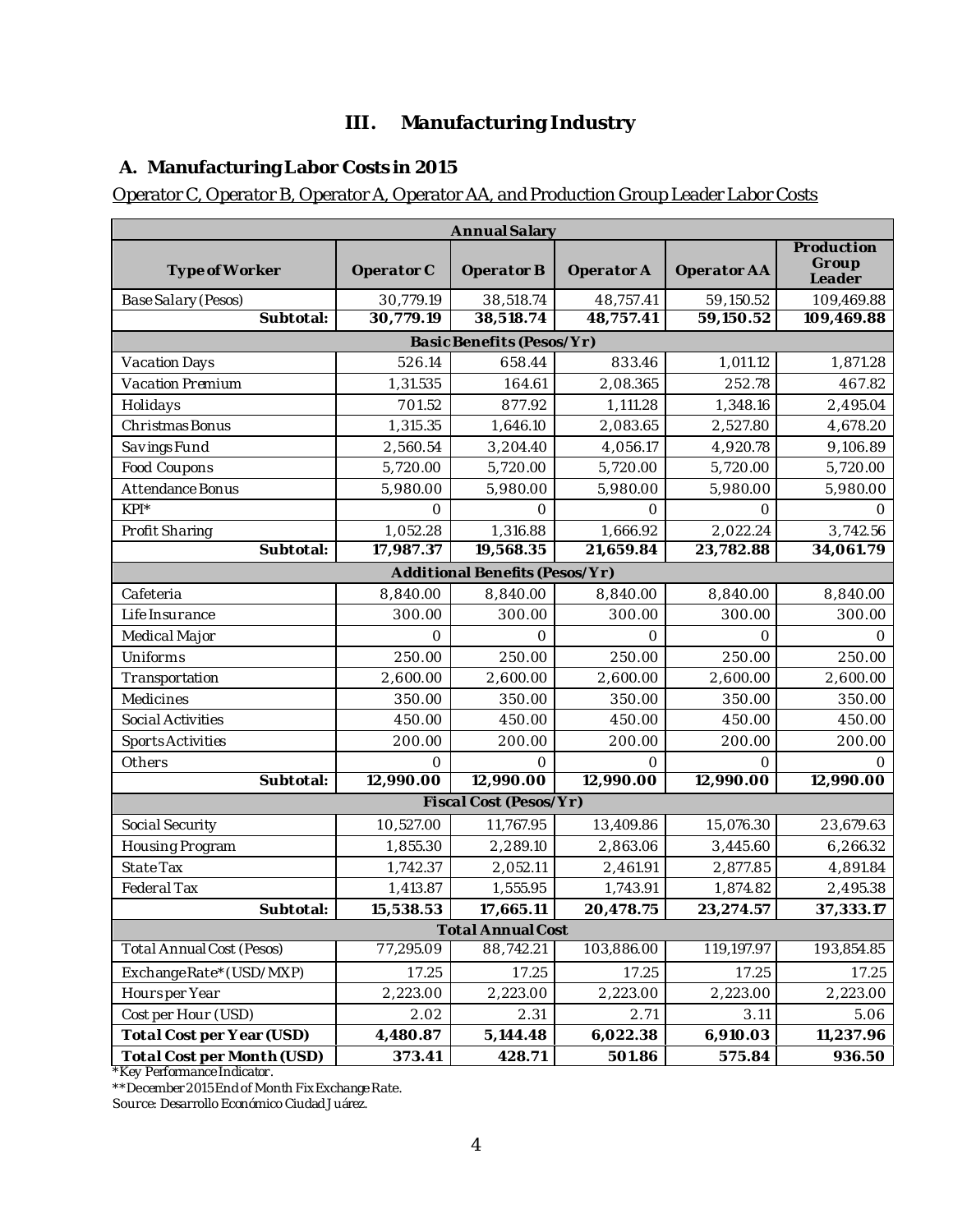#### Maintenance Technician, Electromechanical Technical, Engineering Technician, Electromechanical Technician, and Laboratory Technician Labor Costs

|                                  | Annual Salary             |                                 |                           |                                 |                          |  |  |  |
|----------------------------------|---------------------------|---------------------------------|---------------------------|---------------------------------|--------------------------|--|--|--|
| Type of Worker                   | Maintenance<br>Technician | Electromechanical<br>Technician | Engineering<br>Technician | Electromechanical<br>Technician | Laboratory<br>Technician |  |  |  |
| Base Salary (Pesos)              | 129,810.33                | 145,517.58                      | 135,815.94                | 118,925.82                      | 99,210.15                |  |  |  |
| Subtotal:                        | 129,810.33                | 145,517.58                      | 135,815.94                | 118,925.82                      | 99,210.15                |  |  |  |
|                                  |                           | Basic Benefits (Pesos/Yr)       |                           |                                 |                          |  |  |  |
| Vacation Days                    | 2,218.98                  | 2,487.48                        | 2,321.64                  | 2,032.92                        | 1,695.90                 |  |  |  |
| Vacation Premium                 | 554.75                    | 621.87                          | 580.41                    | 508.23                          | 423.98                   |  |  |  |
| Holidays                         | 2,958.64                  | 3,316.64                        | 3,095.52                  | 2,710.56                        | 2,261.20                 |  |  |  |
| Christmas Bonus                  | 5,547.45                  | 6,218.70                        | 5,804.10                  | 5,082.30                        | 4,239.75                 |  |  |  |
| Savings Fund                     | 10,799.04                 | 12,105.74                       | 11,298.65                 | 9,893.54                        | 8,253.38                 |  |  |  |
| Food Coupons                     | 5,720.00                  | 5,720.00                        | 5,720.00                  | 5,720.00                        | 5,720.00                 |  |  |  |
| Attendance Bonus                 | 5,980.00                  | 5,980.00                        | 5,980.00                  | 5,980.00                        | 5,980.00                 |  |  |  |
| $KPI^*$                          | 0                         | 0                               | $\circ$                   | 0                               | $\circ$                  |  |  |  |
| Profit Sharing                   | 4,437.96                  | 4,974.96                        | 4,643.28                  | 4,065.84                        | 3,391.80                 |  |  |  |
| Subtotal:                        | 38,216.81                 | 41,425.39                       | 39,443.60                 | 35,993.39                       | 31,966.01                |  |  |  |
|                                  |                           | Additional Benefits (Pesos/Yr)  |                           |                                 |                          |  |  |  |
| Cafeteria                        | 8,840.00                  | 8,840.00                        | 8,840.00                  | 8,840.00                        | 8,840.00                 |  |  |  |
| Life Insurance                   | 300.00                    | 300.00                          | 300.00                    | 300.00                          | 300.00                   |  |  |  |
| Medical Major                    | $\Omega$                  | $\Omega$                        | $\Omega$                  | $\Omega$                        | $\Omega$                 |  |  |  |
| Uniforms                         | 250.00                    | 250.00                          | 250.00                    | 250.00                          | 250.00                   |  |  |  |
| Transportation                   | 2,600.00                  | 2,600.00                        | 2,600.00                  | 2,600.00                        | 2,600.00                 |  |  |  |
| Medicines                        | 350.00                    | 350.00                          | 350.00                    | 350.00                          | 350.00                   |  |  |  |
| Social Activities                | 450.00                    | 450.00                          | 450.00                    | 450.00                          | 450.00                   |  |  |  |
| <b>Sports Activities</b>         | 200.00                    | 200.00                          | 200.00                    | 200.00                          | 200.00                   |  |  |  |
| Others                           | $\bigcirc$                | 0                               | $\bigcirc$                | $\bigcap$                       | 0                        |  |  |  |
| Subtotal:                        | 12,990.00                 | 12,990.00                       | 12,990.00                 | 12,990.00                       | 12,990.00                |  |  |  |
|                                  |                           | Fiscal Cost (Pesos/Yr)          |                           |                                 |                          |  |  |  |
| Social Security                  | 27,191.81                 | 29,903.95                       | 28,229.10                 | 25,312.31                       | 21,907.52                |  |  |  |
| Housing Program                  | 7,406.40                  | 8,286.78                        | 7,743.11                  | 6,796.30                        | 5,691.08                 |  |  |  |
| State Tax                        | 5,705.86                  | 6,334.45                        | 5,946.27                  | 5,270.25                        | 4,481.12                 |  |  |  |
| Federal Tax                      | 2,746.23                  | 2,939.94                        | 2,820.29                  | 2,611.99                        | 2,368.85                 |  |  |  |
| Subtotal:                        | 43,050.29                 | 47465.11                        | 44,738.77                 | 39,990.85                       | 34,448.57                |  |  |  |
|                                  |                           | <b>Total Annual Cost</b>        |                           |                                 |                          |  |  |  |
| <b>Total Annual Cost (Pesos)</b> | 224,067.43                | 247,398.08                      | 232,988.31                | 207,900.07                      | 178,614.72               |  |  |  |
| ExchangeRate*(USD/MXP)           | 17.25                     | 17.25                           | 17.25                     | 17.25                           | 17.25                    |  |  |  |
| Hoursper Year                    | 222,3.00                  | 2,223.00                        | 2,223.00                  | 2,223.00                        | 2,223.00                 |  |  |  |
| Cost per Hour (USD)              | 5.84                      | 6.45                            | 6.08                      | 5.42                            | 4.66                     |  |  |  |
| Total Cost per Year (USD)        | 12,989.42                 | 14,341.92                       | 13,506.57                 | 12,052.18                       | 10,354.48                |  |  |  |
| Total Cost per Month (USD)       | 1,082.45                  | 1,195.16                        | 1,125.55                  | 1,004.35                        | 862.87                   |  |  |  |

\*Key Performance Indicator.

\*\*December 2015 End of Month Fix Exchange Rate.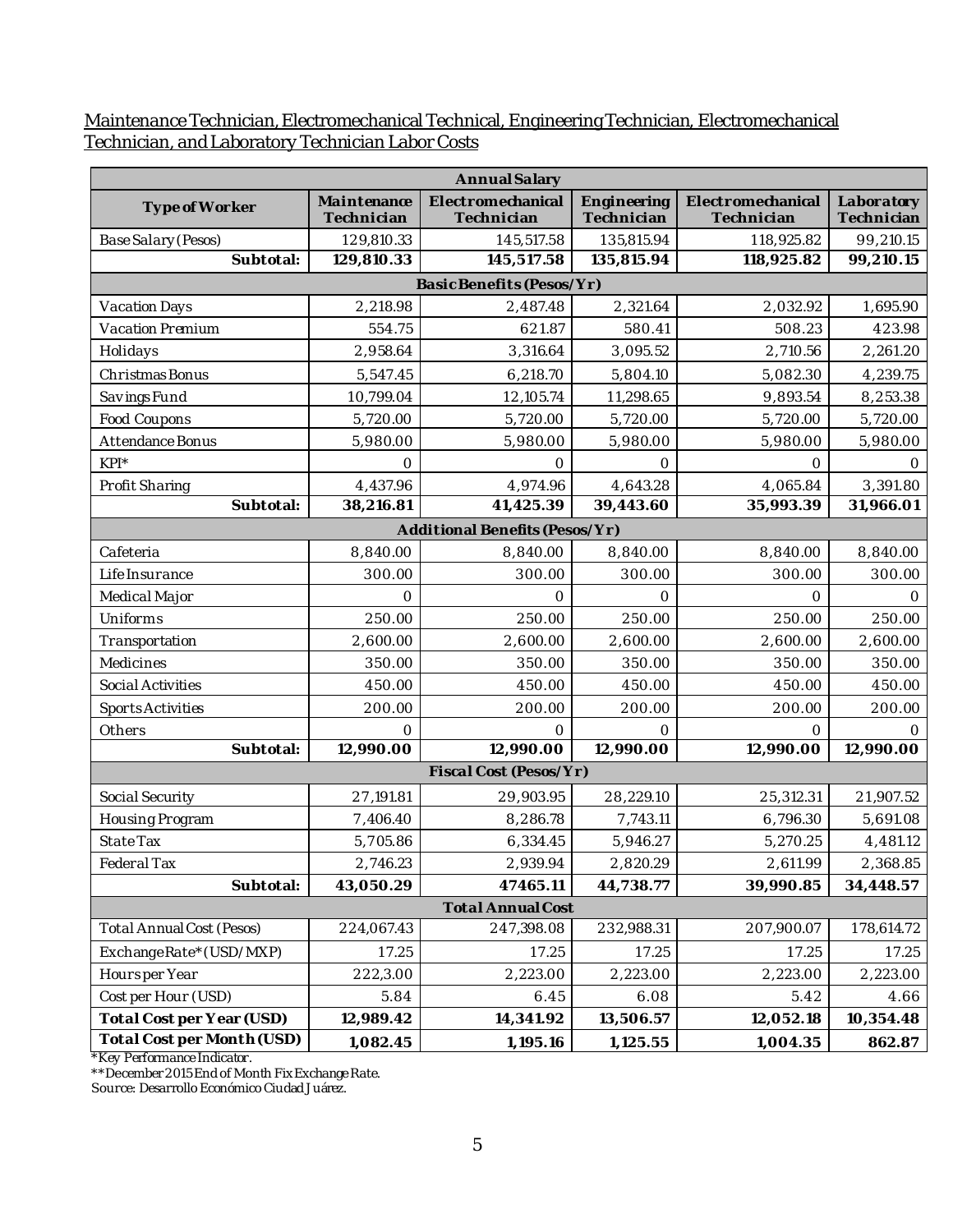| Annual Salary              |                   |                                |            |                   |            |  |  |
|----------------------------|-------------------|--------------------------------|------------|-------------------|------------|--|--|
| Type of Worker             | PLC<br>Technician | Quality<br>Inspector           | Mold Fixer | Cyclic<br>Counter | Data Clerk |  |  |
| Base Salary (Pesos)        | 110,554.47        | 65,286.00                      | 180,484.20 | 85,436.91         | 123,190.47 |  |  |
| Subtotal:                  | 110,554.47        | 65,286.00                      | 180,484.20 | 85,436.91         | 123,190.47 |  |  |
|                            |                   | Basic Benefits (Pesos/Yr)      |            |                   |            |  |  |
| Vacation Days              | 1,889.82          | 1,116.00                       | 3,085.20   | 1,460.46          | 2,105.82   |  |  |
| Vacation Premium           | 472.46            | 279.00                         | 771.30     | 365.12            | 526.46     |  |  |
| Holidays                   | 2,519.76          | 1,488.00                       | 4,113.60   | 1,947.28          | 2,807.76   |  |  |
| Christmas Bonus            | 4,724.55          | 2,790.00                       | 7,713.00   | 3,651.15          | 5,264.55   |  |  |
| Savings Fund               | 9,197.12          | 5,431.20                       | 15,014.64  | 7,107.57          | 10,248.32  |  |  |
| Food Coupons               | 5,720.00          | 5,720.00                       | 5,720.00   | 5,720.00          | 5,720.00   |  |  |
| Attendance Bonus           | 5,980.00          | 5,980.00                       | 5,980.00   | 5,980.00          | 5,980.00   |  |  |
| $KPI^*$                    | $\bigcirc$        | $\bigcirc$                     | $\bigcirc$ | $\bigcirc$        | $\bigcap$  |  |  |
| Profit Sharing             | 3,779.64          | 2,232.00                       | 6,170.40   | 2,920.92          | 4,211.64   |  |  |
| Subtotal:                  | 34,283.35         | 25,036.20                      | 48,568.14  | 29,152.50         | 36,864.55  |  |  |
|                            |                   | Additional Benefits (Pesos/Yr) |            |                   |            |  |  |
| Cafeteria                  | 8,840.00          | 8,840.00                       | 8,840.00   | 8,840.00          | 8,840.00   |  |  |
| Life Insurance             | 300.00            | 300.00                         | 300.00     | 300.00            | 300.00     |  |  |
| Medical Major              | $\circ$           | 0                              | $\bigcirc$ | $\Omega$          | $\bigcirc$ |  |  |
| Uniforms                   | 250.00            | 250.00                         | 250.00     | 250.00            | 250.00     |  |  |
| Transportation             | 2,600.00          | 2,600.00                       | 2,600.00   | 2,600.00          | 2,600.00   |  |  |
| Medicines                  | 350.00            | 350.00                         | 350.00     | 350.00            | 350.00     |  |  |
| Social Activities          | 450.00            | 450.00                         | 450.00     | 450.00            | 450.00     |  |  |
| <b>Sports Activities</b>   | 200.00            | 200.00                         | 200.00     | 200.00            | 200.00     |  |  |
| Others                     | $\bigcap$         | $\bigcirc$                     | $\bigcap$  | $\Omega$          | $\Omega$   |  |  |
| Subtotal:                  | 12,990.00         | 12,990.00                      | 12,990.00  | 12,990.00         | 12,990.00  |  |  |
|                            |                   | Fiscal Cost (Pesos/Yr)         |            |                   |            |  |  |
| Social Security            | 23,866.85         | 16,060.40                      | 35,942.18  | 19,529.33         | 26,048.82  |  |  |
| Housing Program            | 6,327.09          | 3,789.61                       | 10,246.83  | 4,919.11          | 7,035.38   |  |  |
| State Tax                  | 4,935.23          | 3,123.47                       | 7,733.92   | 3,929.93          | 5,440.95   |  |  |
| Federal Tax                | 2,508.75          | 1,950.48                       | 3,371.16   | 2,198.99          | 2,664.59   |  |  |
| Subtotal:                  | 37,637.93         | 24,923.97                      | 57,294.09  | 30,577.36         | 41,189.73  |  |  |
|                            |                   | <b>Total Annual Cost</b>       |            |                   |            |  |  |
| Total Annual Cost (Pesos)  | 195,465.75        | 128,236.17                     | 299,336.43 | 158, 156. 77      | 214,234.75 |  |  |
| ExchangeRate*(USD/MXP)     | 17.25             | 17.25                          | 17.25      | 17.25             | 17.25      |  |  |
| Hoursper Year              | 2,223.00          | 2,223.00                       | 2,223.00   | 2,223.00          | 2,223.00   |  |  |
| Cost per Hour (USD)        | 5.10              | 3.34                           | 7.81       | 4.12              | 5.59       |  |  |
| Total Cost per Year (USD)  | 11,331.35         | 7,433.98                       | 17,352.84  | 9,168.51          | 12,419.41  |  |  |
| Total Cost per Month (USD) | 944.28            | 619.50                         | 1,446.07   | 764.04            | 1,034.95   |  |  |

## PLC Technician, Quality Inspector, Mold Fixer, Cyclic Counter, and Data Clerk Labor Costs

\*Key Performance Indicator.

\*\*December 2015 End of Month Fix Exchange Rate.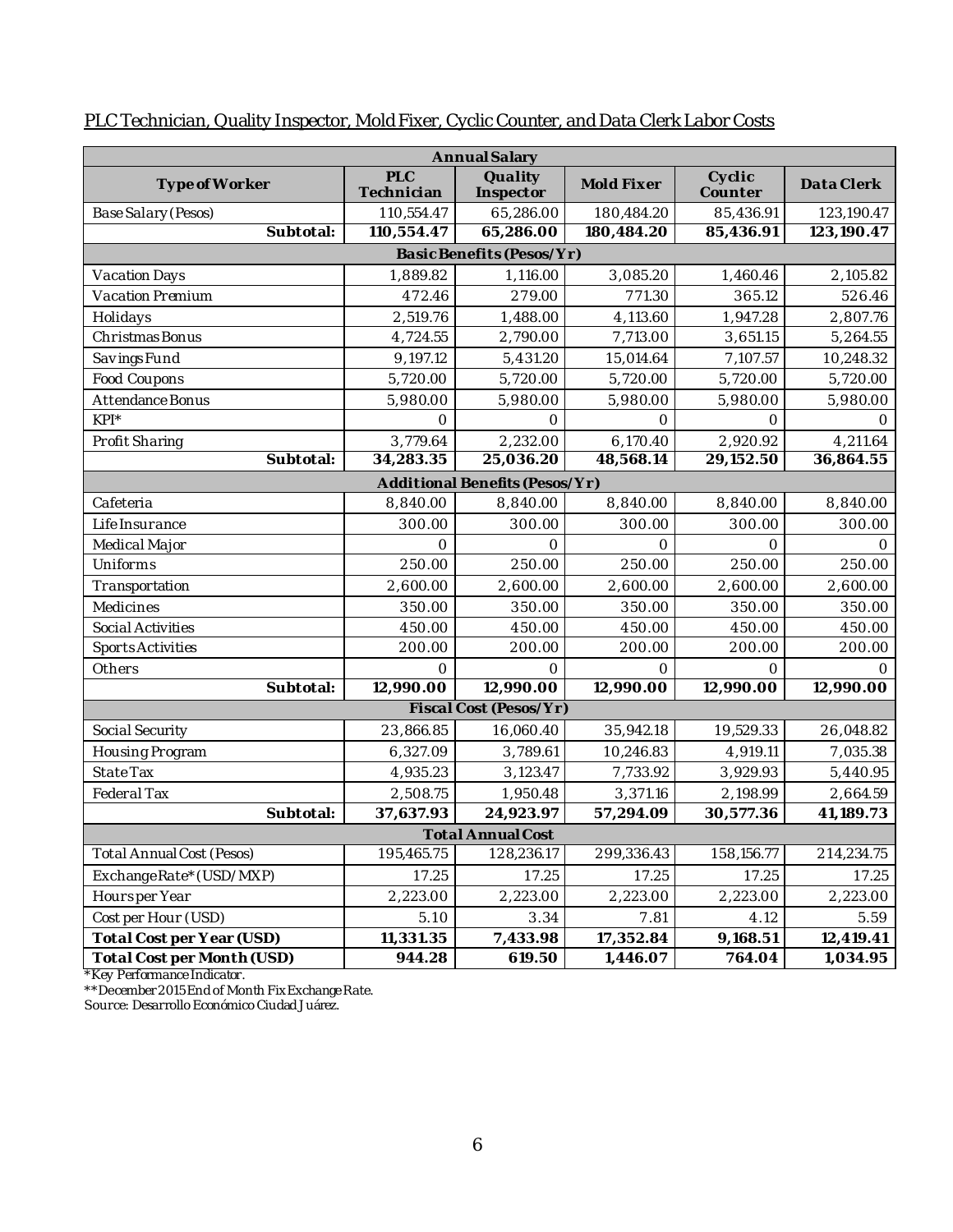#### Inventory Control Assistant, Warehouse Group Leader, Warehouse Clerk, Material Handler, and Tool Crib Clerk Labor Costs

|                                  |                                   | Annual Salary                  |                    |                     |                    |
|----------------------------------|-----------------------------------|--------------------------------|--------------------|---------------------|--------------------|
| Type of Worker                   | Inventory<br>Control<br>Assistant | Warehouse<br>Group<br>leader   | Warehouse<br>Clerk | Material<br>Handler | Tool Crib<br>Clerk |
| Base Salary (Pesos)              | 107,651.70                        | 106,423.20                     | 78,360.75          | 58,297.59           | 78,360.75          |
| Subtotal:                        | 107,651.70                        | 106,423.20                     | 78,360.75          | 58,297.59           | 78,360.75          |
|                                  |                                   | Basic Benefits (Pesos/Yr)      |                    |                     |                    |
| Vacation Days                    | 1,840.20                          | 1,819.20                       | 1,339.50           | 996.54              | 1,339.50           |
| Vacation Premium                 | 460.05                            | 454.80                         | 334.88             | 249.14              | 334.88             |
| Holidays                         | 2,453.60                          | 2,425.60                       | 1,786.00           | 1,328.72            | 1,786.00           |
| Christmas Bonus                  | 4,600.50                          | 4,548.00                       | 3,348.75           | 2,491.35            | 3,348.75           |
| Savings Fund                     | 8,955.64                          | 8,853.44                       | 6,518.90           | 4,849.83            | 6,518.90           |
| Food Coupons                     | 5,720.00                          | 5,720.00                       | 5,720.00           | 5,720.00            | 5,720.00           |
| Attendance Bonus                 | 5,980.00                          | 5,980.00                       | 5,980.00           | 5,980.00            | 5,980.00           |
| $KPI^*$                          | $\bigcirc$                        | 0                              | $\bigcirc$         | $\circ$             | $\Omega$           |
| Profit Sharing                   | 3,680.40                          | 3,638.40                       | 2,679.00           | 1,993.08            | 2,679.00           |
| Subtotal:                        | 33,690.39                         | 33,439.44                      | 27,707.03          | 23,608.65           | 27,707.03          |
|                                  |                                   | Additional Benefits (Pesos/Yr) |                    |                     |                    |
| Cafeteria                        | 8,840.00                          | 8,840.00                       | 8,840.00           | 8,840.00            | 8,840.00           |
| Life Insurance                   | 300.00                            | 300.00                         | 300.00             | 300.00              | 300.00             |
| Medical Major                    | $\circ$                           | 0                              | $\Omega$           | $\circ$             | 0                  |
| Uniforms                         | 250.00                            | 250.00                         | 250.00             | 250.00              | 250.00             |
| Transportation                   | 2,600.00                          | 2,600.00                       | 2,600.00           | 2,600.00            | 2,600.00           |
| Medicines                        | 350.00                            | 350.00                         | 350.00             | 350.00              | 350.00             |
| Social Activities                | 450.00                            | 450.00                         | 450.00             | 450.00              | 450.00             |
| <b>Sports Activities</b>         | 200.00                            | 200.00                         | 200.00             | 200.00              | 200.00             |
| Others                           | $\circ$                           | 0                              | $\Omega$           | $\circ$             | $\Omega$           |
| Subtotal:                        | 12,990.00                         | 12,990.00                      | 12,990.00          | 12,990.00           | 12,990.00          |
|                                  |                                   | Fiscal Cost (Pesos/Yr)         |                    |                     |                    |
| Social Security                  | 23,365.35                         | 23,153.39                      | 18,307.63          | 14,939.52           | 18,307.63          |
| Housing Program                  | 6,164.30                          | 6,095.50                       | 4,522.53           | 3,397.79            | 4,522.53           |
| State Tax                        | 4,819.00                          | 4,769.88                       | 3,646.78           | 2,843.71            | 3,646.78           |
| Federal Tax                      | 2,472.96                          | 2,457.80                       | 2,111.73           | 1,864.30            | 2,111.73           |
| Subtotal:                        | 36,821.61                         | 36,476.58                      | 28,588.67          | 23,045.31           | 28,588.67          |
|                                  |                                   | <b>Total Annual Cost</b>       |                    |                     |                    |
| <b>Total Annual Cost (Pesos)</b> | 191,153.70                        | 189,329.22                     | 147,646.44         | 117,941.55          | 147,646.44         |
| ExchangeRate*(USD/MXP)           | 17.25                             | 17.25                          | 17.25              | 17.25               | 17.25              |
| Hoursper Year                    | 2,223.00                          | 2,223.00                       | 2,223.00           | 2,223.00            | 2,223.00           |
| Cost per Hour (USD)              | 4.98                              | 4.94                           | 3.85               | 3.08                | 3.85               |
| Total Cost per Year (USD)        | 11,081.37                         | 10,975.61                      | 8,559.21           | 6,837.19            | 8,559.21           |
| Total Cost per Month (USD)       | 923.45                            | 914.63                         | 713.27             | 569.77              | 713.27             |

\*Key Performance Indicator.

\*\*December 2015 End of Month Fix Exchange Rate.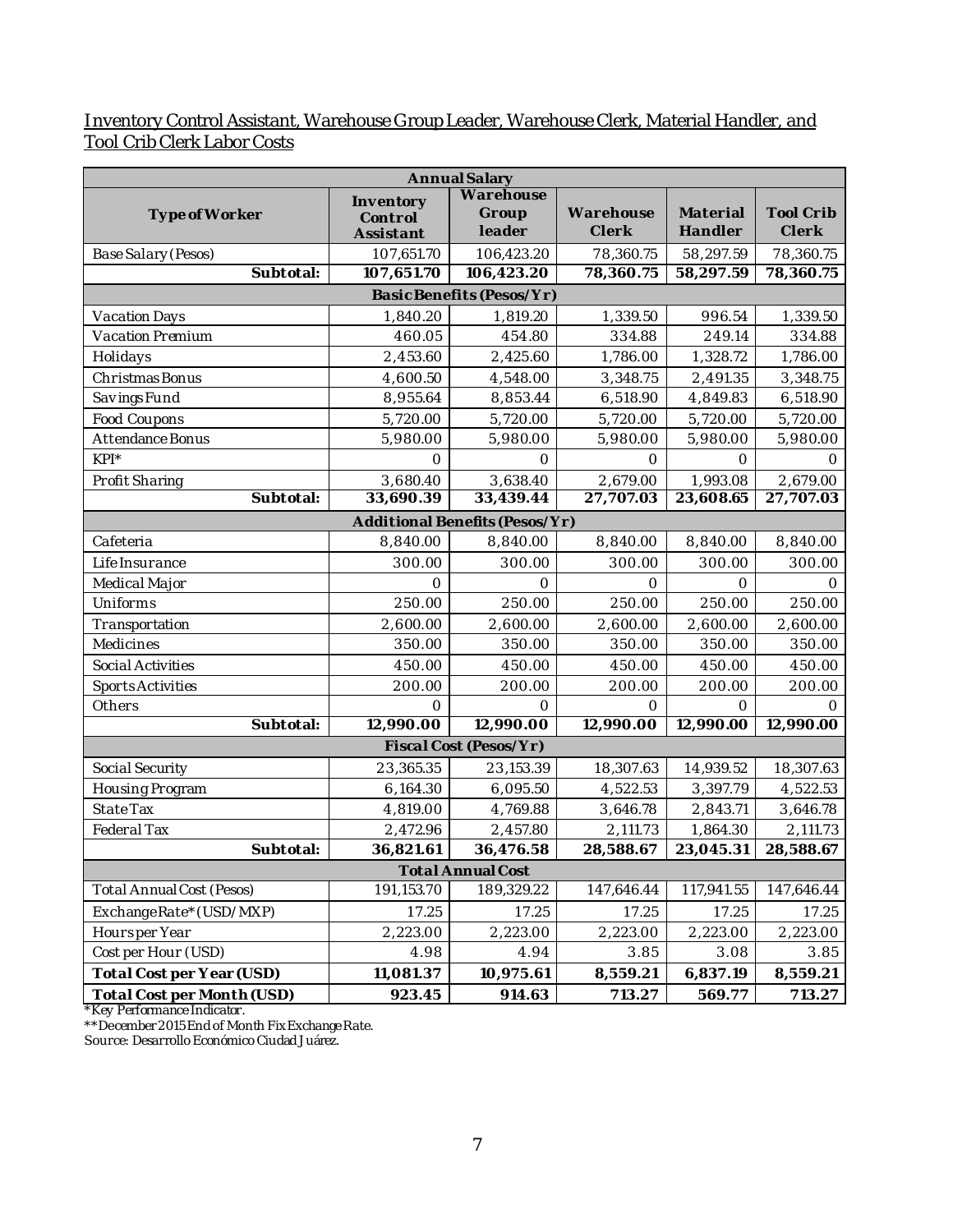| Annual Salary              |                      |                                |            |            |            |           |  |  |  |
|----------------------------|----------------------|--------------------------------|------------|------------|------------|-----------|--|--|--|
| Type of Worker             | Lift Truck<br>Driver | Driver/Multitask<br>Chauffer   | Instructor | Nurse      | Guard      | Janitor   |  |  |  |
| Base Salary (Pesos)        | 78,360.75            | 110,944.08                     | 185,805.36 | 110,684.34 | 81,442.53  | 40,536.99 |  |  |  |
| Subtotal:                  | 78,360.75            | 110,944.08                     | 185,805.36 | 110,684.34 | 81,442.53  | 40,536.99 |  |  |  |
| Basic Benefits (Pesos/Yr)  |                      |                                |            |            |            |           |  |  |  |
| Vacation Days              | 1,339.50             | 1,896.48                       | 3,176.16   | 1,892.04   | 1,392.18   | 692.94    |  |  |  |
| Vacation Premium           | 334.88               | 474.12                         | 794.04     | 473.01     | 348.05     | 173.24    |  |  |  |
| Holidays                   | 1,786.00             | 2,528.64                       | 4,234.88   | 2,522.72   | 1,856.24   | 923.92    |  |  |  |
| Christmas Bonus            | 3,348.75             | 4,741.20                       | 7,940.40   | 4,730.10   | 3480.45    | 1,732.35  |  |  |  |
| Savings Fund               | 6,518.90             | 9,229.54                       | 15,457.31  | 9,207.93   | 6,775.28   | 3,372.31  |  |  |  |
| Food Coupons               | 5,720.00             | 5,720.00                       | 5,720.00   | 5,720.00   | 5,720.00   | 5,720.00  |  |  |  |
| Attendance Bonus           | 5,980.00             | 5,980.00                       | 5,980.00   | 5,980.00   | 5,980.00   | 5,980.00  |  |  |  |
| $KPI^*$                    | $\bigcap$            | $\bigcirc$                     | $\bigcirc$ | $\bigcirc$ | $\circ$    | $\bigcap$ |  |  |  |
| Profit Sharing             | 2,679.00             | 3,792.96                       | 6,352.32   | 3,784.08   | 2,784.36   | 1,385.88  |  |  |  |
| Subtotal:                  | 27,707.03            | 34,362.94                      | 49,655.11  | 34,309.88  | 28,336.55  | 19,980.63 |  |  |  |
|                            |                      | Additional Benefits (Pesos/Yr) |            |            |            |           |  |  |  |
| Cafeteria                  | 8,840.00             | 8,840.00                       | 8,840.00   | 8,840.00   | 8,840.00   | 8,840.00  |  |  |  |
| Life Insurance             | 300.00               | 300.00                         | 300.00     | 300.00     | 300.00     | 300.00    |  |  |  |
| Medical Major              | $\Omega$             | $\circ$                        | $\bigcirc$ | $\circ$    | $\circ$    | $\circ$   |  |  |  |
| Uniforms                   | 250.00               | 250.00                         | 250.00     | 250.00     | 250.00     | 250.00    |  |  |  |
| Transportation             | 2,600.00             | 2,600.00                       | 2,600.00   | 2,600.00   | 2,600.00   | 2,600.00  |  |  |  |
| Medicines                  | 350.00               | 350.00                         | 350.00     | 350.00     | 350.00     | 350.00    |  |  |  |
| Social Activities          | 450.00               | 450.00                         | 450.00     | 450.00     | 450.00     | 450.00    |  |  |  |
| <b>Sports Activities</b>   | 200.00               | 200.00                         | 200.00     | 200.00     | 200.00     | 200.00    |  |  |  |
| Others                     | 0                    | $\bigcirc$                     | $\bigcirc$ | $\bigcirc$ | $\Omega$   | $\Omega$  |  |  |  |
| Subtotal:                  | 12,990.00            | 12,990.00                      | 12,990.00  | 12,990.00  | 12,990.00  | 12,990.00 |  |  |  |
|                            |                      | Fiscal Cost (Pesos/Yr)         |            |            |            |           |  |  |  |
| Social Security            | 18,307.63            | 23,933.75                      | 36,861.41  | 23,889.34  | 18,839.49  | 12,091.64 |  |  |  |
| Housing Program            | 4,522.53             | 6,348.81                       | 10,545.22  | 6,334.39   | 4,695.18   | 2,402.25  |  |  |  |
| State Tax                  | 3,646.78             | 4,950.74                       | 7,946.97   | 4,940.45   | 3,770.05   | 2,132.89  |  |  |  |
| Federal Tax                | 2,111.73             | 2,513.56                       | 3,436.78   | 2,510.36   | 2,149.73   | 1,593.00  |  |  |  |
| Subtotal:                  | 28,588.67            | 37,746.86                      | 58,790.38  | 37,674.53  | 29,454.45  | 18,219.78 |  |  |  |
|                            |                      | <b>Total Annual Cost</b>       |            |            |            |           |  |  |  |
| Total Annual Cost (Pesos)  | 147,646.44           | 196,043.88                     | 307,240.85 | 195,658.75 | 152,223.53 | 91,727.40 |  |  |  |
| ExchangeRate*(USD/MXP)     | 17.25                | 17.25                          | 17.25      | 17.25      | 17.25      | 17.25     |  |  |  |
| Hoursper Year              | 2,223.00             | 2,223.00                       | 2,223.00   | 2,223.00   | 2,223.00   | 2,223.00  |  |  |  |
| Cost per Hour (USD)        | 3.85                 | 5.11                           | 8.01       | 5.10       | 3.97       | 2.39      |  |  |  |
| Total Cost per Year (USD)  | 8,559.21             | 11,364.86                      | 17,811.06  | 11,342.54  | 8,824.55   | 5,317.53  |  |  |  |
| Total Cost per Month (USD) | 713.27               | 947.07                         | 1,484.26   | 945.21     | 735.38     | 443.13    |  |  |  |

### Lift Truck Driver, Driver/Multitask Chauffer, Instructor, Nurse, Guard, and Janitor Labor Costs

\*Key Performance Indicator.

\*\*December 2015 End of Month Fix Exchange Rate.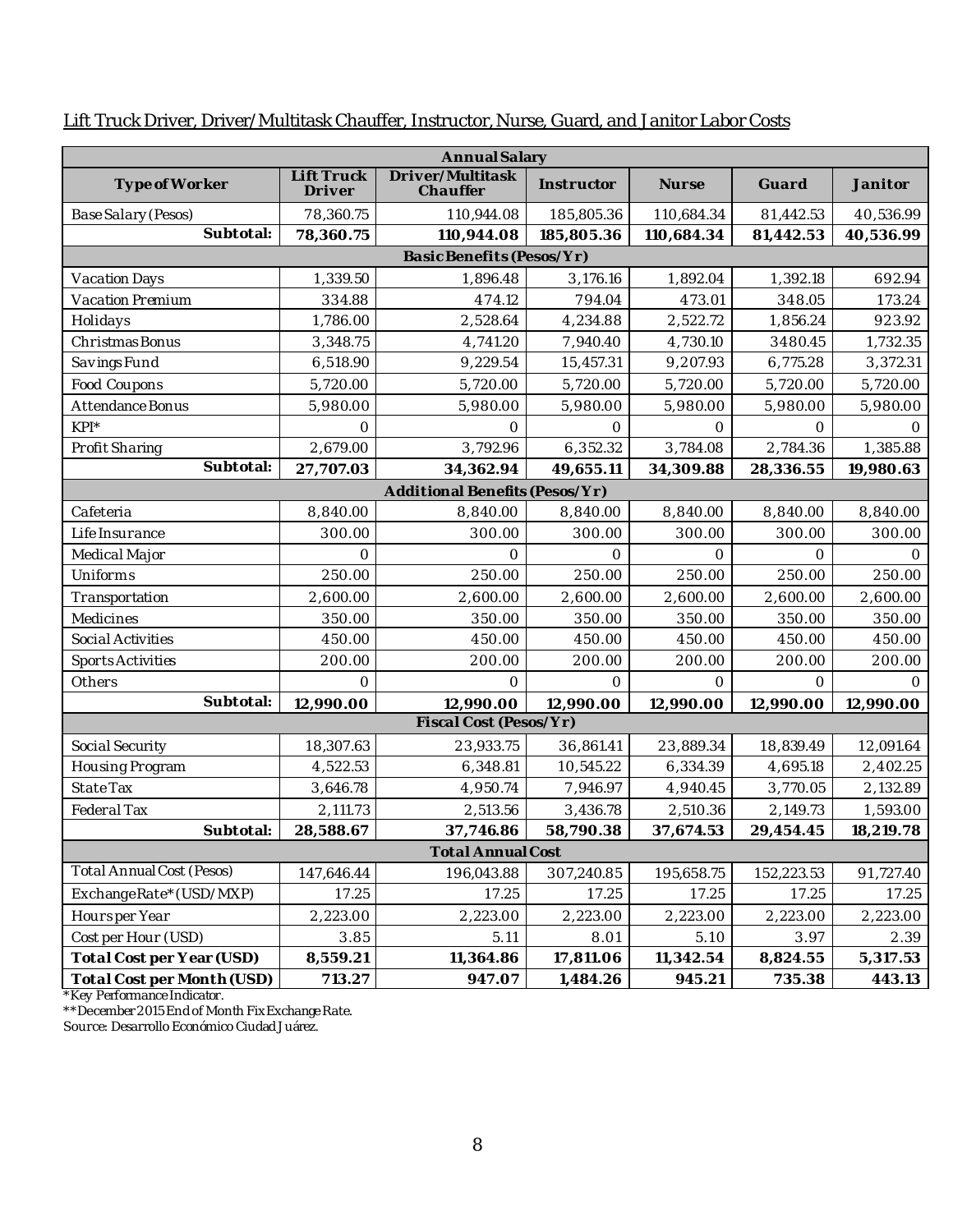Direct Materials Buyer, Black Belt Six Sigma, Quality Engineer, Quality Assurance Engineer, and Process Engineer Labor Costs

|                                  | Annual Salary                       |                                |                     |                                  |                     |
|----------------------------------|-------------------------------------|--------------------------------|---------------------|----------------------------------|---------------------|
| Type of Worker                   | Direct<br>Materials<br><b>Buyer</b> | <b>Black belt</b><br>Six Sigma | Quality<br>Engineer | Quality<br>Assurance<br>Engineer | Process<br>Engineer |
| Base Salary (Pesos)              | 308,229.82                          | 443,736.05                     | 325,662.37          | 314,969.01                       | 293,624.17          |
| Subtotal:                        | 308,229.82                          | 443,736.05                     | 325,662.37          | 314,969.01                       | 293,624.17          |
|                                  |                                     | Basic Benefits (Pesos/Yr)      |                     |                                  |                     |
| Vacation Days                    | 7,065.44                            | 10,171.60                      | 7,465.04            | 7,219.92                         | 6,730.64            |
| Vacation Premium                 | 2,472.90                            | 3,560.06                       | 2,612.76            | 2,526.97                         | 2,355.72            |
| Holidays                         | 7,065.44                            | 10,171.60                      | 7,465.04            | 7,219.92                         | 6,730.64            |
| Christmas Bonus                  | 17,663.60                           | 25,429.00                      | 18,662.60           | 18,049.80                        | 16,826.60           |
| Savings Fund                     | 33,262.45                           | 33,262.45                      | 33,262.45           | 33,262.45                        | 33,262.45           |
| Food Coupons                     | 8,684.00                            | 8,684.00                       | 8,684.00            | 8,684.00                         | 8,684.00            |
| Attendance Bonus                 | 5,980.00                            | 5,980.00                       | 5,980.00            | 5,980.00                         | 5,980.00            |
| $KPI^*$                          | $\circ$                             | $\Omega$                       | $\Omega$            | $\Omega$                         | 0                   |
| Profit Sharing                   | 10,598.16                           | 15,257.40                      | 11,197.56           | 10,829.88                        | 10,095.96           |
| Subtotal:                        | 92,791.99                           | 112,516.11                     | 95,329.45           | 93,772.94                        | 90,666.01           |
|                                  |                                     | Additional Benefits (Pesos/Yr) |                     |                                  |                     |
| Cafeteria                        | 8,840.00                            | 8,840.00                       | 8,840.00            | 8,840.00                         | 8,840.00            |
| Life Insurance                   | 1,500.00                            | 1,500.00                       | 1,500.00            | 1,500.00                         | 1,500.00            |
| Medical Major                    | 12,000.00                           | 12,000.00                      | 12,000.00           | 12,000.00                        | 12,000.00           |
| Uniforms                         | $\circ$                             | $\circ$                        | 0                   | $\bigcirc$                       | 0                   |
| Transportation                   | $\bigcirc$                          | $\bigcirc$                     | $\Omega$            | $\bigcirc$                       | $\bigcirc$          |
| Medicines                        | 350.00                              | 350.00                         | 350.00              | 350.00                           | 350.00              |
| Social Activities                | 450.00                              | 450.00                         | 450.00              | 450.00                           | 450.00              |
| <b>Sports Activities</b>         | 200.00                              | 200.00                         | 200.00              | 200.00                           | 200.00              |
| Others                           | $\Omega$                            | $\Omega$                       | 0                   | $\Omega$                         | 0                   |
| Subtotal:                        | 23,340.00                           | 23,340.00                      | 23,340.00           | 23,340.00                        | 23,340.00           |
|                                  |                                     | Fiscal Cost (Pesos/Yr)         |                     |                                  |                     |
| Social Security                  | 58,763.20                           | 82,673.79                      | 61,839.66           | 59,952.85                        | 56,185.99           |
| Housing Program                  | 17,654.69                           | 25,416.23                      | 18,653.33           | 18,040.86                        | 16,818.11           |
| State Tax                        | 13,128.95                           | 18,670.69                      | 13,841.98           | 13,404.68                        | 12,531.63           |
| Federal Tax                      | 8,262.73                            | 8,262.73                       | 8,262.73            | 8,262.73                         | 8,262.73            |
| Subtotal:                        | 97,809.57                           | 135,023.45                     | 102,597.69          | 99,661.12                        | 93,798.46           |
| <b>Total Annual Cost</b>         |                                     |                                |                     |                                  |                     |
| <b>Total Annual Cost (Pesos)</b> | 522,171.38                          | 714,615.61                     | 546,929.52          | 531,743.07                       | 501,428.64          |
| ExchangeRate*(USD/MXP)           | 17.25                               | 17.25                          | 17.25               | 17.25                            | 17.25               |
| Hoursper Year                    | 2,223.00                            | 2,223.00                       | 2,223.00            | 2,223.00                         | 2,223.00            |
| Cost per Hour (USD)              | 13.62                               | 18.64                          | 14.26               | 13.87                            | 13.08               |
| Total Cost per Year (USD)        | 30,270.80                           | 41,426.99                      | 31,706.06           | 30,825.69                        | 29,068.33           |
| Total Cost per Month (USD)       | 2,522.57                            | 3,452.25                       | 2,642.17            | 2,568.81                         | 2,422.36            |

\*Key Performance Indicator.

\*\*December 2015 End of Month Fix Exchange Rate.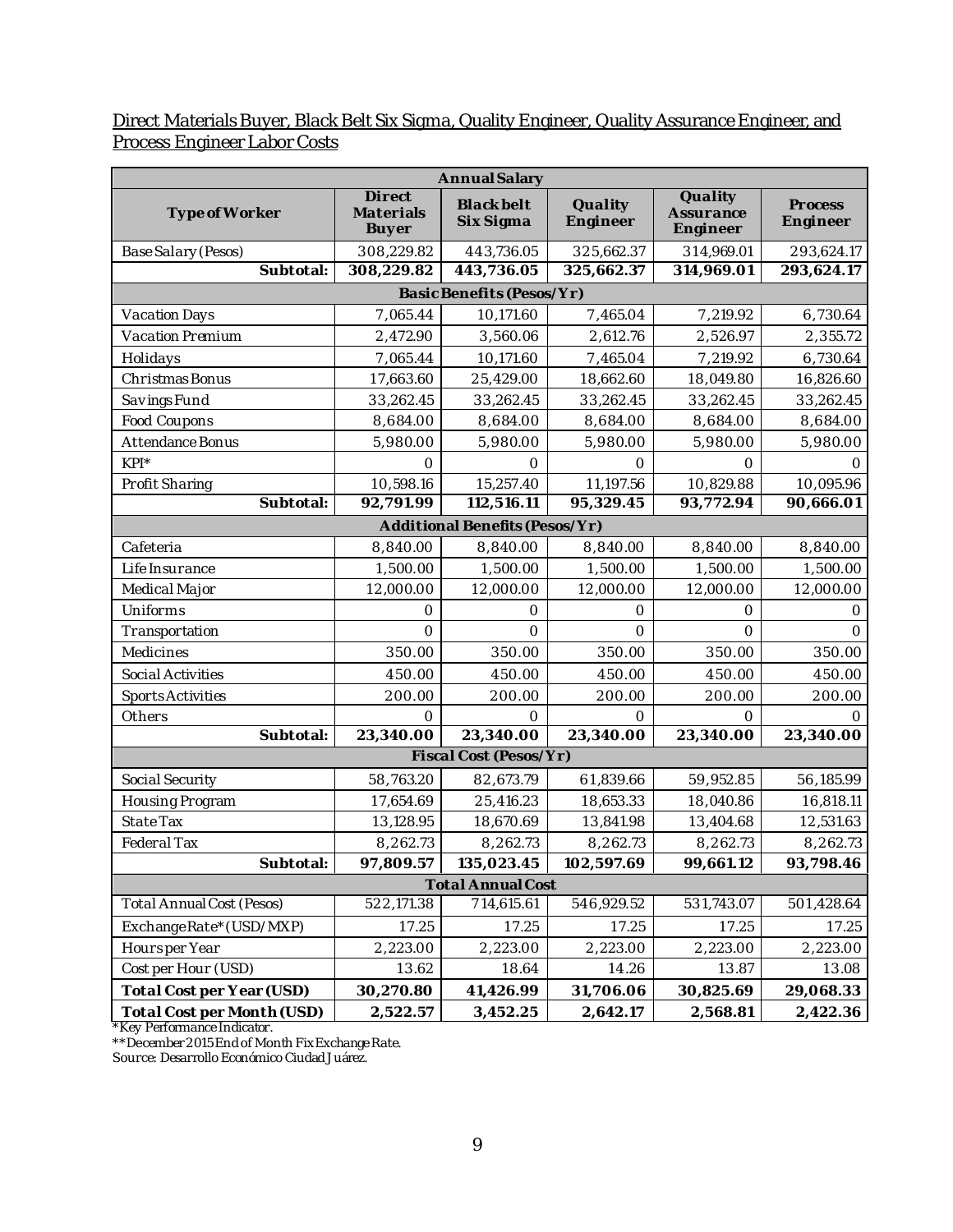#### Product Engineer, Manufacturing Engineer, Materials Engineer, Molding Engineer, and Tools Engineer Labor Costs

| Annual Salary                    |                          |                                |                          |                          |                          |
|----------------------------------|--------------------------|--------------------------------|--------------------------|--------------------------|--------------------------|
| Type of Worker                   | Product<br>Engineer      | Manufacturing<br>Engineer      | Materials<br>Engineer    | Molding<br>Engineer      | Tools<br>Engineer        |
|                                  |                          |                                |                          |                          |                          |
| Base Salary (Pesos)<br>Subtotal: | 311,444.11<br>311,444.11 | 234,678.07<br>234,678.07       | 252,142.03<br>252,142.03 | 340,425.07<br>340,425.07 | 275,860.07<br>275,860.07 |
|                                  |                          | Basic Benefits (Pesos/Yr)      |                          |                          |                          |
|                                  |                          |                                |                          |                          |                          |
| Vacation Days                    | 7,139.12                 | 5,379.44                       | 5,779.76                 | 7,803.44                 | 6,323.44                 |
| Vacation Premium                 | 2,498.69                 | 1,882.80                       | 2,022.92                 | 2,731.20                 | 2,213.20                 |
| Holidays                         | 7,139.12                 | 5,379.44                       | 5,779.76                 | 7,803.44                 | 6,323.44                 |
| Christmas Bonus                  | 17,847.80                | 13,448.60                      | 14,449.40                | 19,508.60                | 15,808.60                |
| Savings Fund                     | 33,262.45                | 31,906.80                      | 33,262.45                | 33,262.45                | 33,262.45                |
| Food Coupons                     | 8,684.00                 | 8,684.00                       | 8,684.00                 | 8,684.00                 | 8,684.00                 |
| Attendance Bonus                 | 5,980.00                 | 5,980.00                       | 5,980.00                 | 5,980.00                 | 5,980.00                 |
| $KPI^*$                          | 0                        | $\bigcirc$                     | $\bigcirc$               | $\bigcirc$               | $\bigcap$                |
| Profit Sharing                   | 10,708.68                | 8,069.16                       | 8,669.64                 | 11,705.16                | 9,485.16                 |
| Subtotal:                        | 93,259.86                | 80,730.25                      | 84,627.93                | 97,478.29                | 88,080.29                |
|                                  |                          | Additional Benefits (Pesos/Yr) |                          |                          |                          |
| Cafeteria                        | 8,840.00                 | 8,840.00                       | 8,840.00                 | 8,840.00                 | 8,840.00                 |
| Life Insurance                   | 1,500.00                 | 1,500.00                       | 1,500.00                 | 1,500.00                 | 1,500.00                 |
| Medical Major                    | 12,000.00                | 12,000.00                      | 12,000.00                | 12,000.00                | 12,000.00                |
| Uniforms                         | 0                        | $\bigcap$                      | Ω                        | $\bigcap$                | $\bigcap$                |
| Transportation                   | $\bigcirc$               | 0                              | $\bigcirc$               | $\Omega$                 | $\bigcirc$               |
| Medicines                        | 350.00                   | 350.00                         | 350.00                   | 350.00                   | 350.00                   |
| Social Activities                | 450.00                   | 450.00                         | 450.00                   | 450.00                   | 450.00                   |
| <b>Sports Activities</b>         | 200.00                   | 200.00                         | 200.00                   | 200.00                   | 200.00                   |
| Others                           | $\bigcap$                | $\Omega$                       | $\bigcap$                | 0                        | ∩                        |
| Subtotal:                        | 23,340.00                | 23,340.00                      | 23,340.00                | 23,340.00                | 23,340.00                |
|                                  |                          | Fiscal Cost (Pesos/Yr)         |                          |                          |                          |
| Social Security                  | 59,330.48                | 45,784.94                      | 48,866.46                | 64,444.42                | 53,051.62                |
| Housing Program                  | 17,838.83                | 13,441.86                      | 14,442.14                | 19,498.85                | 15,800.67                |
| State Tax                        | 13,260.43                | 10,120.99                      | 10,835.19                | 14,445.68                | 11,805.18                |
| Federal Tax                      | 8,262.73                 | 8,071.59                       | 8,262.73                 | 8,262.73                 | 8,262.73                 |
| Subtotal:                        | 98,692.46                | 77,419.37                      | 82,406.52                | 106,651.68               | 88,920.20                |
| <b>Total Annual Cost</b>         |                          |                                |                          |                          |                          |
| <b>Total Annual Cost (Pesos)</b> | 526,736.44               | 416,167.69                     | 442,516.48               | 567,895.04               | 476,200.56               |
| ExchangeRate* (USD/MXP)          | 17.25                    | 17.25                          | 17.25                    | 17.25                    | 17.25                    |
| Hoursper Year                    | 2,223.00                 | 2,223.00                       | 2,223.00                 | 2,223.00                 | 2,223.00                 |
| Cost per Hour (USD)              | 13.74                    | 10.85                          | 11.54                    | 14.81                    | 12.42                    |
| Total Cost per Year (USD)        | 30,535.45                | 24,125.66                      | 25,653.13                | 32,921.45                | 27,605.83                |
| Total Cost per Month (USD)       | 2,544.62                 | 2,010.47                       | 2,137.76                 | 2,743.45                 | 2,300.49                 |

\*Key Performance Indicator.

\*\*December 2015 End of Month Fix Exchange Rate.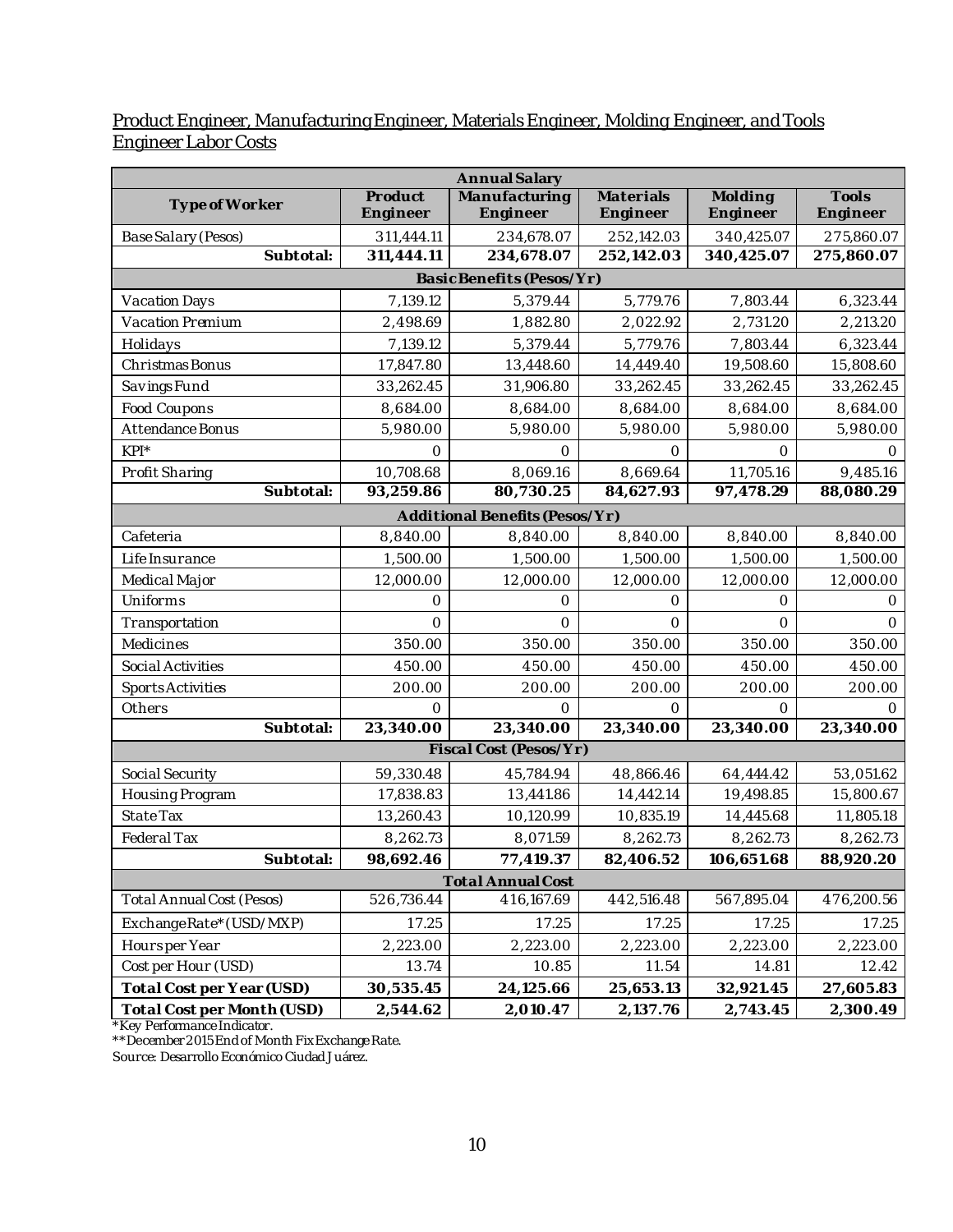| <u>Linginical Labor Costs</u>    |                   |                                |                                      |                      |             |
|----------------------------------|-------------------|--------------------------------|--------------------------------------|----------------------|-------------|
| Annual Salary                    |                   |                                |                                      |                      |             |
| Type of Worker                   | Plant<br>Engineer | Design<br>Engineer             | Suppliers<br>Development<br>Engineer | Training<br>Engineer | IT Engineer |
| Base Salary (Pesos)              | 253,140.17        | 225,649.44                     | 252,142.03                           | 240,345.83           | 231,589.42  |
| Subtotal:                        | 253,140.17        | 225,649.44                     | 252,142.03                           | 240,345.83           | 231,589.42  |
|                                  |                   | Basic Benefits (Pesos/Yr)      |                                      |                      |             |
| Vacation Days                    | 5,802.64          | 5,172.48                       | 5,779.76                             | 5,509.36             | 5,308.64    |
| Vacation Premium                 | 2,030.92          | 1,810.37                       | 2,022.92                             | 1,928.28             | 1,858.02    |
| Holidays                         | 5,802.64          | 5,172.48                       | 5,779.76                             | 5,509.36             | 5,308.64    |
| Christmas Bonus                  | 14,506.60         | 12,931.20                      | 14,449.40                            | 13,773.40            | 13,271.60   |
| Savings Fund                     | 33,262.45         | 30,679.27                      | 33,262.45                            | 32,677.39            | 31,486.87   |
| Food Coupons                     | 8,684.00          | 8,684.00                       | 8,684.00                             | 8,684.00             | 8,684.00    |
| Attendance Bonus                 | 5,980.00          | 5,980.00                       | 5,980.00                             | 5,980.00             | 5,980.00    |
| $KP*$                            | $\Omega$          | $\Omega$                       | $\bigcap$                            | $\Omega$             | $\Omega$    |
| Profit Sharing                   | 8,703.96          | 7,758.72                       | 8,669.64                             | 8,264.04             | 7,962.96    |
| Subtotal:                        | 84,773.21         | 78,188.52                      | 84,627.93                            | 82,325.83            | 79,860.74   |
|                                  |                   | Additional Benefits (Pesos/Yr) |                                      |                      |             |
| Cafeteria                        | 8,840.00          | 8,840.00                       | 8,840.00                             | 8,840.00             | 8,840.00    |
| Life Insurance                   | 1,500.00          | 1,500.00                       | 1,500.00                             | 1,500.00             | 1,500.00    |
| Medical Major                    | 12,000.00         | 12,000.00                      | 12,000.00                            | 12,000.00            | 12,000.00   |
| Uniforms                         | $\Omega$          | $\Omega$                       | $\bigcirc$                           | $\Omega$             | $\Omega$    |
| Transportation                   | $\bigcap$         | $\bigcap$                      | $\bigcap$                            | $\bigcirc$           | $\bigcirc$  |
| Medicines                        | 350.00            | 350.00                         | 350.00                               | 350.00               | 350.00      |
| Social Activities                | 450.00            | 450.00                         | 450.00                               | 450.00               | 450.00      |
| <b>Sports Activities</b>         | 200.00            | 200.00                         | 200.00                               | 200.00               | 200.00      |
| Others                           | 0                 | 0                              | 0                                    | $\circ$              | $\circ$     |
| Subtotal:                        | 23,340.00         | 23,340.00                      | 23,340.00                            | 23,340.00            | 23,340.00   |
|                                  |                   | Fiscal Cost (Pesos/Yr)         |                                      |                      |             |
| Social Security                  | 49,042.44         | 44,191.61                      | 48,866.46                            | 46,785.13            | 45,240.15   |
| Housing Program                  | 14,499.26         | 12,924.65                      | 14,442.14                            | 13,766.52            | 13,265.01   |
| State Tax                        | 10,875.98         | 9,751.70                       | 10,835.19                            | 10,352.80            | 9,994.72    |
| Federal Tax                      | 8,262.73          | 7,898.51                       | 8,262.73                             | 8,180.24             | 8,012.38    |
| Subtotal:                        | 82,680.41         | 74,766.48                      | 82,406.52                            | 79,084.69            | 76,512.27   |
|                                  |                   | <b>Total Annual Cost</b>       |                                      |                      |             |
| <b>Total Annual Cost (Pesos)</b> | 443,933.79        | 401,944.44                     | 442,516.48                           | 425,096.35           | 411,302.42  |
| ExchangeRate*(USD/MXP)           | 17.25             | 17.25                          | 17.25                                | 17.25                | 17.25       |
| Hoursper Year                    | 2,223.00          | 2,223.00                       | 2,223.00                             | 2,223.00             | 2,223.00    |
| Cost per Hour (USD)              | 11.58             | 10.48                          | 11.54                                | 11.09                | 10.73       |
| Total Cost per Year (USD)        | 25,735.29         | 23,301.13                      | 25,653.13                            | 24,643.27            | 23,843.62   |
| Total Cost per Month (USD)       | 2,144.61          | 1,941.76                       | 2,137.76                             | 2,053.61             | 1,986.97    |

#### Plant Engineer, Design Engineer, Suppliers Development Engineer, Training Engineer, and IT Engineer Labor Costs

\*Key Performance Indicator.

\*\*December 2015 End of Month Fix Exchange Rate.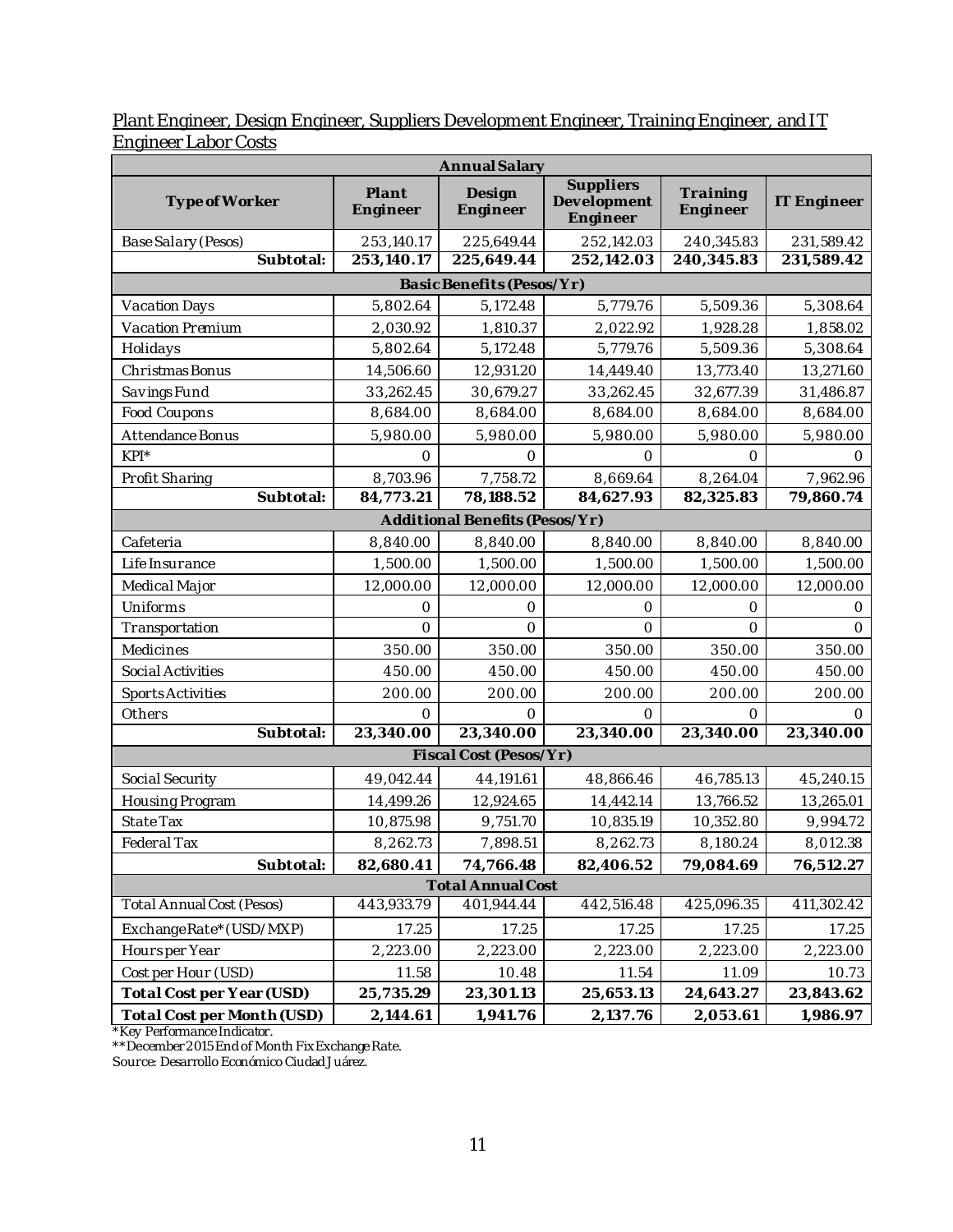#### Control Production Engineer, Production Supervisor, Production Scheduler, Production Cost Accountant, Production Control Assistant Labor Costs

| Annual Salary                    |                                   |                                |                         |                                  |                                    |
|----------------------------------|-----------------------------------|--------------------------------|-------------------------|----------------------------------|------------------------------------|
| Type of Worker                   | Control<br>Production<br>Engineer | Production<br>Supervisor       | Production<br>Scheduler | Production<br>Cost<br>Accountant | Production<br>Control<br>Assistant |
| Base Salary (Pesos)              | 392,422.58                        | 237,648.06                     | 314,396.65              | 261,750.00                       | 174,800.14                         |
| Subtotal:                        | 392,422.58                        | 237,648.06                     | 314,396.65              | 261,750.00                       | 174,800.14                         |
|                                  |                                   | Basic Benefits (Pesos/Yr)      |                         |                                  |                                    |
| Vacation Days                    | 8,995.36                          | 5,447.52                       | 7,206.80                | 6,000.00                         | 4,006.88                           |
| Vacation Premium                 | 3,148.38                          | 1,906.63                       | 2,522.38                | 2,100.00                         | 1,402.41                           |
| Holidays                         | 8,995.36                          | 5,447.52                       | 7,206.80                | 6,000.00                         | 4,006.88                           |
| Christmas Bonus                  | 22,488.40                         | 13,618.80                      | 18,017.00               | 15,000.00                        | 10,017.20                          |
| Savings Fund                     | 33,262.45                         | 32,310.60                      | 33,262.45               | 33,262.45                        | 23,765.81                          |
| Food Coupons                     | 8,684.00                          | 8,684.00                       | 8,684.00                | 8,684.00                         | 8,684.00                           |
| Attendance Bonus                 | 5,980.00                          | 5,980.00                       | 5,980.00                | 5,980.00                         | 5,980.00                           |
| $KPI^*$                          | $\bigcap$                         | $\bigcirc$                     | $\bigcap$               | $\Omega$                         | $\bigcap$                          |
| Profit Sharing                   | 13,493.04                         | 8,171.28                       | 10,810.20               | 9,000.00                         | 6,010.32                           |
| Subtotal:                        | 105,046.99                        | 81,566.36                      | 93,689.63               | 86,026.45                        | 63,873.50                          |
|                                  |                                   | Additional Benefits (Pesos/Yr) |                         |                                  |                                    |
| Cafeteria                        | 8,840.00                          | 8,840.00                       | 8,840.00                | 8,840.00                         | 8,840.00                           |
| Life Insurance                   | 1,500.00                          | 1,500.00                       | 1,500.00                | 1,500.00                         | 1,500.00                           |
| Medical Major                    | 12,000.00                         | 12,000.00                      | 12,000.00               | 12,000.00                        | 12,000.00                          |
| Uniforms                         | $\circ$                           | $\circ$                        | 0                       | $\circ$                          | $\bigcirc$                         |
| Transportation                   | $\bigcap$                         | $\bigcirc$                     | $\cap$                  | $\bigcirc$                       | $\bigcap$                          |
| Medicines                        | 350.00                            | 350.00                         | 350.00                  | 350.00                           | 350.00                             |
| Social Activities                | 450.00                            | 450.00                         | 450.00                  | 450.00                           | 450.00                             |
| <b>Sports Activities</b>         | 200.00                            | 200.00                         | 200.00                  | 200.00                           | 200.00                             |
| Others                           | $\bigcap$                         | $\Omega$                       | ∩                       | $\Omega$                         | $\bigcap$                          |
| Subtotal:                        | 23,340.00                         | 23,340.00                      | 23,340.00               | 23,340.00                        | 23,340.00                          |
|                                  |                                   | Fiscal Cost (Pesos/Yr)         |                         |                                  |                                    |
| Social Security                  | 73,619.26                         | 46,308.93                      | 59,851.65               | 50,562.11                        | 35,219.17                          |
| Housing Program                  | 22,477.07                         | 13,611.95                      | 18,008.01               | 14,992.56                        | 10,012.13                          |
| State Tax                        | 16,572.13                         | 10,242.43                      | 13,381.22               | 11,228.19                        | 7,672.17                           |
| Federal Tax                      | 8,262.73                          | 8,128.52                       | 8,262.73                | 8,262.73                         | 6,923.71                           |
| Subtotal:                        | 120,931.19                        | 78,291.83                      | 99,503.61               | 85,045.60                        | 59,827.17                          |
| <b>Total Annual Cost</b>         |                                   |                                |                         |                                  |                                    |
| <b>Total Annual Cost (Pesos)</b> | 641,740.76                        | 420,846.25                     | 530,929.89              | 456,162.05                       | 321,840.81                         |
| ExchangeRate*(USD/MXP)           | 17.25                             | 17.25                          | 17.25                   | 17.25                            | 17.25                              |
| Hoursper Year                    | 2,223.00                          | 2,223.00                       | 2,223.00                | 2,223.00                         | 2,223.00                           |
| Cost per Hour (USD)              | 16.74                             | 10.97                          | 13.85                   | 11.90                            | 8.39                               |
| Total Cost per Year (USD)        | 37,202.36                         | 24,396.88                      | 30,778.54               | 26,444.18                        | 18,657.44                          |
| Total Cost per Month (USD)       | 3,100.20                          | 2,033.07                       | 2,564.88                | 2,203.68                         | 1,554.79                           |

\*Key Performance Indicator.

\*\*December 2015 End of Month Fix Exchange Rate.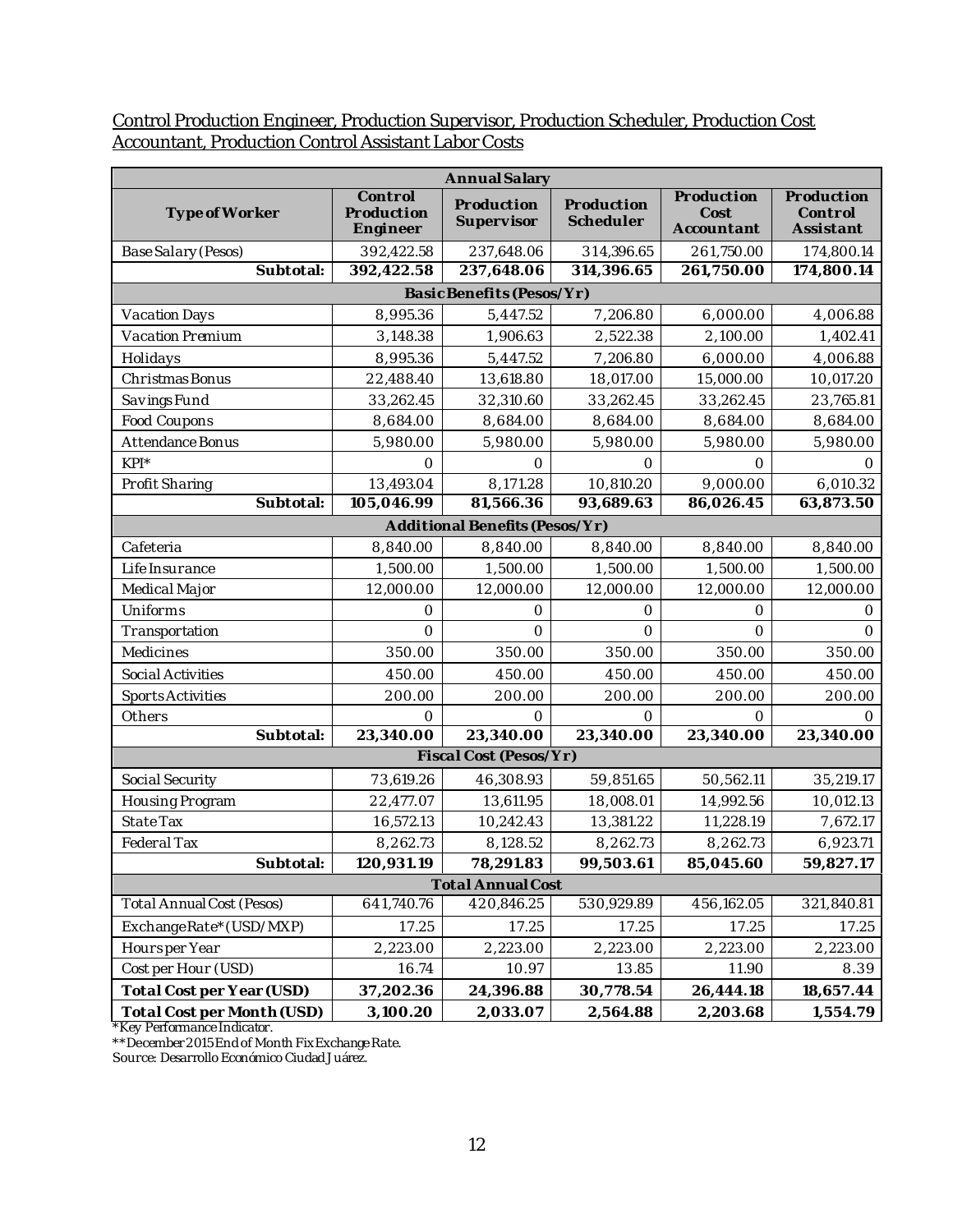#### Warehouse Supervisor, Bilingual Assistant, Plant Manager, Operations Manager, Production Manager Labor Costs

| Annual Salary              |                         |                                |                  |                       |                       |
|----------------------------|-------------------------|--------------------------------|------------------|-----------------------|-----------------------|
| Type of Worker             | Warehouse<br>Supervisor | Bilingual<br>Assistant         | Plant<br>Manager | Operations<br>Manager | Production<br>Manager |
| Base Salary (Pesos)        | 383,900.00              | 162,722.23                     | 1,401,866.69     | 825,877.09            | 831,778.68            |
| Subtotal:                  | 383,900.00              | 162,722.23                     | 1,401,866.69     | 825,877.09            | 831,778.68            |
|                            |                         | Basic Benefits (Pesos/Yr)      |                  |                       |                       |
| Vacation Days              | 8,800.00                | 3,730.02                       | 32,134.48        | 18,931.28             | 19,066.56             |
| Vacation Premium           | 3,080.00                | 1,305.51                       | 11,247.07        | 6,625.95              | 6,673.30              |
| Holidays                   | 8,800.00                | 3,730.02                       | 32,134.48        | 18,931.28             | 19,066.56             |
| Christmas Bonus            | 22,000.00               | 9,325.06                       | 80,336.20        | 47,328.20             | 47,666.40             |
| Savings Fund               | 33,262.45               | 22,123.70                      | 33,262.45        | 33,262.45             | 33,262.45             |
| Food Coupons               | 8,684.00                | 8,684.00                       | 8,684.00         | 8,684.00              | 8,684.00              |
| Attendance Bonus           | 5,980.00                | 5,980.00                       | 9,100.00         | 9,100.00              | 9,100.00              |
| $KPI^*$                    | 0                       | 0                              | $\circ$          | $\circ$               | $\bigcap$             |
| Profit Sharing             | 13,200.00               | 5,595.03                       | 48,201.72        | 28,396.92             | 28,599.84             |
| Subtotal:                  | 103,806.45              | 60,473.34                      | 255,100.40       | 171,260.08            | 172,119.11            |
|                            |                         | Additional Benefits (Pesos/Yr) |                  |                       |                       |
| Cafeteria                  | 8,840.00                | 8,840.00                       | 8,840.00         | 8,840.00              | 8,840.00              |
| Life Insurance             | 1,500.00                | 1,500.00                       | 1,500.00         | 1,500.00              | 1,500.00              |
| Medical Major              | 12,000.00               | 12,000.00                      | 15,000.00        | 15,000.00             | 15,000.00             |
| Uniforms                   | $\Omega$                | $\bigcap$                      | $\bigcap$        | $\Omega$              | $\bigcap$             |
| Transportation             | $\circ$                 | $\Omega$                       | $\Omega$         | $\circ$               | $\Omega$              |
| Medicines                  | 350.00                  | 350.00                         | 350.00           | 350.00                | 350.00                |
| Social Activities          | 450.00                  | 450.00                         | 450.00           | 450.00                | 450.00                |
| <b>Sports Activities</b>   | 200.00                  | 200.00                         | 200.00           | 200.00                | 200.00                |
| Others                     | $\bigcirc$              | $\bigcap$                      | $\bigcap$        | $\Omega$              | $\bigcap$             |
| Subtotal:                  | 23,340.00               | 23,340.00                      | 26,340.00        | 26,340.00             | 26,340.00             |
|                            |                         | Fiscal Cost (Pesos/Yr)         |                  |                       |                       |
| Social Security            | 72,115.89               | 33,088.36                      | 102,904.11       | 102,904.11            | 102,904.11            |
| Housing Program            | 21,989.06               | 9,320.46                       | 31,983.13        | 31,983.13             | 31,983.13             |
| State Tax                  | 16,223.69               | 7,178.31                       | 57,966.22        | 34,410.34             | 34,651.66             |
| Federal Tax                | 8,262.73                | 6,692.17                       | 8,685.73         | 8,685.73              | 8,685.73              |
| Subtotal:                  | 118,591.38              | 56,279.30                      | 201,539.19       | 177,983.30            | 178,224.63            |
| <b>Total Annual Cost</b>   |                         |                                |                  |                       |                       |
| Total Annual Cost (Pesos)  | 629,637.83              | 302,814.86                     | 1,884,846.27     | 1,201,460.47          | 1,208,462.41          |
| ExchangeRate*(USD/MXP)     | 17.25                   | 17.25                          | 17.25            | 17.25                 | 17.25                 |
| Hoursper Year              | 2,223.00                | 2,223.00                       | 2,223.00         | 2,223.00              | 2,223.00              |
| Cost per Hour (USD)        | 16.42                   | 7.90                           | 49.15            | 31.33                 | 31.51                 |
| Total Cost per Year (USD)  | 36,500.74               | 17,554.48                      | 109,266.45       | 69,649.88             | 70,055.79             |
| Total Cost per Month (USD) | 3,041.73                | 1,462.87                       | 9,105.54         | 5,804.16              | 5,837.98              |

\*Key Performance Indicator.

\*\*December 2015 End of Month Fix Exchange Rate.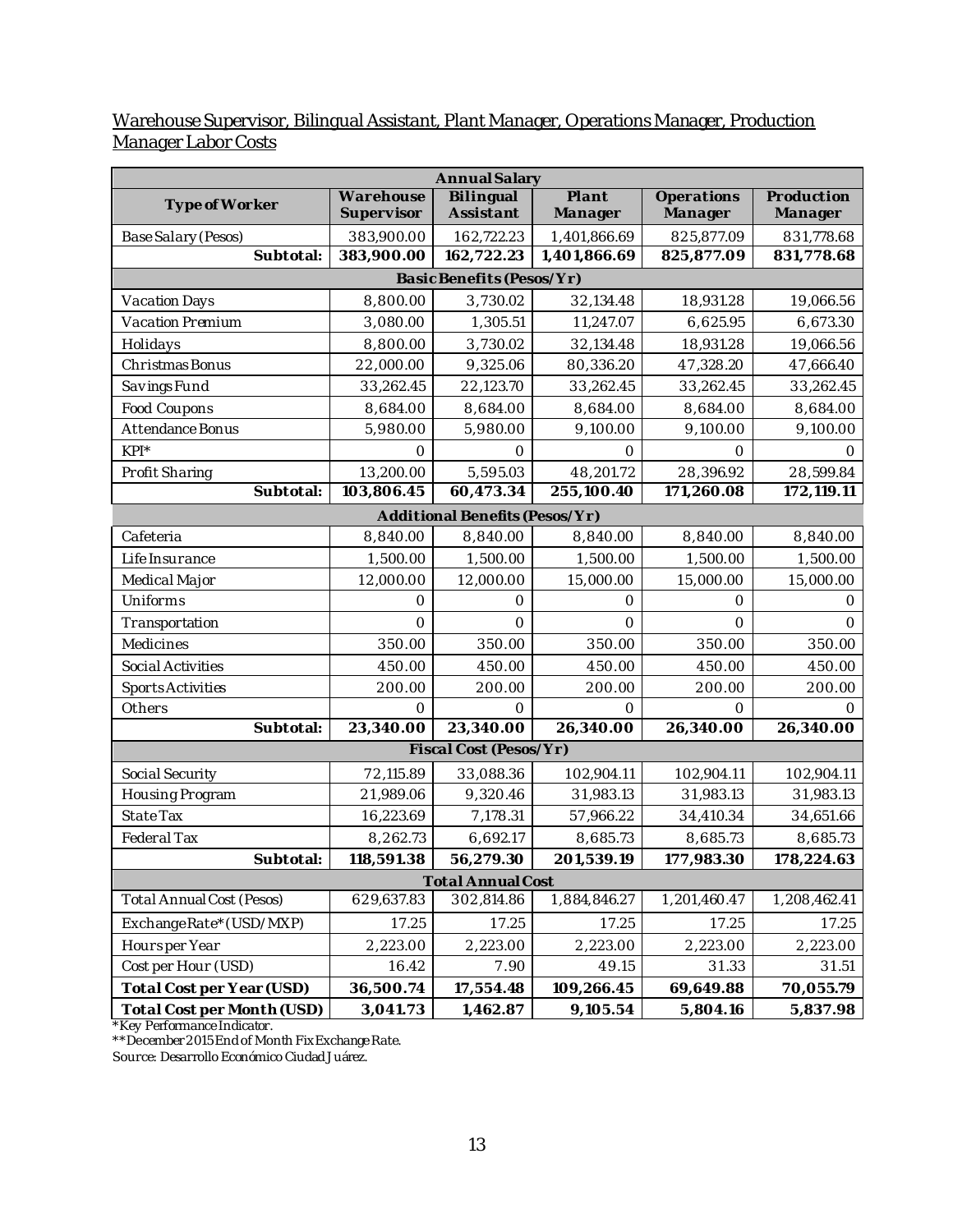#### Maintenance Manager, Engineering Manager, Quality Manager, Materials Manager, and Six Sigma Coordinator Labor Costs

|                            | Annual Salary          |                                |                    |                      |                          |
|----------------------------|------------------------|--------------------------------|--------------------|----------------------|--------------------------|
| Type of Worker             | Maintenance<br>Manager | Engineering<br>Manager         | Quality<br>Manager | Materials<br>Manager | Six Sigma<br>Coordinator |
| Base Salary (Pesos)        | 822,038.09             | 865,310.60                     | 824,704.45         | 802,200.93           | 825,154.66               |
| Subtotal:                  | 822,038.09             | 865,310.60                     | 824,704.45         | 802,200.93           | 825,154.66               |
|                            |                        | Basic Benefits (Pesos/Yr)      |                    |                      |                          |
| Vacation Days              | 18,843.28              | 19,835.20                      | 18,904.40          | 18,388.56            | 18,914.72                |
| Vacation Premium           | 6,595.15               | 6,942.32                       | 6,616.54           | 6,436.00             | 6,620.15                 |
| Holidays                   | 18,843.28              | 19,835.20                      | 18,904.40          | 18,388.56            | 18,914.72                |
| Christmas Bonus            | 47,108.20              | 49,588.00                      | 47,261.00          | 45,971.40            | 47,286.80                |
| Savings Fund               | 33,262.45              | 33,262.45                      | 33,262.45          | 33,262.45            | 33,262.45                |
| Food Coupons               | 8,684.00               | 8,684.00                       | 8,684.00           | 8,684.00             | 8,684.00                 |
| Attendance Bonus           | 9,100.00               | 9,100.00                       | 9,100.00           | 9,100.00             | 9,100.00                 |
| $KPI^*$                    | $\Omega$               | $\Omega$                       | $\bigcirc$         | $\Omega$             | $\Omega$                 |
| Profit Sharing             | 28,264.92              | 29,752.80                      | 28,356.60          | 27,582.84            | 28,372.08                |
| Subtotal:                  | 170,701.28             | 176,999.97                     | 171,089.39         | 167,813.81           | 171,154.92               |
|                            |                        | Additional Benefits (Pesos/Yr) |                    |                      |                          |
| Cafeteria                  | 8,840.00               | 8,840.00                       | 8,840.00           | 8,840.00             | 8,840.00                 |
| Life Insurance             | 1,500.00               | 1,500.00                       | 1,500.00           | 1,500.00             | 1,500.00                 |
| Medical Major              | 15,000.00              | 15,000.00                      | 15,000.00          | 15,000.00            | 15,000.00                |
| Uniforms                   | $\circ$                | $\circ$                        | $\circ$            | $\bigcirc$           | $\circ$                  |
| Transportation             | $\bigcirc$             | $\circ$                        | $\overline{O}$     | $\bigcirc$           | $\overline{O}$           |
| Medicines                  | 350.00                 | 350.00                         | 350.00             | 350.00               | 350.00                   |
| Social Activities          | 450.00                 | 450.00                         | 450.00             | 450.00               | 450.00                   |
| <b>Sports Activities</b>   | 200.00                 | 200.00                         | 200.00             | 200.00               | 200.00                   |
| Others                     | $\circ$                | $\bigcirc$                     | $\bigcirc$         | $\Omega$             | $\Omega$                 |
| Subtotal:                  | 26,340.00              | 26,340.00                      | 26,340.00          | 26,340.00            | 26,340.00                |
|                            |                        | Fiscal Cost (Pesos/Yr)         |                    |                      |                          |
| Social Security            | 102,904.11             | 102,904.11                     | 102,904.11         | 102,904.11           | 102,904.11               |
| Housing Program            | 31,983.13              | 31,983.13                      | 31,983.13          | 31,983.13            | 31,983.13                |
| State Tax                  | 34,253.32              | 36,022.99                      | 34,362.38          | 33,442.04            | 34,380.76                |
| Federal Tax                | 885.73                 | 8,685.73                       | 8,685.73           | 8,685.73             | 8,685.73                 |
| Subtotal:                  | 177,826.28             | 179,595.95                     | 177,935.35         | 177,015.00           | 177,953.72               |
| <b>Total Annual Cost</b>   |                        |                                |                    |                      |                          |
| Total Annual Cost (Pesos)  | 1,196,905.65           | 1,248,246.52                   | 1,200,069.19       | 1,173,369.74         | 1,200,603.30             |
| ExchangeRate*(USD/MXP)     | 17.25                  | 17.25                          | 17.25              | 17.25                | 17.25                    |
| Hoursper Year              | 2,223.00               | 2,223.00                       | 2,223.00           | 2,223.00             | 2,223.00                 |
| Cost per Hour (USD)        | 31.21                  | 32.55                          | 31.30              | 30.60                | 31.31                    |
| Total Cost per Year (USD)  | 69,385.83              | 72,362.12                      | 69,569.23          | 68,021.43            | 69,600.19                |
| Total Cost per Month (USD) | 5,782.15               | 6,030.18                       | 5,797.44           | 5,668.45             | 5,800.02                 |

\*Key Performance Indicator.

\*\*December 2015 End of Month Fix Exchange Rate.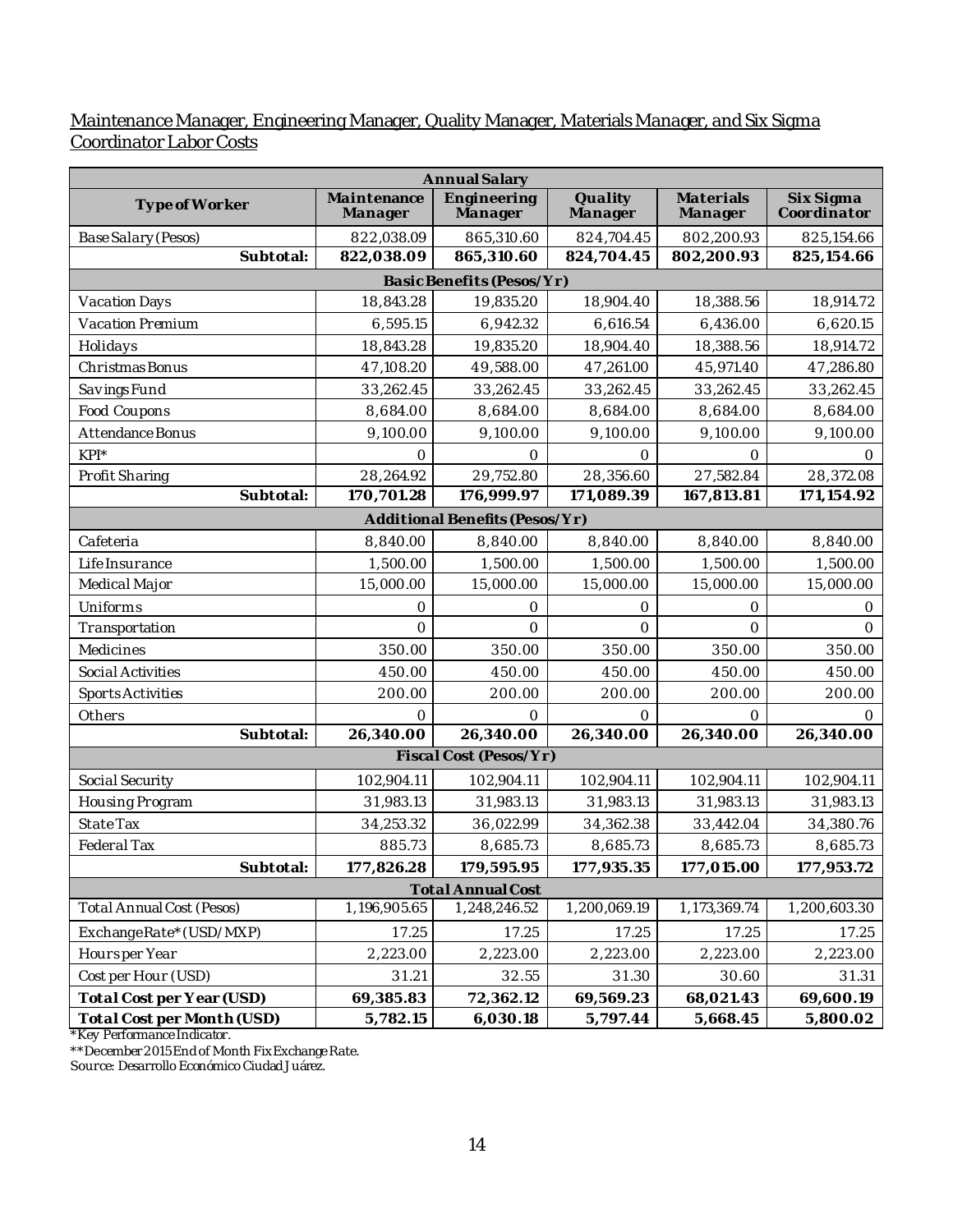### <span id="page-16-0"></span>**B. Tax Regime for the Manufacturing Industry in Mexico**

The sources used were the following:

- "PWC-IMMEX, Maquiladora Guide, Doing Business in Mexico", [http://www.pwc.com/es\\_MX/mx/industrias/archivo/doing-business-maquiladora.pdf](http://www.pwc.com/es_MX/mx/industrias/archivo/doing-business-maquiladora.pdf),
- "Deloitte, International Tax: Mexico Highlights 2015", [http://www2.deloitte.com/content/dam/Deloitte/global/Documents/Tax/dttl-tax](http://www2.deloitte.com/content/dam/Deloitte/global/Documents/Tax/dttl-tax-mexicohighlights-2015.pdf)[mexicohighlights-2015.pdf](http://www2.deloitte.com/content/dam/Deloitte/global/Documents/Tax/dttl-tax-mexicohighlights-2015.pdf),
- 'KPMG, Investment in Mexico, [https://www.kpmg.com/MX/es/IssuesAndInsights/ArticlesPublications/Documents/Estudios/2](https://www.kpmg.com/MX/es/IssuesAndInsights/ArticlesPublications/Documents/Estudios/2014/Investment-in-Mexico-2014.pdf) [014/Investment-in-Mexico-2014.pdf,](https://www.kpmg.com/MX/es/IssuesAndInsights/ArticlesPublications/Documents/Estudios/2014/Investment-in-Mexico-2014.pdf)
- "Deloitte, Taxation and Investment in Mexico 2014, Reach, relevance and reliability", [http://www2.deloitte.com/content/dam/Deloitte/global/Documents/Tax/dttl-tax-mexicoguide-](http://www2.deloitte.com/content/dam/Deloitte/global/Documents/Tax/dttl-tax-mexicoguide-2014.pdf)[2014.pdf](http://www2.deloitte.com/content/dam/Deloitte/global/Documents/Tax/dttl-tax-mexicoguide-2014.pdf).

The Federal government levies the main taxes payable in Mexico. The principal taxes are the following:

- 1. Federal Income Tax
- 2. Value-Added Tax
- 3. Social Security Contribution
- 4. Federal Housing Contribution
- 5. State Pay roll Tax
- 6. Tax on Real Estate
- 7. Withholding Tax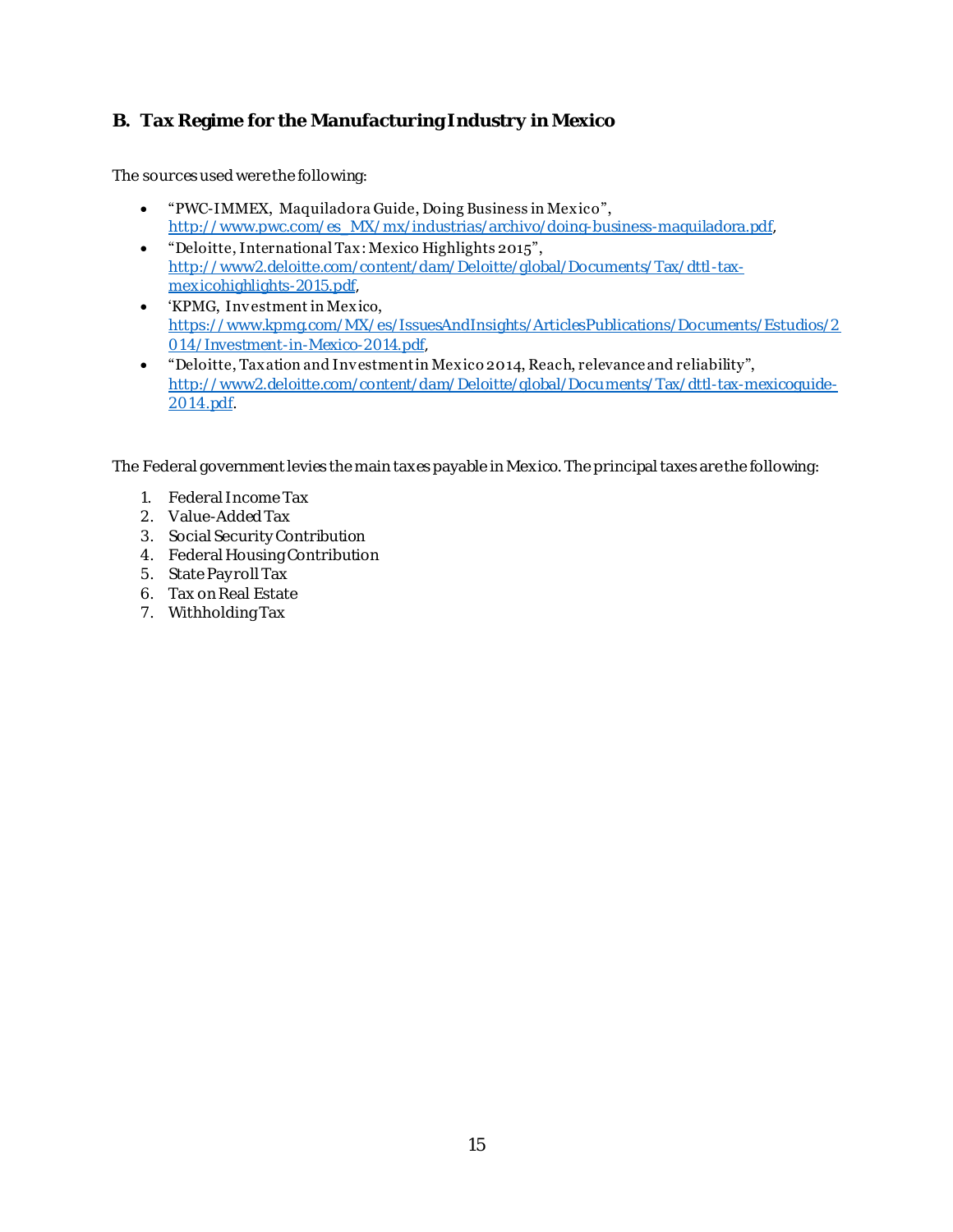#### **A. Federal Income Tax**

The Federal Corporate Income Tax description for maquiladoras:

- 30% of almost all revenue is taxed and works on an accrual basis.
- Significant tax reductions can be made if requirements are met.
- Normal Fiscal y ear is from January 1 through December 31.

#### **a. Figure 1**

| Income Taxation for Companies in Mexico |                  |  |  |  |
|-----------------------------------------|------------------|--|--|--|
| Corporate income tax rate               | 30%              |  |  |  |
| Branch tax rate                         | 30%              |  |  |  |
| Capital gains tax rate                  | 10%/25%/35%      |  |  |  |
| <b>Basis</b>                            | Worldwide Income |  |  |  |
| Participation exemption                 | Nο               |  |  |  |

Source: Deloitte: "Taxation and Investment in Mexico 2014, Reach, Relevance and Reliability".

**B. Value-Added Tax (IVA in Spanish)**

The Value-Added Tax description for Maquiladoras:

- Standard 16% rate applies to the following activities in Mexico:
	- o Sale of goods
	- o Supply of independent services
	- o Granting of temporary use of enjoyment of tangible goods
	- o Import of goods or services
- A zero rate applies to export and services used abroad if the services are contracted and paid by a nonresident with a PE in Mexico.
- Special rates and refunds are applicable to qualifying maquiladoras.
	- o Maquiladoras that enable the sale of goods between nonresidents at an exempt Value-Added Tax rate when the goods are delivered from one maquiladora to another.
	- o Following certain customs formalities to virtually export the goods.
- **C. Social Security Contribution**

The Social Security Tax description for Maquiladoras:

- Social Security is mandatory for any type of industry of business.
	- o Rates vary from 15%-30% (depending the salary structure of the maquiladora's employee)
- **D. Federal Housing Contribution**

The Federal Housing Contribution description for Maquiladoras:

- Companies need to contribute to the National Housing Institute
	- o The sum equals to 5% of the pay roll.
	- o Funds go into special accounts for employee.
- **E. State Pay roll T ax**

The State Pay roll Tax description for Maquiladoras:

- Pay roll wages apply at the state level.
- Such tax is withheld by the employer.
- According to PwC-IMMEX: Maquiladora Guide: Doing Business in Mexico, the state of Chihuahua has a pay roll tax percentage that ranges from 1% to 2.6%.
- **F. T ax on Real Estate**
	- A rate between 2%- 5% applies to the transfer of real estate.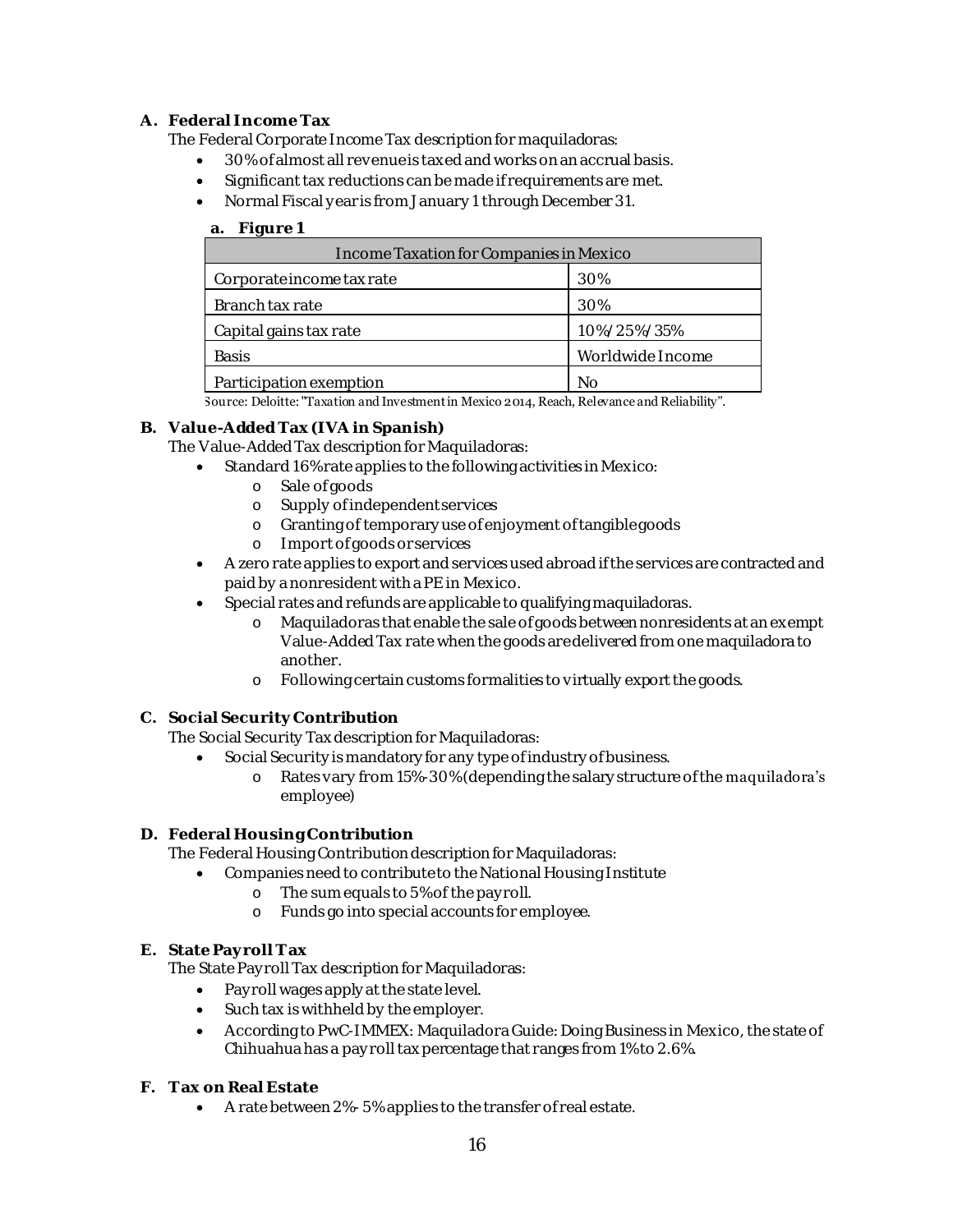- The real estate tax is levied by the municipal state.
- Rates are deductible in calculating the individual's taxable income re lated to leasing of real property.

#### **G. Withholding Tax**

The withholding tax description for Maquiladoras:

- Dividends
	- o A company that distributes dividends to nonresident or to a resident must withhold a 10% tax.
- **•** Interest
	- o A 4.9% rate applies to interest paid to foreign banks registered as banks in Mexico and resident in tax treaty countries; if requirements are not met the rate is 10%.
	- o A 15% rate applies to interest paid to reinsurance companies and interest on finance lease.
	- o A 21% rate applies to nonresident suppliers financing the acquisition of Machine & Equipment that is included in the fixed assets of the acquirer.
	- o 40% rate applies where interest payments are made to a related party located in a low-tax-country.
	- o 35% in all other cases.
- Royalties
	- o The following are subject to a 25% withholding tax:
		- **Leasing of machinery and equipment**
		- **Technical assistance**
		- **Know-how**
		- Use of models
		- · Plans
		- **Formulas and similar technology transfer**
		- Use of commercial, industrial or scientific information or equipment
	- o The following are subject to a 35% withholding tax:
		- **Foreign licenser of patents**
		- **Trademarks and trade names (without rendering the technical** assistance)
	- o Business enterprises that pay fees or make rental payments to a nonresident must withhold a 25% tax on such pay ments.
	- o Mexican-source royalty payments made to related parties located in a tax haven are subject to a punitive 40% withholding tax withholding tax rate.

#### **a. Figure 2**

| Withholding Tax for Companies in Mexico |                |  |  |
|-----------------------------------------|----------------|--|--|
| Dividends                               | 10%            |  |  |
| Interest                                | $4.9\% - 40\%$ |  |  |
| Royalties                               | 5%/25%/35%     |  |  |
| Branch Remittance Tax                   | 1 N%           |  |  |

Source: Deloitte: "Taxation and Investment in Mexico 2014, Reach, Relevance and Reliability".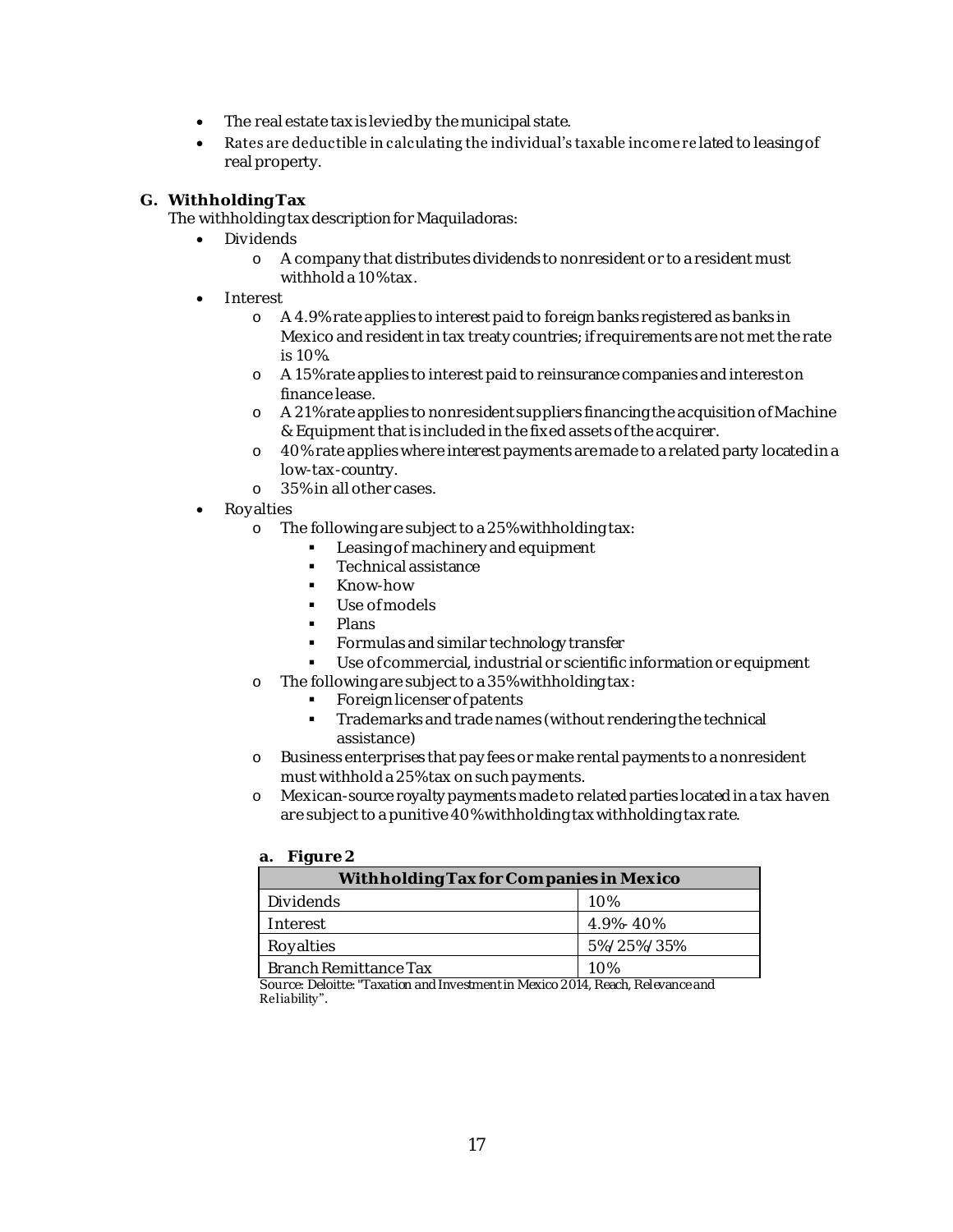## **IV. Top Maquiladora Employers**

<span id="page-19-0"></span>

| #  | Company*              | Sector                     | Numberof<br>Employees |
|----|-----------------------|----------------------------|-----------------------|
|    | Lear $(11)$           | Automotive                 | 24,000                |
| 2  | Delphi (12)           | Automotive                 | 12,000                |
| 3  | Foxconn(3)            | <b>Flectronics</b>         | 11,600                |
| 4  | Wistron               | Electronics                | 6,200                 |
| 5  | Electrolux (2)        | Electronics                | 4,900                 |
| 6  | Johnson & Johnson (3) | Medical Device             | 4,500                 |
|    | Edumex                | Industrial, Medical Device | 3,300                 |
| 8  | Bosch (3)             | Automotive                 | 3,100                 |
| 9  | Coclisa               | Automotive                 | 2,895                 |
| 10 | Continental (2)       | Automotive                 | 2,500                 |

\*The numbers inside of the parenthesis are the number of Maquiladora Branches per Company.

Source: In dex Ciudad Juárez.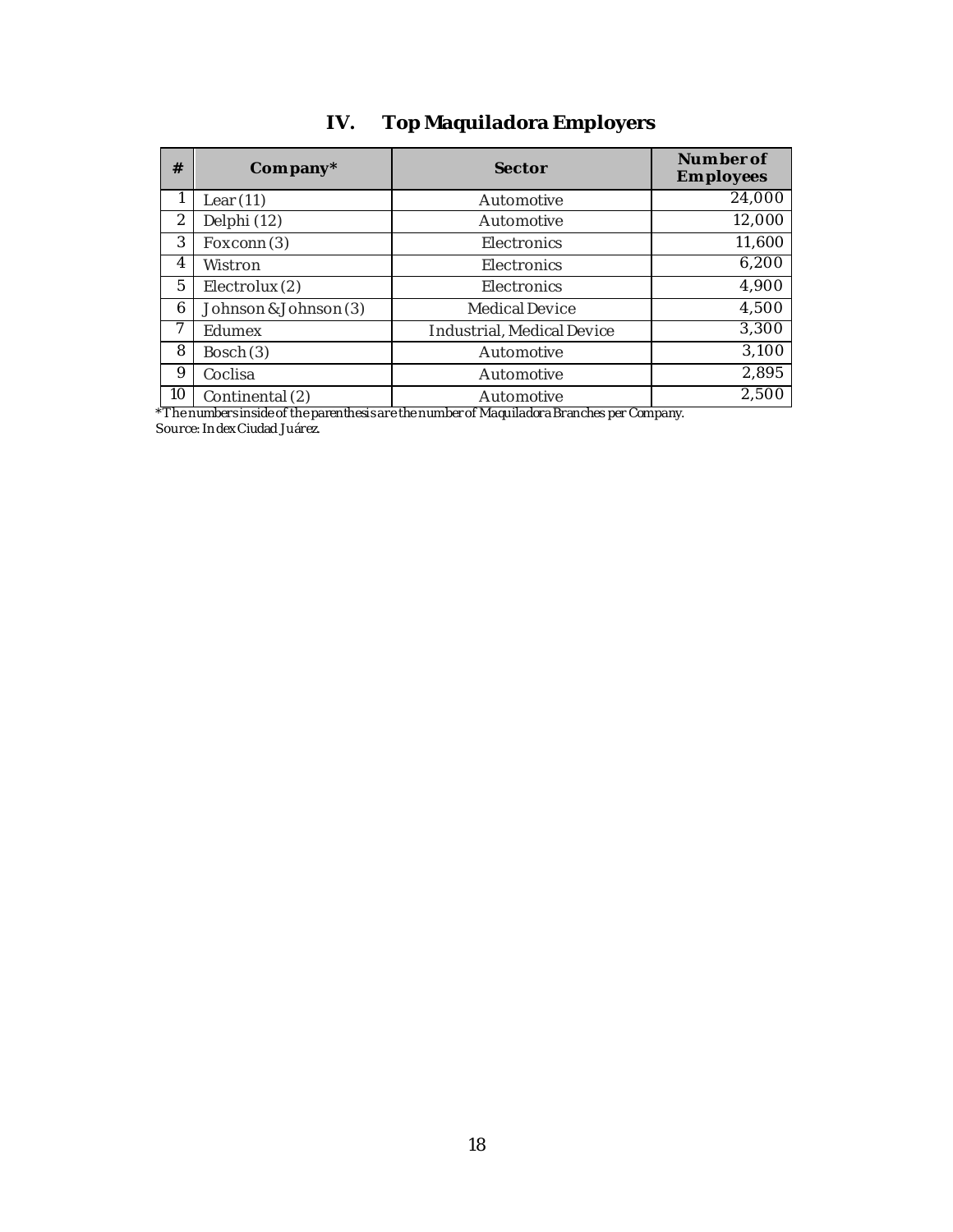## **V. Research and Development Facilities**

## <span id="page-20-1"></span><span id="page-20-0"></span>**A. Technology**

| Research Facility<br>Name                                                                                                                              | Economic Purpose                                                                                                                                                                                                                                                     | Research Activity                                                                                                                                                                                                                                                                                                                                                            |
|--------------------------------------------------------------------------------------------------------------------------------------------------------|----------------------------------------------------------------------------------------------------------------------------------------------------------------------------------------------------------------------------------------------------------------------|------------------------------------------------------------------------------------------------------------------------------------------------------------------------------------------------------------------------------------------------------------------------------------------------------------------------------------------------------------------------------|
| Center for Research of<br>Applied Technologies<br>and Sciences                                                                                         | The services provided at the Research Center<br>for Applied Science and Technology (ICCAT)<br>UACJ are the following: Care technology<br>services industry, innovation and technology<br>transfer, human resources training and<br>dissemination of high technology. | Contribute to the development<br>of science and technology in the<br>region and the country through<br>research and development of<br>multidisciplinary projects in<br>Micro and Nano-technology.<br>Promote technological<br>development of the industry<br>through projects associated<br>with the generation of new<br>products, prototypes, and<br>process optimization. |
| Address                                                                                                                                                | Website                                                                                                                                                                                                                                                              | ContactInformation                                                                                                                                                                                                                                                                                                                                                           |
| Universidadad<br>Autónoma de Ciudad<br>Juárez, Instituto de<br>Ingeniería y Tecnología,<br>Hermanos Escobar s/n,<br>Omega, Cd Juárez,<br>Chih., México | http://www.uacj.mx/IIT/CICTA/Paginas/defau<br>It.aspx and<br>http://www.uacj.mx/IIT/CICTA/Documents/P<br>royectos/proyecto_cicta%20(1).pdf                                                                                                                           | Phone number: (656) 688-4800<br>Ext. 4571 and 4471.                                                                                                                                                                                                                                                                                                                          |

| Research Facility<br>Name                                                                                                | Economic Purpose                                                                                                                                                                                                                                                                                                                                                                                                                                                                                                             | Research Activity                                                                                                                                                                             |
|--------------------------------------------------------------------------------------------------------------------------|------------------------------------------------------------------------------------------------------------------------------------------------------------------------------------------------------------------------------------------------------------------------------------------------------------------------------------------------------------------------------------------------------------------------------------------------------------------------------------------------------------------------------|-----------------------------------------------------------------------------------------------------------------------------------------------------------------------------------------------|
| Centro de Investigación<br>Materiales Avanzados,<br>S.C.                                                                 | Conduct research and development in<br>innovation of science and technology with<br>criteria of excellence in the areas of materials,<br>energy and the environment with the aim of<br>promoting the country's development.<br>Form high-level human capital in the areas of<br>their specialty through graduate programs.<br>Provide technology and innovation to the<br>productive, academic and social sectors through<br>services, counseling, consultation and<br>generation of technological development<br>solutions. | Development and innovation of<br>science and technology is done<br>with criteria of excellence in the<br>areas of materials, energy and<br>environment to promote<br>sustainable development. |
| Address                                                                                                                  | Website                                                                                                                                                                                                                                                                                                                                                                                                                                                                                                                      | ContactInformation                                                                                                                                                                            |
| Paseo Triunfo de la<br>República 3340, Edificio<br>Atlantis, tercer piso<br>Cd. Juárez, Chihuahua,<br>México. C.P. 32330 | http://cimav.edu.mx/                                                                                                                                                                                                                                                                                                                                                                                                                                                                                                         | Phone Number: (656) 629-3980                                                                                                                                                                  |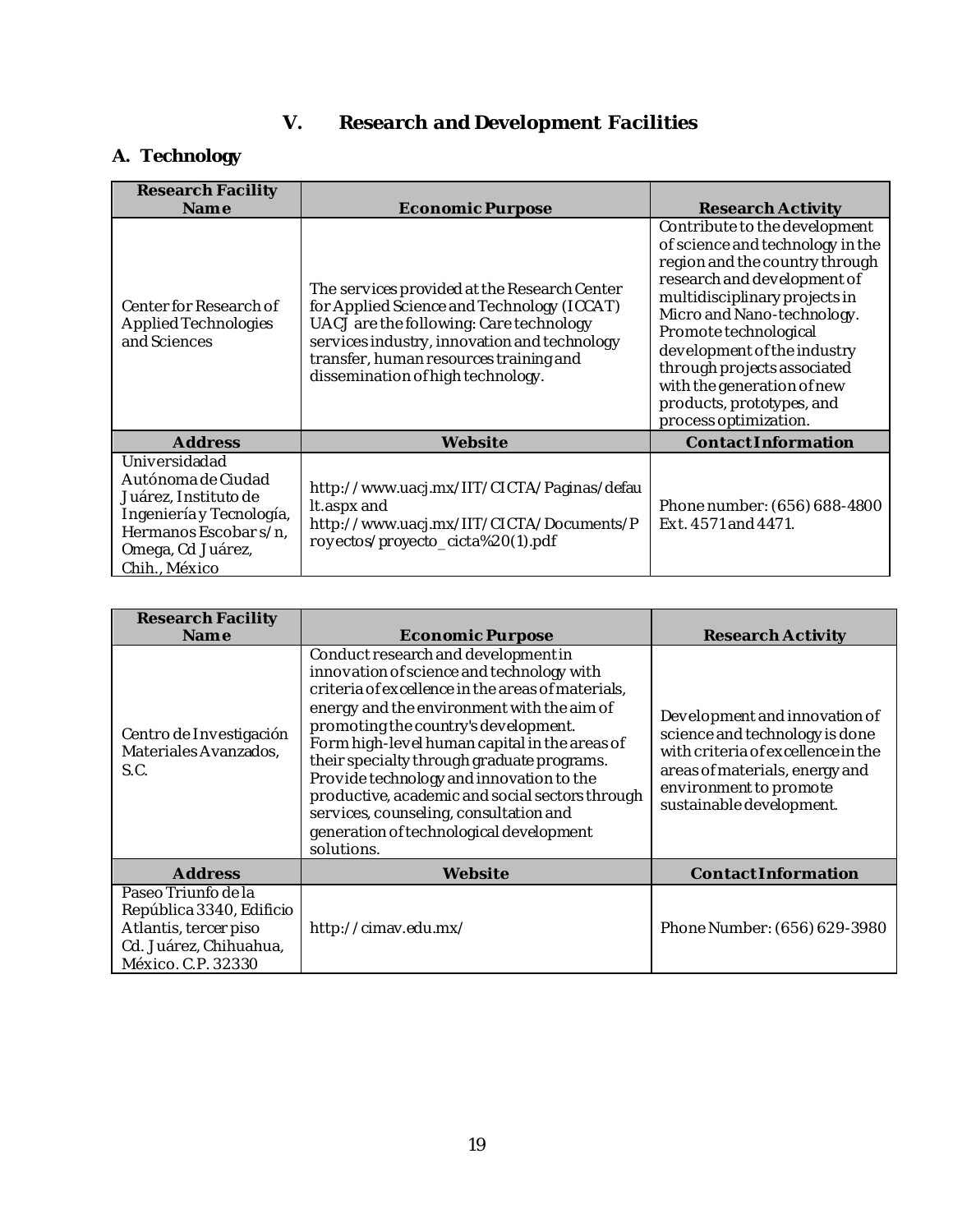| Research Facility<br>Name                                                                                                                         | Economic Purpose                                                                                                                                                                                             | Research Activity                                                                                                                                                                                                                                                                                                                                                                                                                                                                |
|---------------------------------------------------------------------------------------------------------------------------------------------------|--------------------------------------------------------------------------------------------------------------------------------------------------------------------------------------------------------------|----------------------------------------------------------------------------------------------------------------------------------------------------------------------------------------------------------------------------------------------------------------------------------------------------------------------------------------------------------------------------------------------------------------------------------------------------------------------------------|
| Center for Innovation<br>and Technology Transfer                                                                                                  | The objective of the Center for Innovation<br>and Technology Transfer is to focus on<br>three key areas: link the public and private<br>sector, research and development, and<br>high-level human resources. | Provide IT solutions with high<br>quality on time and within our<br>budget. Conduct applied scientific<br>research in the areas of software<br>engineering and knowledge<br>engineering troubleshooting.<br>Incorporate students in software<br>development projects. Incorporate<br>students to participate in research<br>projects. Continuous improvement<br>of human resources. Improve the use<br>of resources of the organization.<br>Access external resources for UICIS. |
| Address                                                                                                                                           | Website                                                                                                                                                                                                      | ContactInformation                                                                                                                                                                                                                                                                                                                                                                                                                                                               |
| Universidad Autónoma<br>de Ciudad Juárez,<br>Instituto de Ingeniería y<br>Tecnología, Hermanos<br>Escobar s/n, Omega, Cd<br>Juárez, Chih., Mexico | http://www.uacj.mx/sa/citt/uicis/Paginas<br>/default.aspx                                                                                                                                                    | Contact Person: Luis Felipe<br>Fernández Martínez, Phone Number:<br>(656) 688-4800 Ext. 4374<br>Fax: (656) 688-4800 Ext. 4374<br>e-mail: cis@uacj.mx                                                                                                                                                                                                                                                                                                                             |

#### <span id="page-21-0"></span>**B. Law**

| Research Facility<br>Name                                                                                                                                             | Economic Purpose                                                                                                                                                                                                                                                                 | Research Activity                                                                                                                                                                                                                                                                                                                                                                                                                                                                                                                                                                                               |
|-----------------------------------------------------------------------------------------------------------------------------------------------------------------------|----------------------------------------------------------------------------------------------------------------------------------------------------------------------------------------------------------------------------------------------------------------------------------|-----------------------------------------------------------------------------------------------------------------------------------------------------------------------------------------------------------------------------------------------------------------------------------------------------------------------------------------------------------------------------------------------------------------------------------------------------------------------------------------------------------------------------------------------------------------------------------------------------------------|
| "Centro de Investigaciones<br>Jurídicas" or<br>Legal Research Center                                                                                                  | Generate cutting-edge research that will<br>assist the advancement of legal science,<br>through linkages with similar institutions in<br>the country and abroad. In addition to<br>serving as a means of legal information to<br>various agencies and government<br>departments. | Issue legal opinions on problems<br>arising at municipal, state and federal<br>levels. Provide information on legal<br>matters to society.<br>Create and promoteresearch work<br>with undergraduate and graduate<br>students, as well as graduates of the<br>Department of Legal Sciences, in order<br>to promote the training of researchers.<br>Conduct research in various legal<br>areas, both nationally and<br>internationally, as well as working in<br>collaboration with various research<br>centers and academic bodies in<br>multidisciplinary projects to create<br>academic and research networks. |
| Address                                                                                                                                                               | Website                                                                                                                                                                                                                                                                          | ContactInformation                                                                                                                                                                                                                                                                                                                                                                                                                                                                                                                                                                                              |
| Instituto de Ciencias<br>Sociales y Administrativas<br>Edificio J. Cubículos 115 a<br>118.<br>Av. Universidady Av.<br>Colegio Militar s/n<br>Zona Chamizal. CP. 32310 | http://www.uacj.mx/ICSA/Paginas/Centro-<br>De-Investigaciones-Jur%C3%ADdicas.aspx                                                                                                                                                                                                | Phone Number: (656) 688-3800 ext.<br>3656, 3856.<br>E-mail: cijuacj@uacj.mx                                                                                                                                                                                                                                                                                                                                                                                                                                                                                                                                     |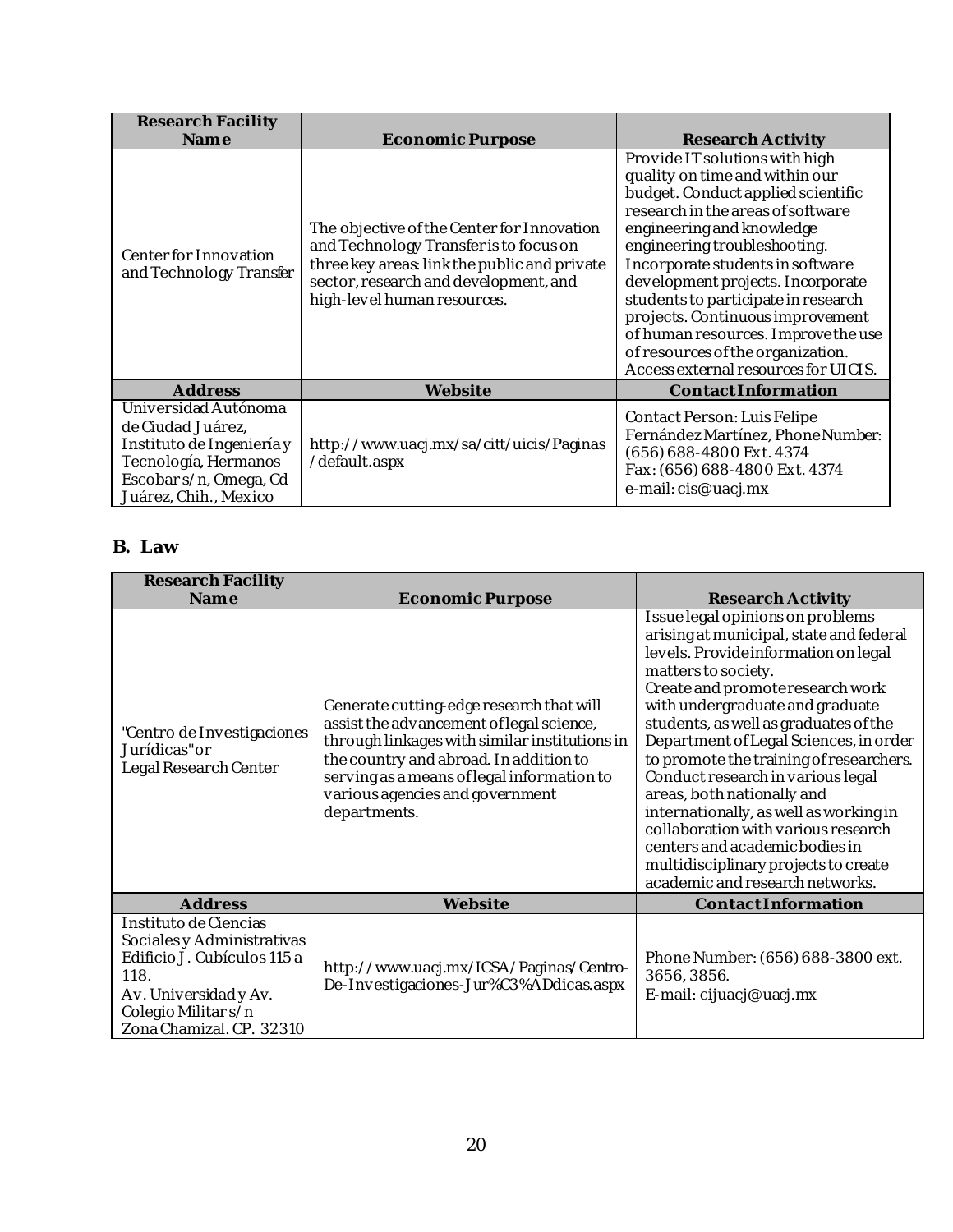### <span id="page-22-0"></span>**C. Science**

| Research Facility Name                                                      | Economic Purpose                                                                                                                                                                                                                                                                                                                                                                                                                                                                                                     | Research Activity                                                                                                                                                     |
|-----------------------------------------------------------------------------|----------------------------------------------------------------------------------------------------------------------------------------------------------------------------------------------------------------------------------------------------------------------------------------------------------------------------------------------------------------------------------------------------------------------------------------------------------------------------------------------------------------------|-----------------------------------------------------------------------------------------------------------------------------------------------------------------------|
| "El Colegio de la Frontera<br>Norte (El Colef)"                             | The mission of El Colegio de la Frontera Norte<br>(Colef) is to generate scientific knowledge on<br>regional phenomena of the border between<br>Mexico and the United States with a<br>comprehensive and multidisciplinary<br>approach; train scientists and professional<br>senior cadres through graduate and<br>continuing education programs; and linked<br>with social and governmental level for the<br>dissemination of knowledge and promoting<br>development initiatives for the region and the<br>country. | Contributes to the<br>development of the<br>vanguards in scientific<br>specialties through<br>interdisciplinary and<br>academic exchange with<br>international peers. |
| Address                                                                     | Website                                                                                                                                                                                                                                                                                                                                                                                                                                                                                                              | ContactInformation                                                                                                                                                    |
| Avenida Insurgentes 3708,<br>Los Nogales, 32350 Cd Juárez,<br>Chih., México | https://www.colef.mx/el-<br>colef/?lang=en#investigacion                                                                                                                                                                                                                                                                                                                                                                                                                                                             | Contact Us:<br>informes@colef.mx.<br>Phone number:<br>$(664)631 - 6300.$                                                                                              |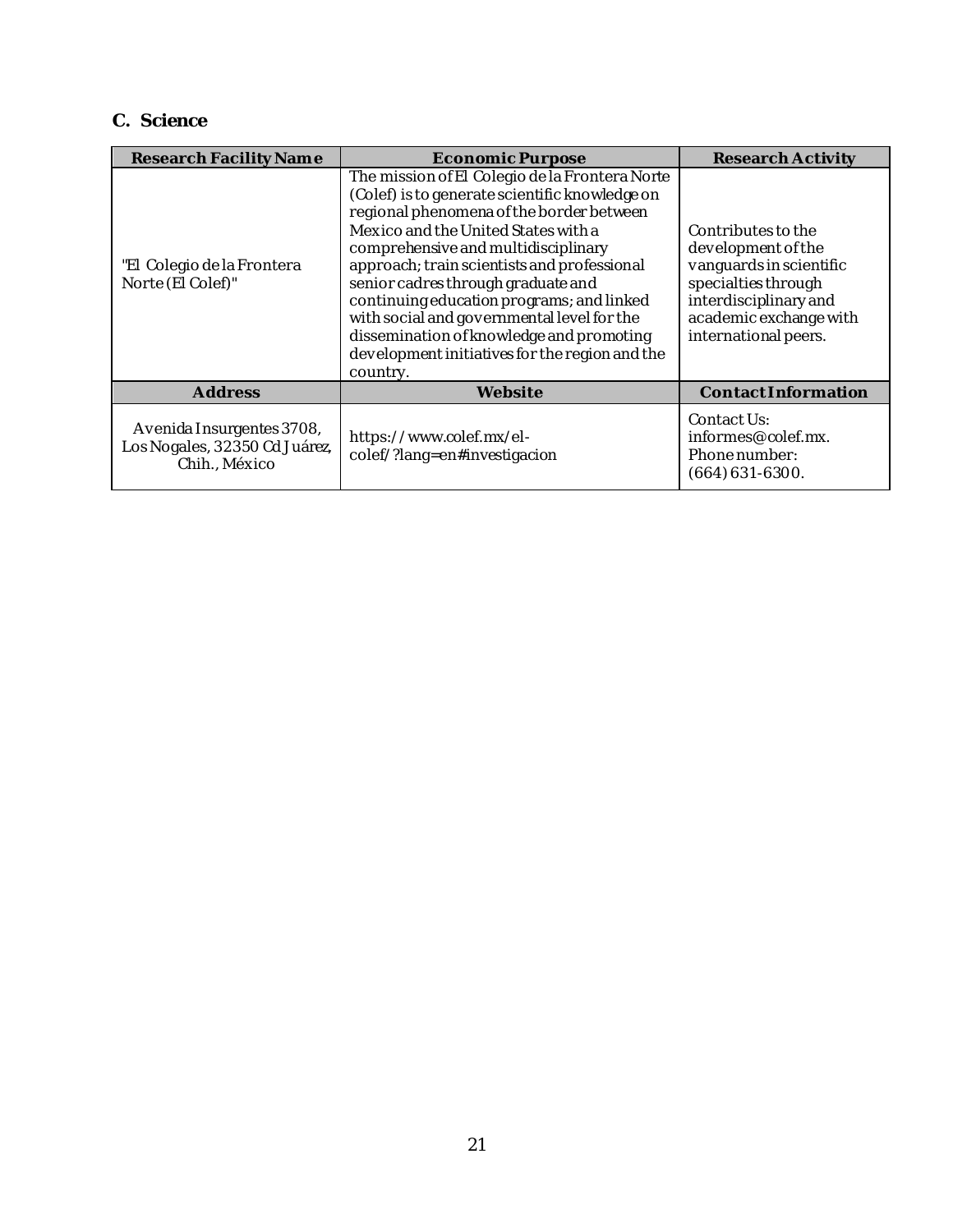## **VI. Higher Education**

#### <span id="page-23-0"></span>Student Enrollment Fall 2012-2013

| Program                                                  | Total  | Undergraduate<br>Full-Time | Specialty | Master's | Doctoral |
|----------------------------------------------------------|--------|----------------------------|-----------|----------|----------|
| Universidad Autónoma de<br>Ciudad Juárez (UACJ)*         | 23,869 | 22,846                     | 216       | 774      | 33       |
| UACJ: Institute of Architecture,<br>Design, and Art      | 2,873  | 2,816                      |           | 47       | 10       |
| UACJ: Institute of Biomedical<br><b>Sciences</b>         | 6,218  | 5,870                      | 216       | 126      | 6        |
| UACJ: Institute of Administrative<br>and Social Sciences | 8,504  | 8.125                      |           | 365      | 14       |
| UACJ: Institute of Engineering<br>and Technology         | 5.478  | 5.239                      |           | 236      |          |
| UACJ: Multidisciplinary<br>University-City Division      | 796    | 796                        |           |          |          |

\*Does not include the Cuauhtémoc or Nuevo Casas Grandes UACJ campus.

Source: UACJ.

#### Graduating Students 2014-2015

| Program                                               | Total           |
|-------------------------------------------------------|-----------------|
| Universidad Autónoma de Ciudad Juárez*                | 2,765           |
| UACJ: Institute of Architecture, Design, and Art      | 257             |
| UACJ: Institute of Biomedical Sciences                | 684             |
| UACJ: Institute of Administrative and Social Sciences | 1,045           |
| UACJ: Institute of Engineering and Technology         | 49 <sup>°</sup> |
| UACJ: Institute of Architecture, Design, and Art      |                 |

\*Does not include the Cuauhtémoc or Nuevo Casas Grandes UACJ campus. Source: UACJ.

#### Other Higher Education Institutions

- 1. Tecnológico Nacional de México: Instituto Tecnológico de Ciudad Juárez
- 2. Universidad de Durango
- 3. Tecnológico de Monterrey Campus Ciudad Juárez
- 4. Universidad de Simona Barba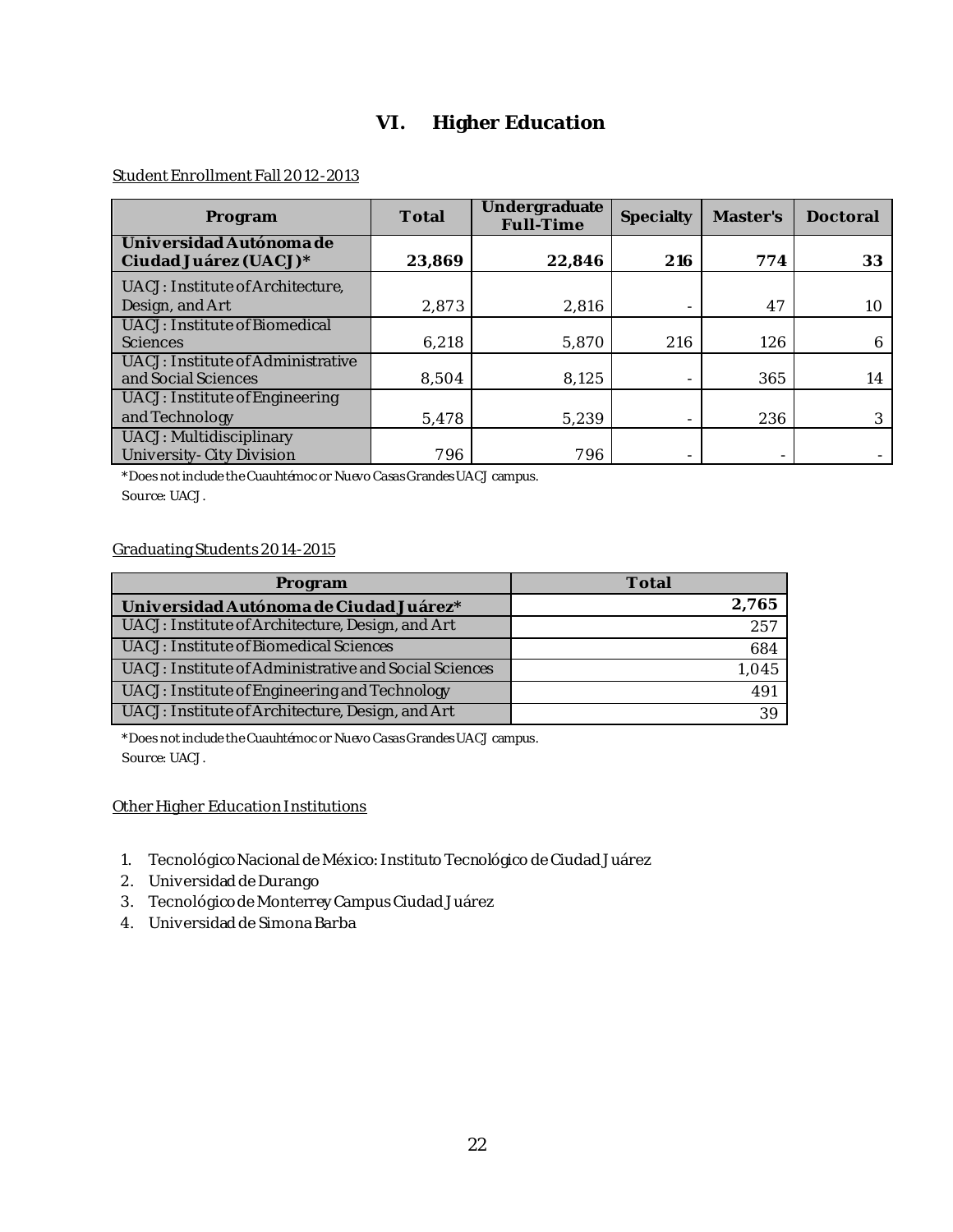## **VII. Transportation**

<span id="page-24-0"></span>

| Distance in Miles to the Five Nearest Metro Areas |                                             |  |  |
|---------------------------------------------------|---------------------------------------------|--|--|
| Metro Area                                        | <b>Miles</b>                                |  |  |
| Tucson, AZ                                        | 326.7 mi                                    |  |  |
| Phoenix, AZ                                       | 440.6 mi                                    |  |  |
| San Antonio, TX                                   | 538.7 mi                                    |  |  |
| Austin, TX                                        | 571.5 mi                                    |  |  |
| Dallas, TX                                        | 630.4 mi                                    |  |  |
| Railroads (by Rail Carrier)                       |                                             |  |  |
| Name                                              | Ferrocarril Anáhuac                         |  |  |
| Commercial Airport                                |                                             |  |  |
| Name                                              | Abraham González International Airport      |  |  |
| Hub Status                                        | A                                           |  |  |
| Distance from the Community in Miles              | .1 miles                                    |  |  |
| # of Runways                                      | $\sqrt{2}$                                  |  |  |
| Runway Lengths                                    | N/A                                         |  |  |
| Runway 4/22                                       | Distance: 2,7 00 x 45 meters                |  |  |
| Runway 8R/26L                                     | Distance: 1,750 x 30 meters                 |  |  |
| Runway 8L/26R                                     | N/A                                         |  |  |
| Year 2014 Statistics                              | N/A                                         |  |  |
| Passenger                                         | 428 passengers per hour                     |  |  |
| Aircraft Operations                               | 18,000 per year                             |  |  |
| Cargo Tonnage (U.S. Tons)                         | 630,688 kg in 2013                          |  |  |
|                                                   | 10 Cities Serving by the Commercial Airport |  |  |
| 1. Mexico City                                    |                                             |  |  |
| 2. Chihuahua, Chihuahua                           |                                             |  |  |
| 3. Guadalajara, Jalisco                           |                                             |  |  |
| 4. Hermosillo, Sonora                             |                                             |  |  |
| 5. Monterrey, Nuevo León                          |                                             |  |  |
| 6. Tijuana, Baja California                       |                                             |  |  |
| 7. Culiacán, Sinaloa                              |                                             |  |  |
| 8. Mazatlán, Sinaloa                              |                                             |  |  |
| 9. León, Guanajuato                               |                                             |  |  |
| 10. Cancún, Quintana Roo                          |                                             |  |  |

Source: Comercio y Aduanas, oma.aero, and Amacarga.mx.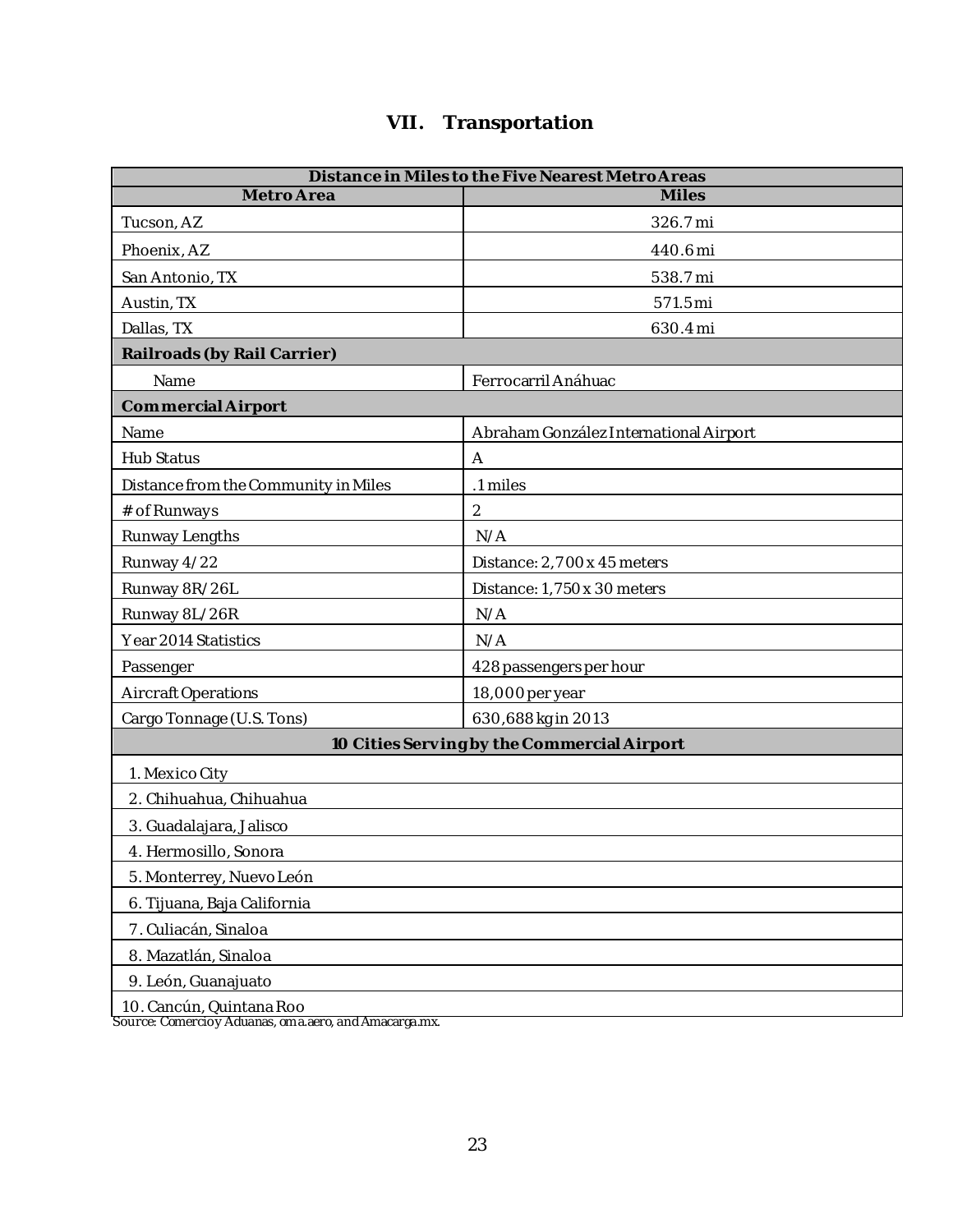| Distance to the Nearest General Aviation Airport |                                                                                |
|--------------------------------------------------|--------------------------------------------------------------------------------|
| Name                                             | El Paso International Airport                                                  |
| Location/City                                    | El Paso, TX                                                                    |
| Address                                          | 67 01 Convair Rd, El Paso, TX 7 9925                                           |
| Driving Distance from the Community in           |                                                                                |
| Miles                                            | 12.2 miles                                                                     |
| # of Runways                                     | $\overline{3}$                                                                 |
| Runway Lengths                                   | Dimensions: 12020 x 150 ft. / 3664 x 46 m                                      |
| Runway Lengths                                   | Dimensions: 9027 x 150ft. / 2751 x 46 m                                        |
| Runway Lengths                                   | Dimensions: 5500 x 75 ft. / 1676 x 23 m                                        |
| Full Instrument Landing Capabilities             | 273 aircraft based on the field                                                |
| Hours of Operation                               | Open 24 hours                                                                  |
| # of Days Closed to Inclement Weatherfor         |                                                                                |
| the Last 3 Years                                 |                                                                                |
| Foreign Trade Zones in Area                      |                                                                                |
| Foreign Trade Zone #68                           |                                                                                |
|                                                  | 501 George Perry Blvd # I, El Paso, TX 79925                                   |
| Address and Contact Information                  | $(915)$ 771-6016                                                               |
| Custom Port of Entry in the Area                 |                                                                                |
| Name                                             | Puente Internacional Paso del Norte / El Paso del Norte<br>(PDN) Port of Entry |
|                                                  | Located in the Avenida Juárez in Ciudad Juárez with the El                     |
| Site Location (City & Street Address)            | Paso St. in El Paso                                                            |
|                                                  | Puente Internacional Reforma / El Paso Stanton Street                          |
| Name                                             | Port of Entry                                                                  |
|                                                  | Located in Ciudad Juárez, connects with the Avenida Lerdo                      |
| Site Location (City & Street Address)            | in Ciudad Juárez with the Stanton St. in El Paso                               |
|                                                  | Puente Internacional Córdova de las Américas / El Paso                         |
| Name                                             | Bridge Of The Americas (BOTA) Port of Entry                                    |
|                                                  | Located in El Chamizal, joins Abraham Lincoln Avenue in                        |
|                                                  | Juárez with Interstate 110 in El Paso, and connects with                       |
| Site Location (City & Street Address)            | the major interstate route 10 east to west (coast to coast)                    |

Source: Comercio y Aduanas, om a.aero, and Amacarga.mx.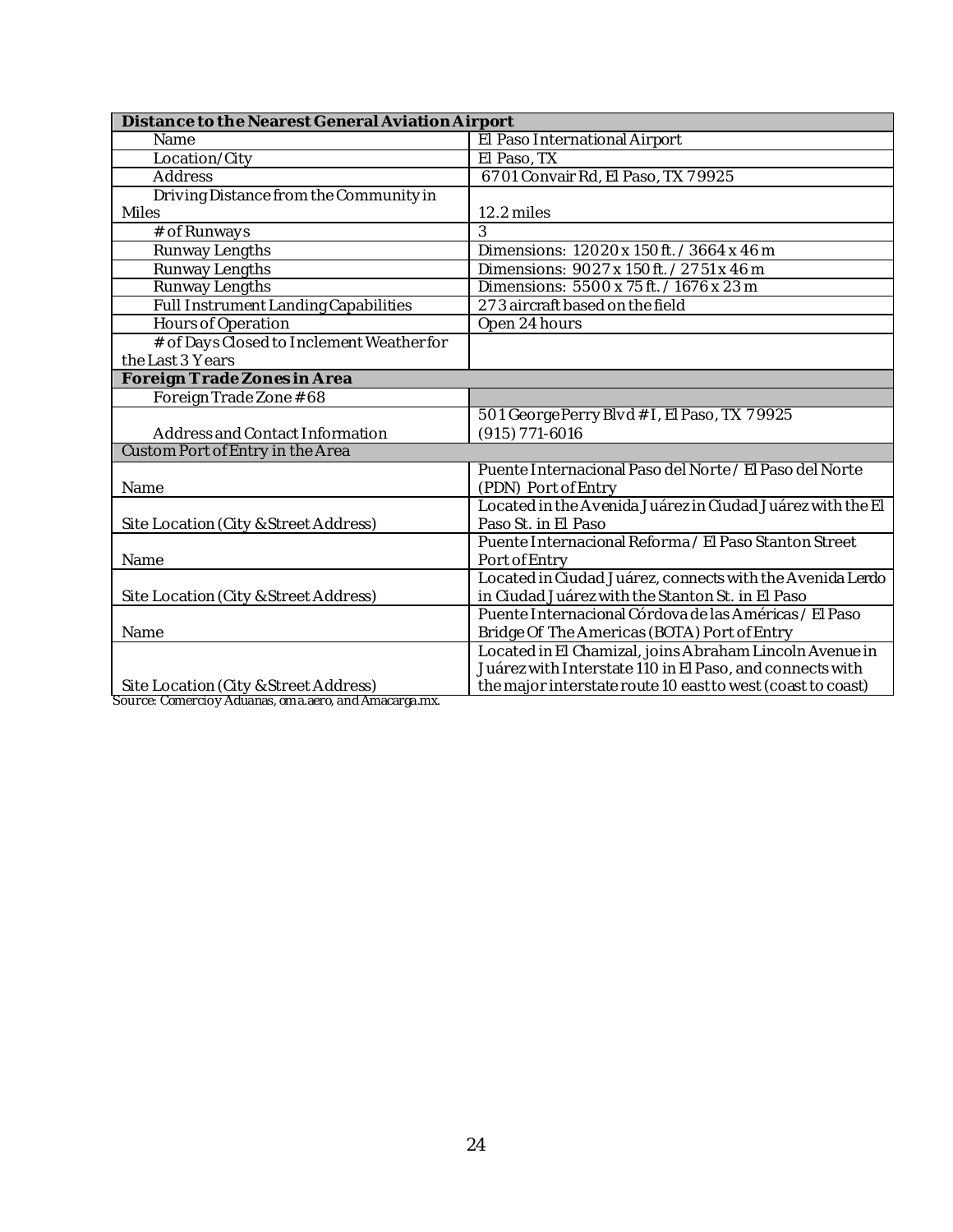<span id="page-26-0"></span>

| Electric Power                                             |              |                                                |                               |                                                                        |  |
|------------------------------------------------------------|--------------|------------------------------------------------|-------------------------------|------------------------------------------------------------------------|--|
| Name of Company                                            |              | Comisión Federal de Electricidad               |                               |                                                                        |  |
| Communities Served                                         |              |                                                | Ciudad Juárez                 |                                                                        |  |
|                                                            |              | Commercial and Industrial Rates in 2015 (USD)  |                               |                                                                        |  |
|                                                            |              | Voltage                                        | Rate                          | Demand                                                                 |  |
| Low Voltage                                                |              | $1 - 1,000$ volts                              | 2<br>3                        | $\leq$ 25 kW<br>$>25$ kW                                               |  |
| Medium Voltage                                             |              | 1,0001 - 35,000 volts                          | <b>OM</b><br><b>HM</b>        | $< 100$ kW<br>$\geq 100$ kW                                            |  |
| High Voltage                                               |              | 35,000 - 110,000<br>volts $> 110,000$<br>volts | <b>HS</b><br><b>HSL</b><br>HT | Sub transmission level<br>Sub transmission level<br>Transmission level |  |
| HM Rates in 2015 (USD)                                     |              |                                                |                               |                                                                        |  |
| Billing Demand (per kW)                                    | 10.9132      |                                                |                               |                                                                        |  |
| Basic                                                      | Intermediate |                                                |                               | On-Peak                                                                |  |
| 0.0437                                                     |              | 0.0538<br>0.1090                               |                               |                                                                        |  |
| Natural Gas                                                |              |                                                |                               |                                                                        |  |
| Name of Provider                                           |              | Gas Natural de Juárez                          |                               |                                                                        |  |
| Territory Serving                                          |              | Ciudad Juárez                                  |                               |                                                                        |  |
| Industrial Average Monthly Bill @ 300 Mcf<br>(USD) in 2015 |              | 1,552.47                                       |                               |                                                                        |  |

## **VIII. Utilities**

Source: The Hunt Institute for Global Competitiveness.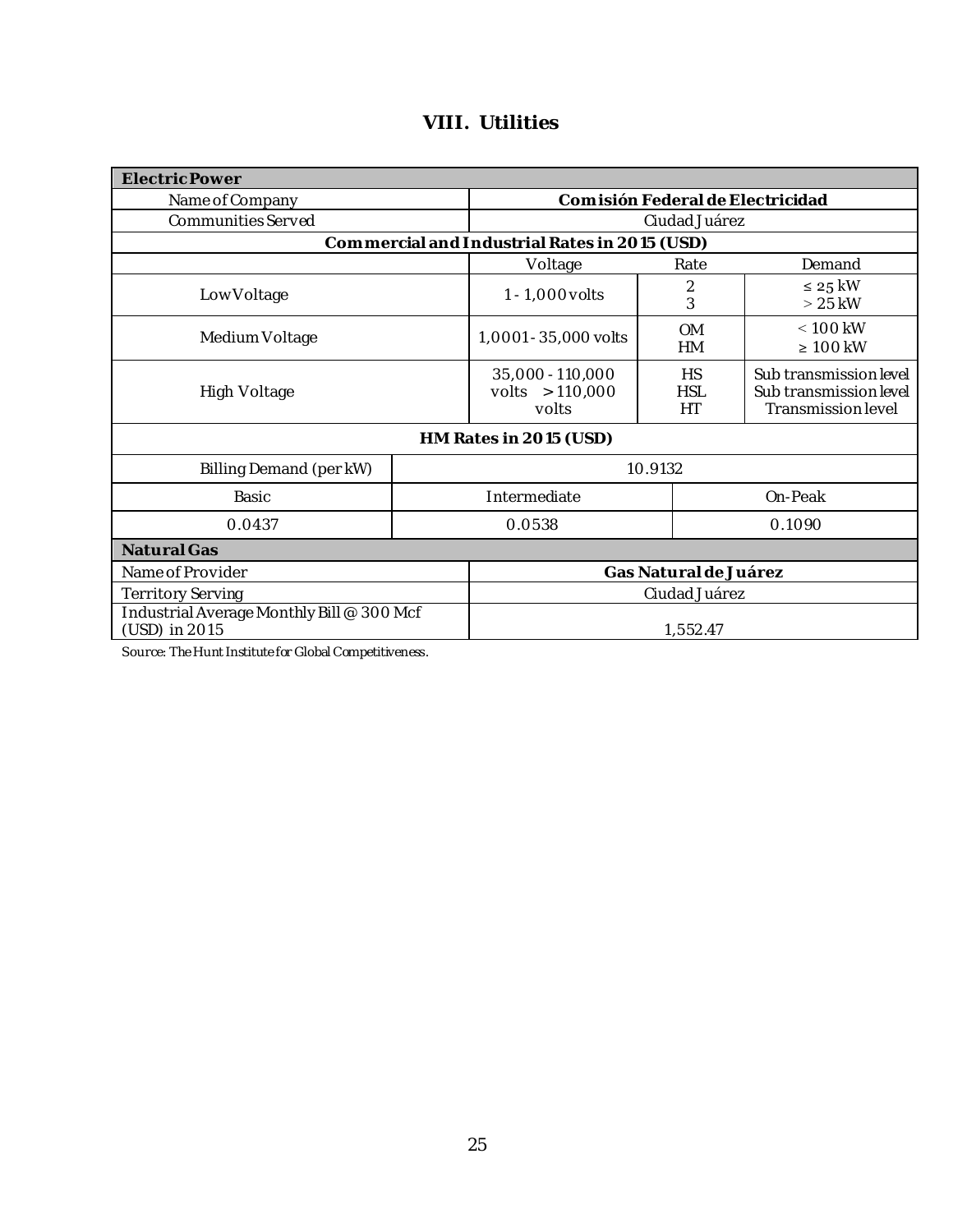## **IX. Environmental Permits**

<span id="page-27-0"></span>

| Mexico's Environmental Regulations and Compliance Needed: *                                                                                                                                                                                         |     |  |  |
|-----------------------------------------------------------------------------------------------------------------------------------------------------------------------------------------------------------------------------------------------------|-----|--|--|
| Permits and Licenses                                                                                                                                                                                                                                | Yes |  |  |
| Hazardous and Non-Hazardous Waste<br>Yes                                                                                                                                                                                                            |     |  |  |
| Monthly and Quarterly (in-house) Audits<br>Yes                                                                                                                                                                                                      |     |  |  |
| Safety Programs and Regulations<br>Yes                                                                                                                                                                                                              |     |  |  |
| Certification Support (i.e. ISO 9001)                                                                                                                                                                                                               | Yes |  |  |
| Raw Material Analysis                                                                                                                                                                                                                               | Yes |  |  |
| Government Audits                                                                                                                                                                                                                                   | Yes |  |  |
| Environmental Regulations in Mexico Include: **                                                                                                                                                                                                     |     |  |  |
| Any company being established for the first time is required to obtain Environmental Impact Authorization and<br>is required to apply for an extension if there is a significant change in the manufacturing process.                               |     |  |  |
| A company must identify and apply authorization if a manufacturing area releases emissions into the<br>atmosphere, and is required to comply with the maximum permissible limit regulations.                                                        |     |  |  |
| A company must identify if any manufacturing processes have generated wastewater and evaluate if they surpass<br>the maximum permissible limit that can be discharged into the city's sewer, requires authorization to discharge<br>the wastewater. |     |  |  |
| All non-hazardous waste must be handled by authorized companies, and companies are required to obtain<br>registration as non-hazardous wastegenerators.                                                                                             |     |  |  |
| Proper management is required with all hazardous waste generated, and companies must obtain registration as<br>hazardous waste generators. It is mandatory that an authorized company is used to dispose of this hazardous<br>waste.                |     |  |  |
| More to Environmental Regulations                                                                                                                                                                                                                   |     |  |  |

Source: NAPS\* and Maquila Reference\*\*.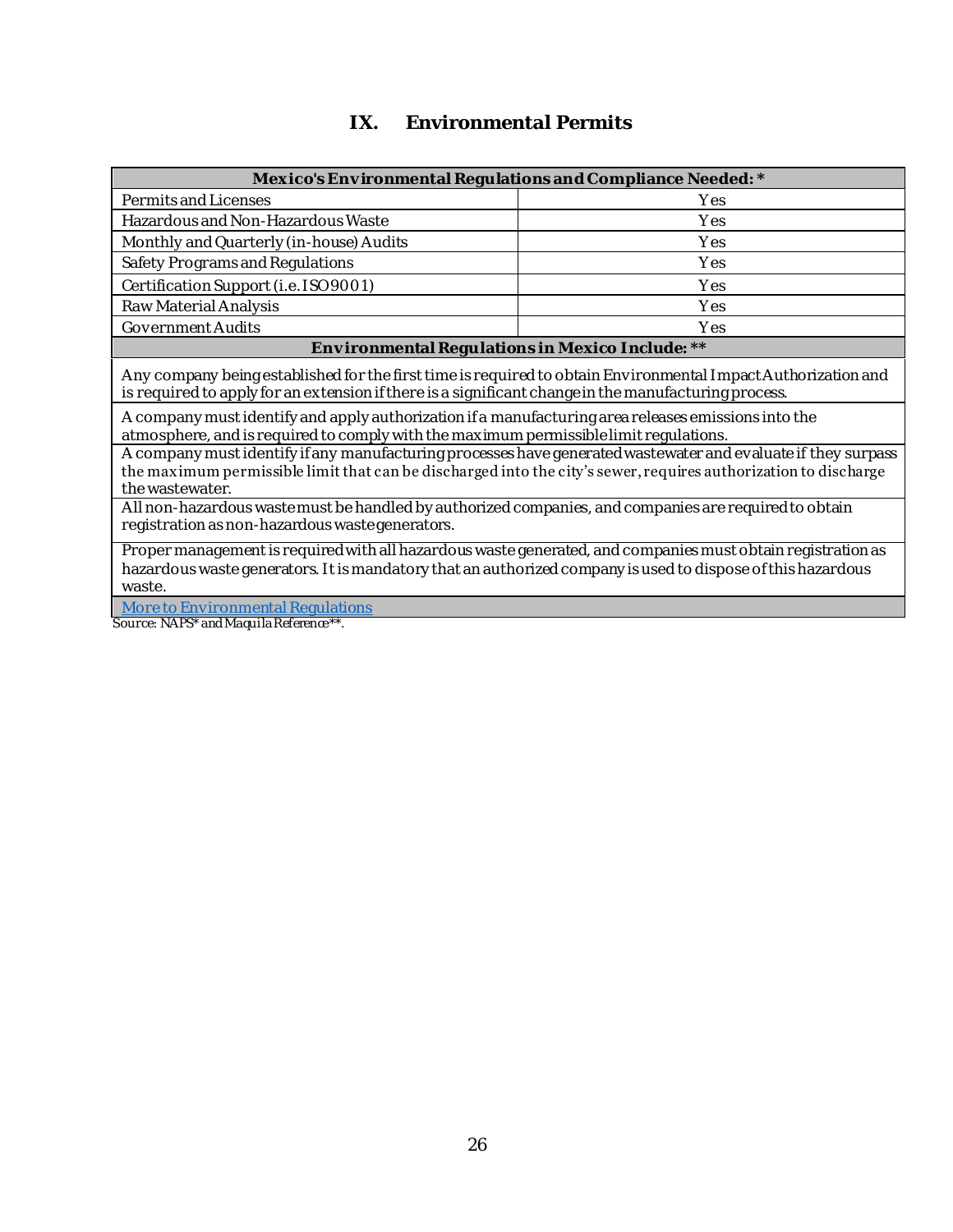## **X. Government**

<span id="page-28-0"></span>

| <b>City Government</b>                                                            |                                          |  |
|-----------------------------------------------------------------------------------|------------------------------------------|--|
| Form (Structure)                                                                  | Democracy                                |  |
| # of Elected Officials                                                            | 15 Elected Officials                     |  |
| Mayor                                                                             |                                          |  |
| Name                                                                              | Javier González Mocken                   |  |
| Years in Office                                                                   | Less than a year                         |  |
| Next Election Date                                                                | $5 - Jun-16$                             |  |
| City Manager (Yes or No)                                                          | No                                       |  |
| Governor                                                                          |                                          |  |
| Name                                                                              | César Horacio Duarte Jáquez              |  |
| Years in Office                                                                   | 6 years                                  |  |
| Current Term Expiration Date                                                      | $5 - Jul - 16$                           |  |
| Allowed to Run for Another Term (Yes or No)                                       | <b>No</b>                                |  |
| Next Election Date                                                                | $5 - Jul - 16$                           |  |
| Mexican Government Representation                                                 |                                          |  |
| Congressional Districts Listed by District # in the Service<br>Area (by District) | 8 Districts                              |  |
| Mexican Congresspersons Serving the Area                                          |                                          |  |
| <b>District</b>                                                                   | Name                                     |  |
| II. Juárez                                                                        | Jesús José Díaz Monárrez (PRI)           |  |
| III. Juárez                                                                       | Juan Eleuterio Muñoz Rivera (PRI)        |  |
| IV. Juárez                                                                        | Enrique Licón Chávez (Partido Verde)     |  |
| V. Juárez                                                                         | Laura Enriqueta Domínguez Esquivel (PRI) |  |
| VI. Juárez                                                                        | Gloria Porras Valles (PRI)               |  |
| VII. Juárez                                                                       | Mayra Guadalupe Chávez Jiménez (PRI)     |  |
| VIII. Juárez                                                                      | Daniel Murguía Lardizábal (PRI)          |  |
| IX. Juárez                                                                        | Luis Fernando Rodríguez Giner (PRI)      |  |

Source: Congreso del Estado de Chihuahua, Ciudad Juárez- Gobierno Municipal 2013-2016.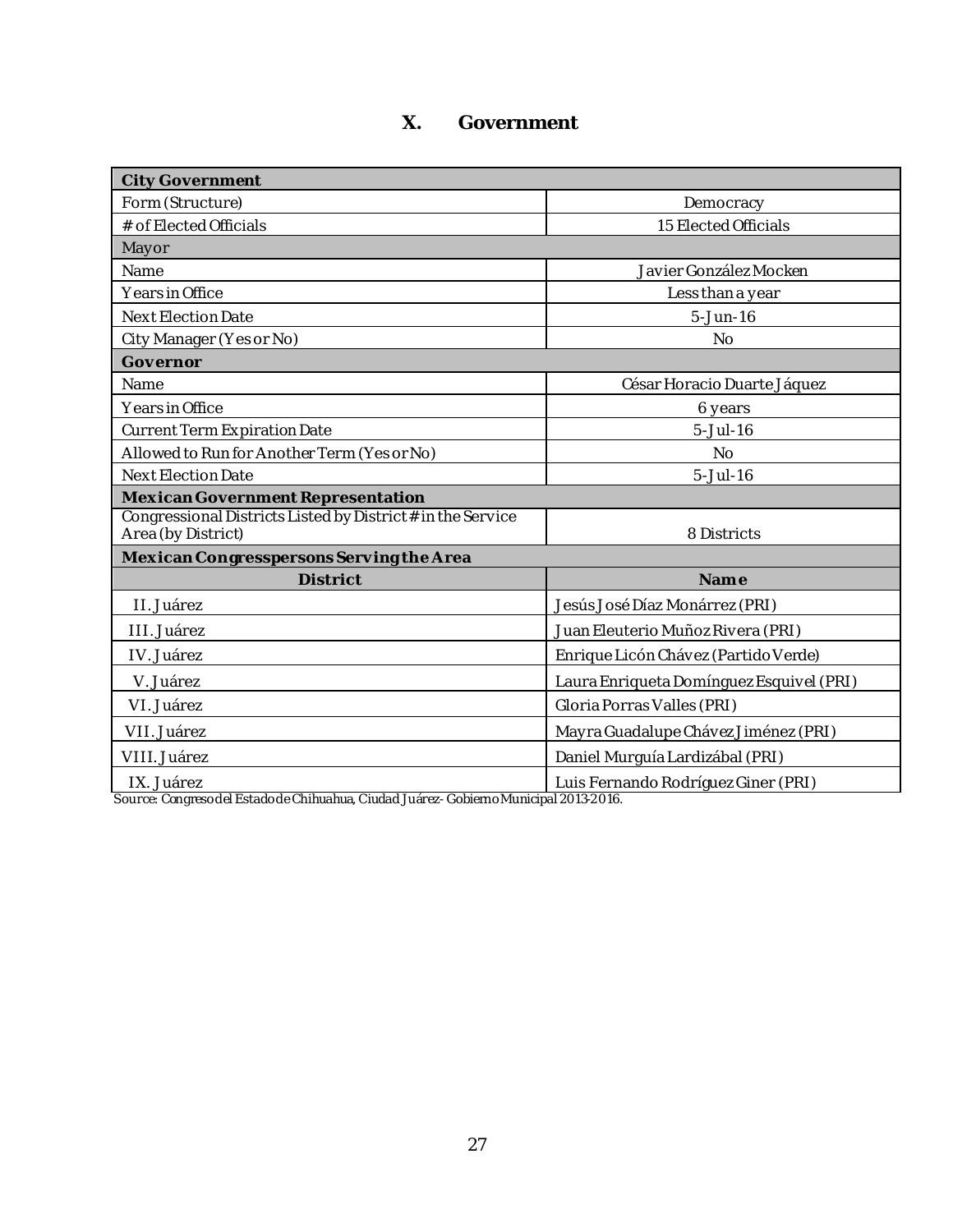<span id="page-29-0"></span>

| Weather                                                |                                                                                                 |  |  |
|--------------------------------------------------------|-------------------------------------------------------------------------------------------------|--|--|
| Average Annual Temperature                             | 16.7 °C                                                                                         |  |  |
| July's Average Temperature                             | 45.5 °C                                                                                         |  |  |
| January's Average Temperature                          | 11.16 °C                                                                                        |  |  |
|                                                        |                                                                                                 |  |  |
| Rainfall in Inches                                     | N/A                                                                                             |  |  |
| Snowfall in Inches                                     | 6.57                                                                                            |  |  |
| Highest Annual Average Wind Speed in Miles<br>per Hour | N/A                                                                                             |  |  |
| Lowest Annual Average Wind Speed in Miles<br>per Hour  | N/A                                                                                             |  |  |
| Number of Days Sunny or Partly Sunny                   | N/A                                                                                             |  |  |
| Elevation (Mean Feet Above Sea Level)                  | N/A                                                                                             |  |  |
|                                                        | <b>Higher Education</b>                                                                         |  |  |
| <b>Institution Name</b>                                | Address                                                                                         |  |  |
| Universidad Autónoma de Ciudad Juárez                  | Hermanos Escobar s/n, Omega, Cd Juárez, Chih.,<br>México                                        |  |  |
| Enrollment                                             | 27,422                                                                                          |  |  |
| Annual Degrees Conferred 2014-2015                     | 2,765                                                                                           |  |  |
| <b>Health Care</b>                                     |                                                                                                 |  |  |
| Hospital Name                                          | Address                                                                                         |  |  |
| Centro Médico de Especialidades                        | 201, Avenida de las Américas, Colonia Margaritas,<br>Margaritas, 32300 Cd Juárez, Chih., México |  |  |
| Hospital Star Médica Ciudad Juárez                     | Calle Paseo de la Victoria 4370, Partido Iglesias,<br>32618 Cd Juárez, Chih., México            |  |  |
| Hospital Ángeles Ciudad Juárez                         | Av. Campos Elíseos #9371, Campos Elíseos,<br>32420 Cd Juárez, Chih., México                     |  |  |
| Hospital de La Familia                                 | Ing. David Herrera, Centro, Cd Juárez, Chih.,<br>México                                         |  |  |
| Hospital Civil                                         | Calle Ignacio Alatorre 870, Centro, 32000 Cd<br>Juárez, Chih., México                           |  |  |
| Hospital Poliplaza Médica                              | Calle Pedro Rosales de León 7510, Cd Juárez,<br>Chih., México                                   |  |  |
| Crime Rate per 100,000 Inhabitants in<br>2015          | 21.9                                                                                            |  |  |
| # of Enclosed Regional Malls                           | 20                                                                                              |  |  |
| <b>Sport's Team Name</b>                               | Type                                                                                            |  |  |
| Football Club Juarez                                   | Professional-Second Tier Division                                                               |  |  |
| <b>Historical and Cultural Sites</b>                   | <b>Museums</b>                                                                                  |  |  |
| 25                                                     | 6                                                                                               |  |  |
| Sport                                                  | Gender                                                                                          |  |  |
| Soccer                                                 | Men                                                                                             |  |  |
| <b>Tourist Destinations</b>                            | Entertainment                                                                                   |  |  |
| 8                                                      | 8                                                                                               |  |  |

## **XI. Quality of Life**

Source: Servicio Meteorológico Nacional, UACJ, www.Juarez.gob.mx., and Así Estamos Juárez.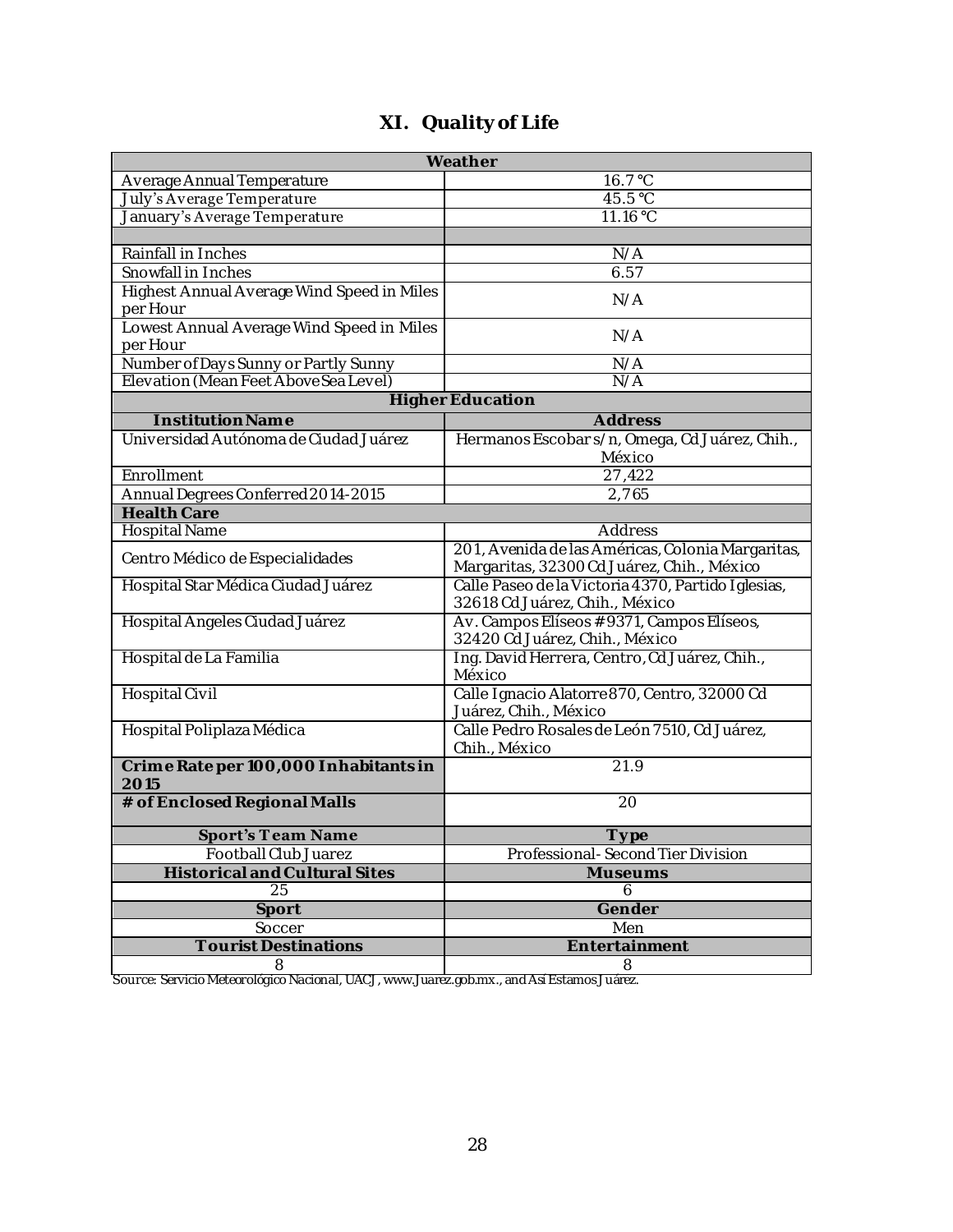<span id="page-30-0"></span>

| Industrial<br><b>Brokers Firm</b> | Address                                                                        | Contact<br>Information                             | Contact                                                                      | Email                                                                          |
|-----------------------------------|--------------------------------------------------------------------------------|----------------------------------------------------|------------------------------------------------------------------------------|--------------------------------------------------------------------------------|
| <b>CBRE</b>                       | CBRE El Paso Office<br>221 N. Kansas, Suite<br>2100<br>El Paso, TX 7 9902      | $(915)$ 313-8802 <sup>1</sup><br>$(915)$ 313-88012 | Andrés<br>Sandoval <sup>1</sup> and<br>Christian<br>Pérez Giese <sup>2</sup> | N/A                                                                            |
| Keller-Koch<br>Realtors LLC       | 4855 N Mesa St. #103,<br>El Paso, TX 7 9912                                    | $(915)$ 532-6400                                   | Robert Keller<br>and Matthew<br>Koch                                         | rkeller@keller-koch-<br>realtors.com and<br>mkoch@keller-koch-<br>realtors.com |
| Prologis                          | Santiago Troncoso 931,<br>Complejo Cielo, 32590<br>Cd Juárez, Chih.,<br>México | $+52(656)295$<br>3100<br>$+52(656)295$<br>3103     | Gloria<br>Viniegra                                                           | gviniegra@prologis.com                                                         |
| <b>RECON</b>                      | 700N. Stanton, El Paso,<br>Texas 7 9902                                        | $(915)$ 533-5414                                   | Mark M.<br>Blaugrund,<br><b>SLOR</b>                                         | info@reconinc.com                                                              |
| Los Fuentes                       | Av. Vicente Guerrero<br>No. 6965, Cd. Juárez,<br>Chihuahua                     | $(656) 617 - 4117$ ,<br>$(656)618 - 3727$          | Magaly<br>Fuentes                                                            | cifadm@terra.com.mx                                                            |
| Cushman &<br>Wakefield            | 5-B Butterfield Trail<br>Blvd.<br>El Paso, Texas 79906                         | $(915) 843 - 8888$                                 | Brett C.<br>Preston                                                          | bpreston@piresintl.com                                                         |
| <b>RJL</b>                        | 123 West Mills Avenue<br>Suite 420<br>El Paso, Texas 79901                     | $(915)$ 587 - 8310                                 | Richard J.<br>Amstater                                                       | ramstater@rjlrealestate.com                                                    |

## **XII. Industrial Brokers**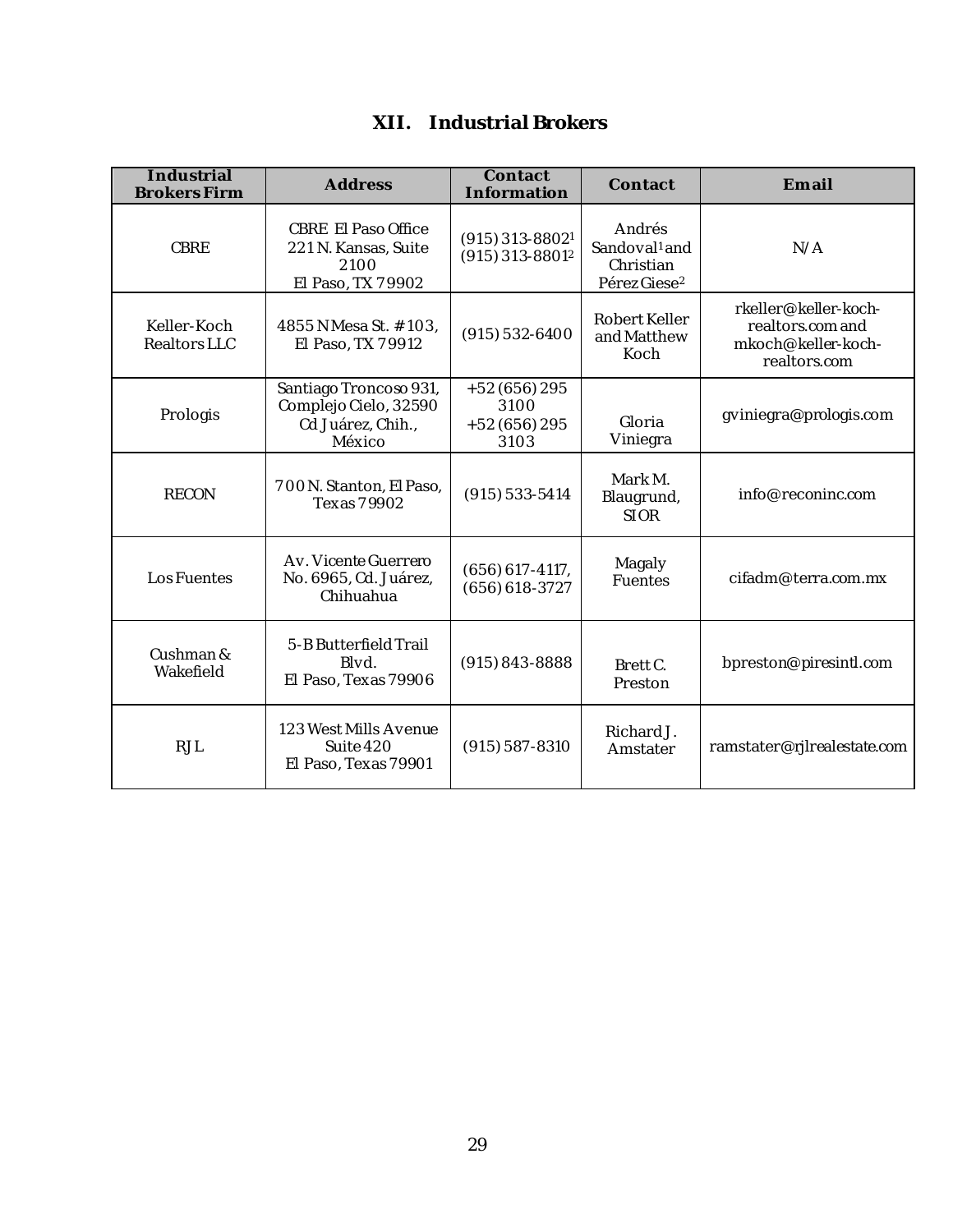## **XIII. Available Industrial Sites**

<span id="page-31-0"></span>Available Industrial Site #1

| Identity                                      | Name & Address                                            |  |
|-----------------------------------------------|-----------------------------------------------------------|--|
|                                               | Centro Industrial Juárez - North, Calle Ramón Rayón /     |  |
| Land                                          | Miguel de la Madrid, Cd. Juárez, CH. 32695                |  |
| <b>Broker</b>                                 | Andrés Sandoval                                           |  |
| Company                                       | CBRE                                                      |  |
| Telephone Number                              | $(915)$ 313-8802                                          |  |
| Website                                       | Centro Industrial Juárez - North                          |  |
| Site Characteristics Surrounding the Building |                                                           |  |
| Freestanding                                  | Industrial Land                                           |  |
| <b>Business Park</b>                          | Light Industrial and Warehousing                          |  |
| Size in Acres                                 | 92 AC                                                     |  |
| Specific Building Site Acres                  | N/A                                                       |  |
| <b>Total Complex in Acres</b>                 | N/A                                                       |  |
| Price                                         | Available Upon Request                                    |  |
| Transportation                                |                                                           |  |
| Highway Linkage                               | Blvd. Manuel Talamás Camandari                            |  |
| 2 or 4 Lane                                   | 4 Lane                                                    |  |
| Distance to 4 Lane Highway                    | .02-1 Mile                                                |  |
| Mass Transit Service Distance from Building   |                                                           |  |
| Distance to Border Crossing                   | Zaragoza - Y sleta International Border Crossing, 8 Miles |  |
| <b>Bus</b>                                    | Ciudad Juárez Public Transportation                       |  |
|                                               | Abraham González International Airport, Between 5-10      |  |
| Distance to Airport in Miles                  | Km.                                                       |  |
| Utilities                                     |                                                           |  |
| Water                                         |                                                           |  |
| Provider                                      | <b>JMAS</b>                                               |  |
| Sewer                                         |                                                           |  |
| Provider                                      | <b>JMAS</b>                                               |  |
| Natural Gas                                   |                                                           |  |
| Provider                                      | Gas Natural de Juárez                                     |  |
| Electric Power                                |                                                           |  |
| <b>CFE</b><br>Service Provider                |                                                           |  |
| Protective Services                           |                                                           |  |
| Fire Station Volunteer or Full-Time           | Full-Time                                                 |  |
| 24 Hour police Patrol Provided                | Yes                                                       |  |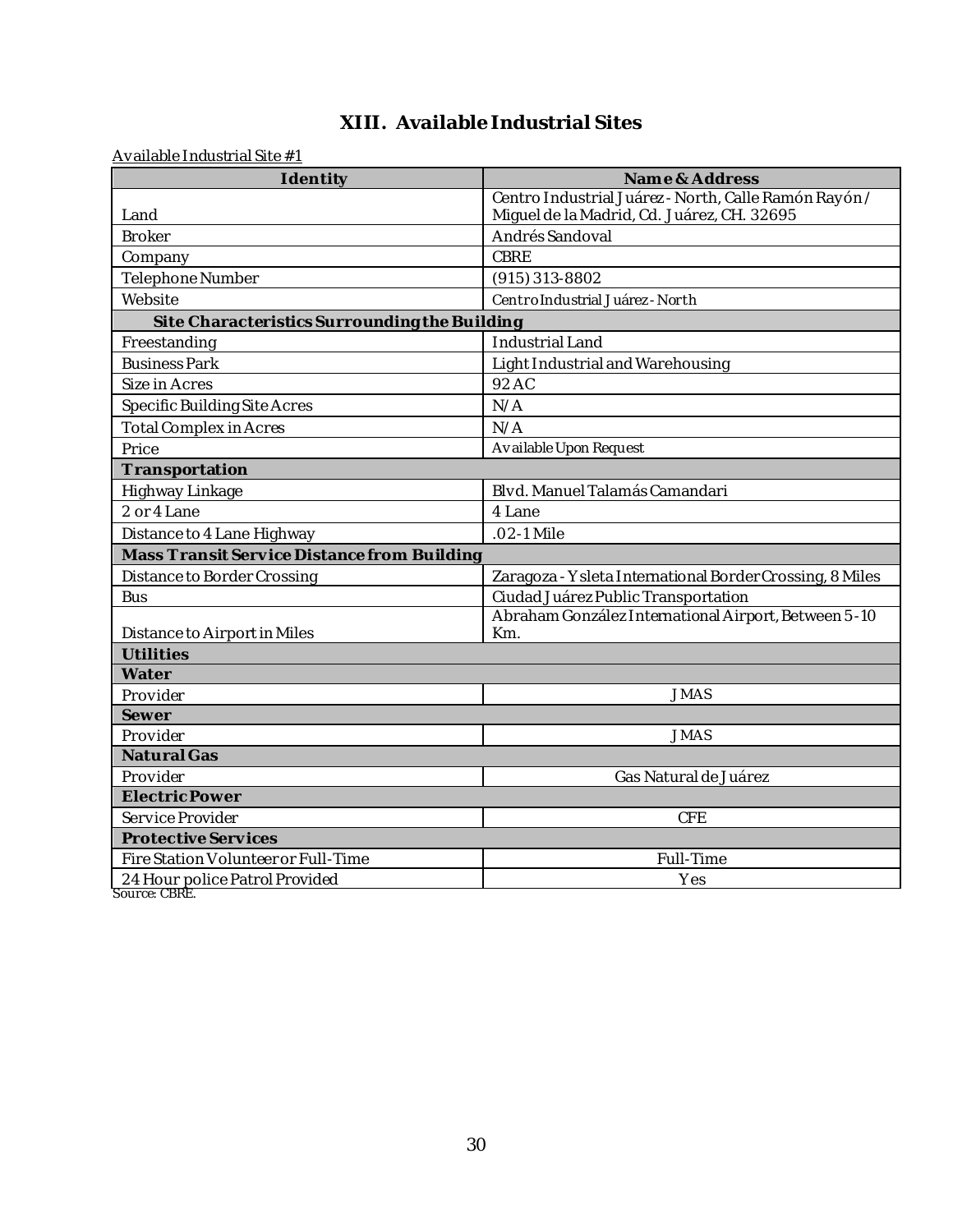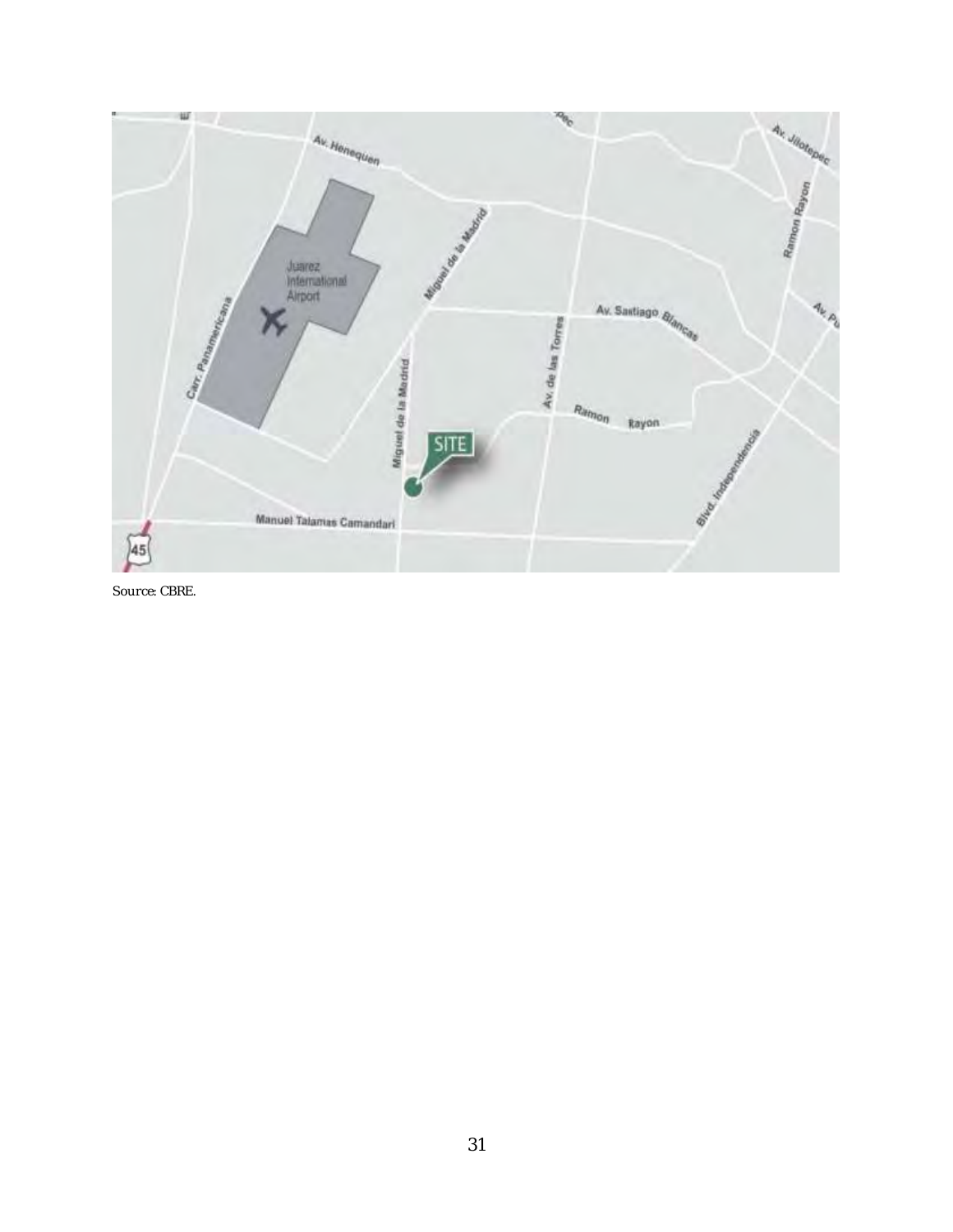| Available Industrial Site $\# 2$ |  |
|----------------------------------|--|
|                                  |  |

| Identity                                        | Name & Address                                                 |  |
|-------------------------------------------------|----------------------------------------------------------------|--|
|                                                 | Compal, Av. Río Bravo No. 1230, Río Bravo Industrial Park, Cd. |  |
| Land                                            | Juárez, CH 32557                                               |  |
| <b>Broker</b>                                   | Andrés Sandoval                                                |  |
| Company                                         | <b>CBRE</b>                                                    |  |
| Telephone Number                                | $(915)$ 313-8802                                               |  |
| Website                                         | COMPAL                                                         |  |
| Site Characteristics Surrounding the Building   |                                                                |  |
| Freestanding                                    | N/A                                                            |  |
| <b>Business Park</b>                            | <b>Industrial Park</b>                                         |  |
| Size in Acres                                   | 15.8 Acres                                                     |  |
| Specific Building Site Acres                    | 269,023sq.ft.                                                  |  |
| <b>Total Complex in Acres</b>                   | N/A                                                            |  |
| Price                                           | Available Upon Request                                         |  |
| Transportation                                  |                                                                |  |
| Highway Linkage                                 | Cuatro Siglos High Way                                         |  |
| Number of Lanes                                 | 3 Lane                                                         |  |
| Distance to Border Crossing                     | Córdova International Bridge, 17 Km.                           |  |
| Mass Transit Service Distance from Building     |                                                                |  |
| <b>Bus</b>                                      | Ciudad Juárez Public Transportation                            |  |
| Distance to Airport in Miles                    | Abraham González International Airport, 18.7 KM                |  |
| Utilities                                       |                                                                |  |
| Water                                           |                                                                |  |
| Provider                                        | <b>JMAS</b>                                                    |  |
| Sewer                                           |                                                                |  |
| Provider                                        | <b>JMAS</b>                                                    |  |
| Natural Gas                                     |                                                                |  |
| Provider                                        | Gas Natural de Juárez                                          |  |
| Electric Power                                  |                                                                |  |
| Service Provider                                | <b>CFE</b>                                                     |  |
| Protective Services                             |                                                                |  |
| Fire Station Volunteer or Full-Time             | Full-Time                                                      |  |
| 24 Hour police Patrol Provided<br>Source: CBRE. | Yes                                                            |  |

32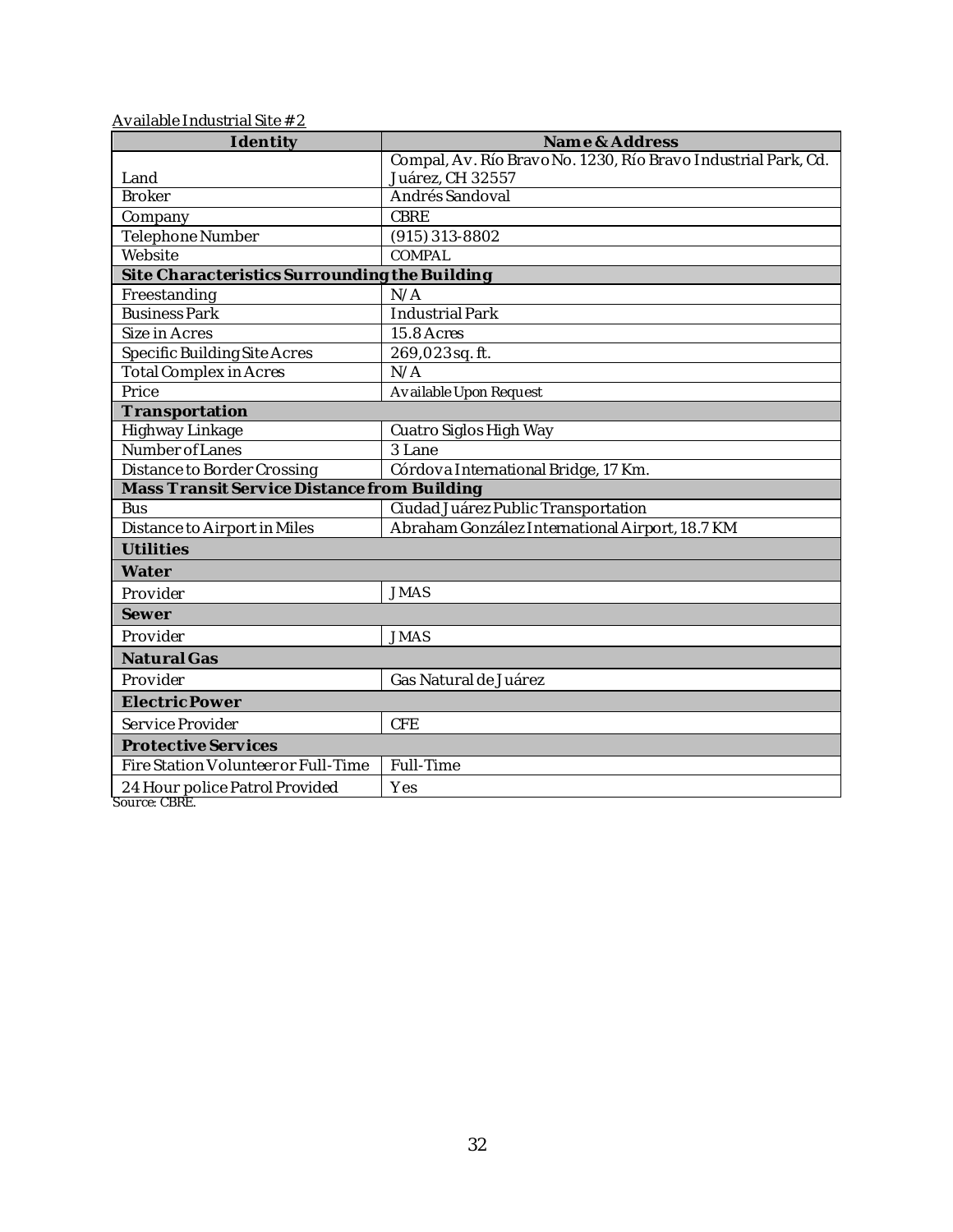

Source: CBRE.

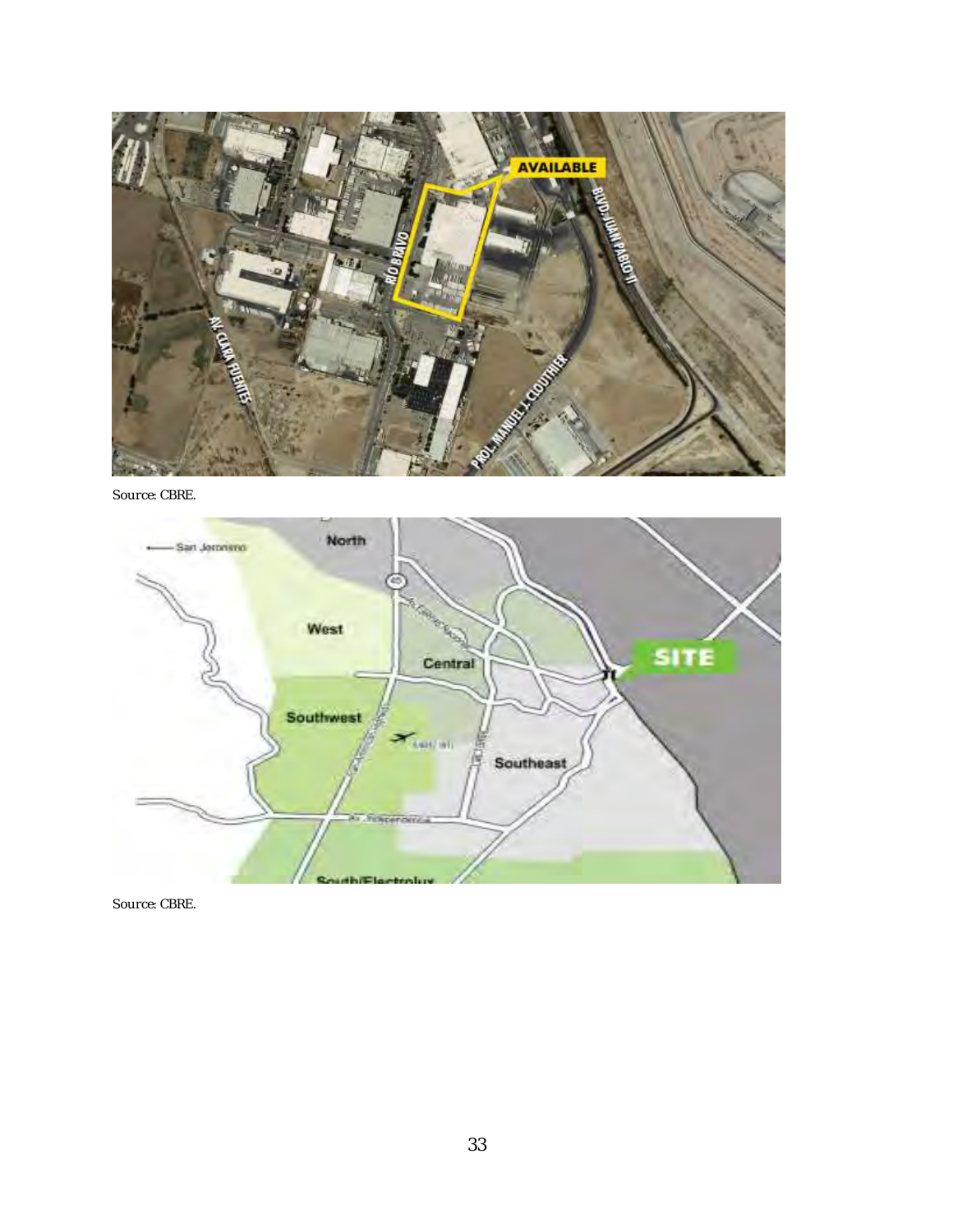| Identity                                      | Name & Address                                        |
|-----------------------------------------------|-------------------------------------------------------|
|                                               | Zaragoza Land, Blvd. Miguel de la Madrid, Cd. Juárez, |
| Land                                          | CH 32575                                              |
| <b>Broker</b>                                 | Ricardo Fernández                                     |
| Company                                       | CBRE                                                  |
| Telephone Number                              | $(915)$ 313-8817                                      |
| Website                                       | Zaragoza Land                                         |
| Site Characteristics Surrounding the Building |                                                       |
| Freestanding                                  | N/A                                                   |
| <b>Business Park</b>                          | Industrial Land                                       |
| Size in Acres                                 | 49.82 Acres                                           |
| Specific Building Site Acres                  | Industrial Land                                       |
| <b>Total Complex in Acres</b>                 | 49.82 Acres                                           |
| Price                                         | \$1.86 PSF, \$4,036,496 USD                           |
| Transportation                                |                                                       |
| Highway Linkage                               | Blvd. Miguel de la Madrid High Way                    |
| Number of Lanes                               | 2 Lanes                                               |
| Distance to 4 Lane Highway                    | N/A                                                   |
| <b>Internal Site Access</b>                   | Yes                                                   |
| Mass Transit Service Distance from Building   |                                                       |
| Distance from Border Crossing                 | Zaragoza Bridge, 20.4 KM                              |
| <b>Bus</b>                                    | Ciudad Juárez Public Transportation                   |
| Distance to Airport in Miles                  | Abraham González International Airport, 16.8 KM       |
| Utilities                                     |                                                       |
| Water                                         |                                                       |
| Provider                                      | <b>JMAS</b>                                           |
| Sewer                                         |                                                       |
| Provider                                      | <b>JMAS</b>                                           |
| <b>Natural Gas</b>                            |                                                       |
| Provider                                      | Gas Natural de Juárez                                 |
| Electric Power                                |                                                       |
| Service Provider                              | <b>CFE</b>                                            |
| Protective Services                           |                                                       |
| Fire Station Volunteer or Full-Time           | Full-Time                                             |
| 24 Hour police Patrol Provided                | Yes                                                   |

Available Industrial Site #3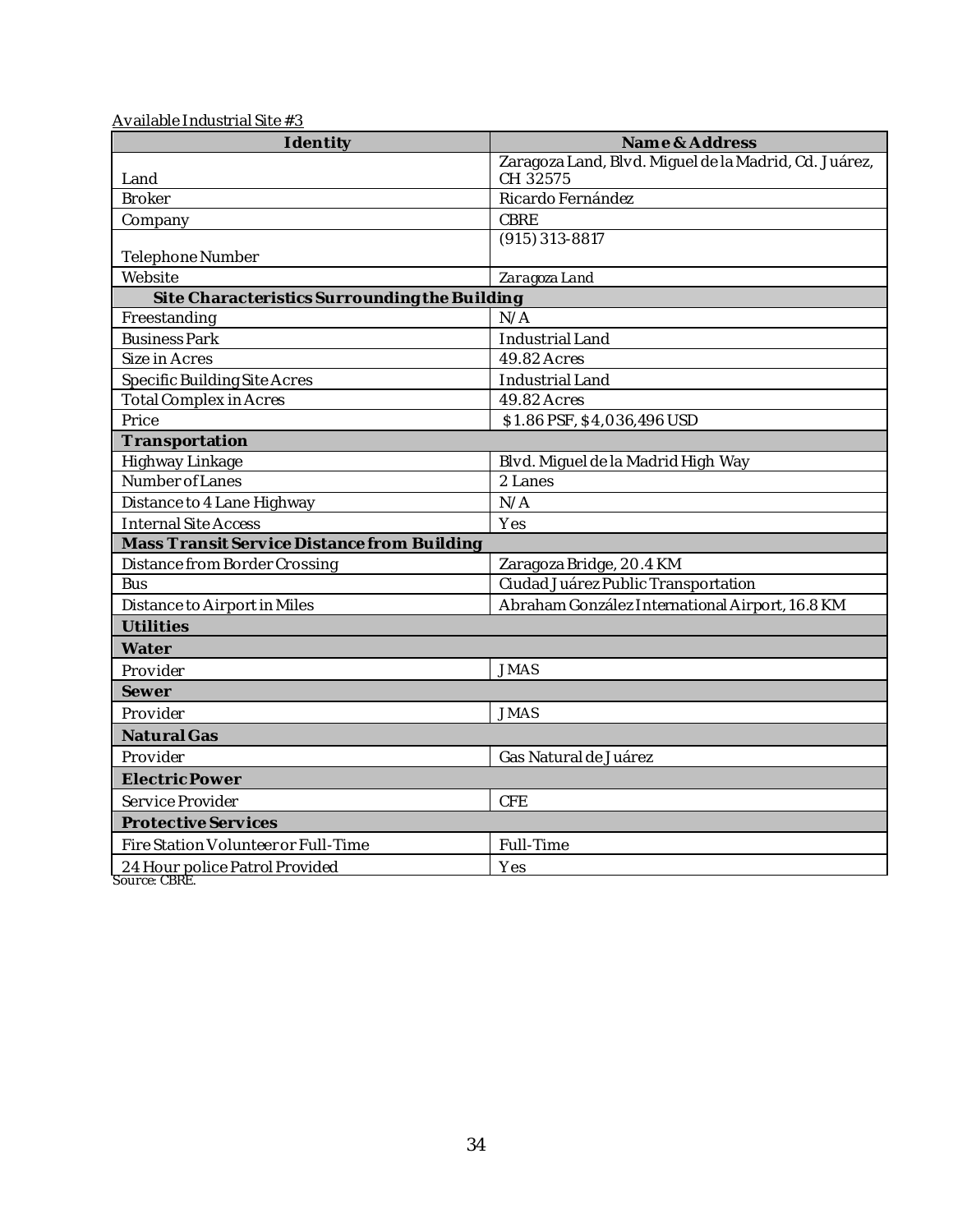

Source: CBRE.

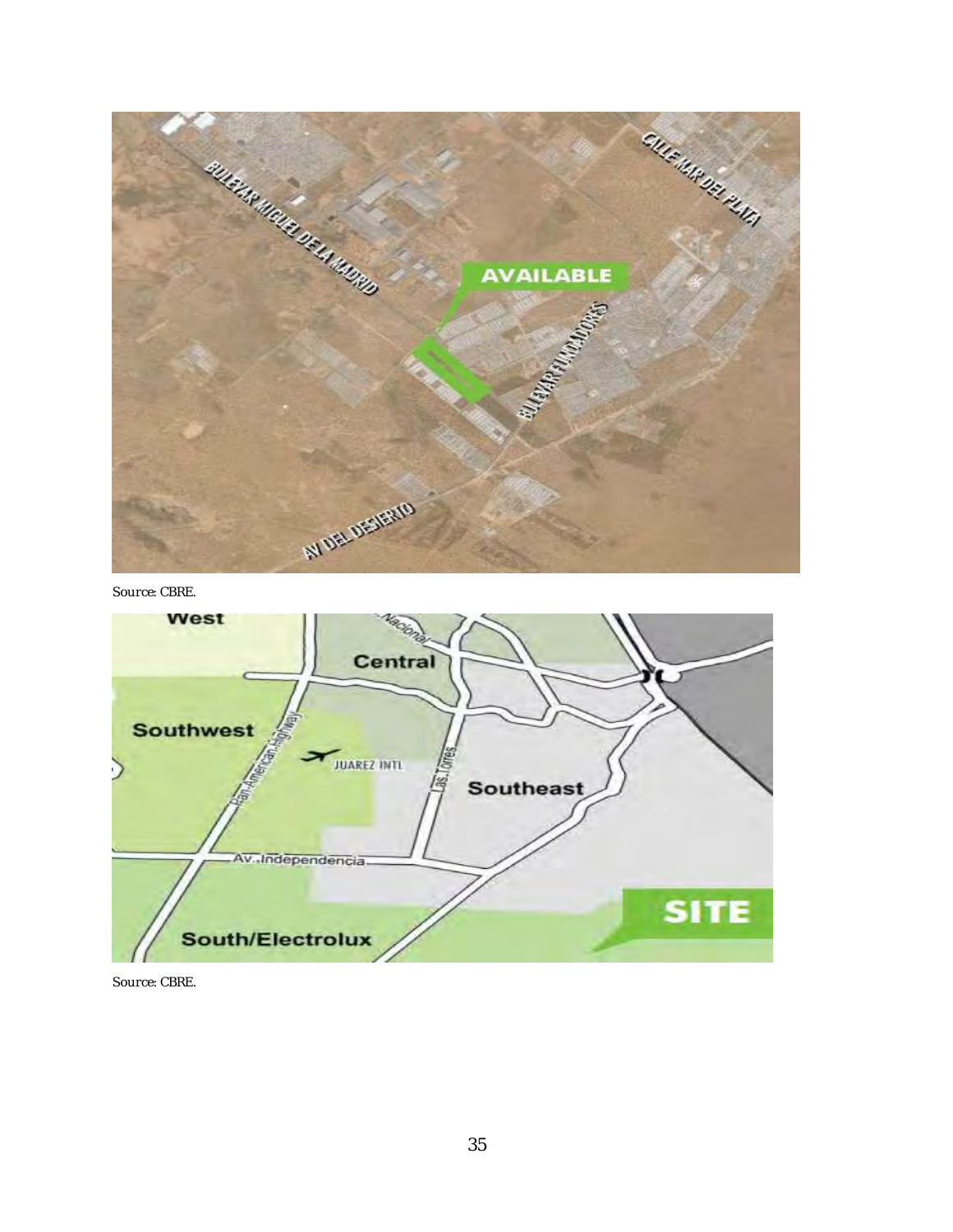| Identity                                      | Name & Address                                                           |
|-----------------------------------------------|--------------------------------------------------------------------------|
|                                               | Parque Industrial Aztecas #1753, Cd. Juárez, Chihuahua,                  |
| Land                                          | 32679                                                                    |
| <b>Broker</b>                                 | Gloria Viniegra                                                          |
| Company                                       | Prologis                                                                 |
| Telephone Number                              | +526562953103                                                            |
| Website                                       | Prologis                                                                 |
| Site Characteristics Surrounding the Building |                                                                          |
| Freestanding                                  | <b>No</b>                                                                |
| <b>Business Park</b>                          | Industrial Park                                                          |
| Size in Acres                                 | N/A                                                                      |
| Specific Building Site Acres                  | 19,922 SF                                                                |
| <b>Total Complex in Acres</b>                 | N/A                                                                      |
| Price                                         | Upon Request                                                             |
| Transportation                                |                                                                          |
| Highway Linkage                               | Ponciano Arriaga                                                         |
| Number of Lanes                               | 2 Lanes                                                                  |
| Distance to 4 Lane Highway                    | Eje Vial Juan Gabriel; 1.9 km.                                           |
| Internal Site Access                          | Yes                                                                      |
| Mass Transit Service Distance from Building   |                                                                          |
| Distance to Border Crossing<br><b>Bus</b>     | Puente Córdova, 23 min., 12.1 km.<br>Ciudad Juárez Public Transportation |
|                                               | Abraham González International Airport, 15 min., 7,2 km.                 |
| Distance to Airport in Miles                  |                                                                          |
| Utilities                                     |                                                                          |
| Water                                         |                                                                          |
| Provider                                      | <b>JMAS</b>                                                              |
| Sewer                                         |                                                                          |
| Provider                                      | <b>JMAS</b>                                                              |
| Natural Gas                                   |                                                                          |
| Provider                                      | Gas Natural de Juárez                                                    |
| Electric Power                                |                                                                          |
| Service Provider                              | <b>CFE</b>                                                               |
| Protective Services                           |                                                                          |
| Fire Station Volunteer or Full-Time           | Full-Time                                                                |
| 24 Hour police Patrol Provided                | Yes                                                                      |
|                                               |                                                                          |

Available Industrial Site # 4

Source: Prologis.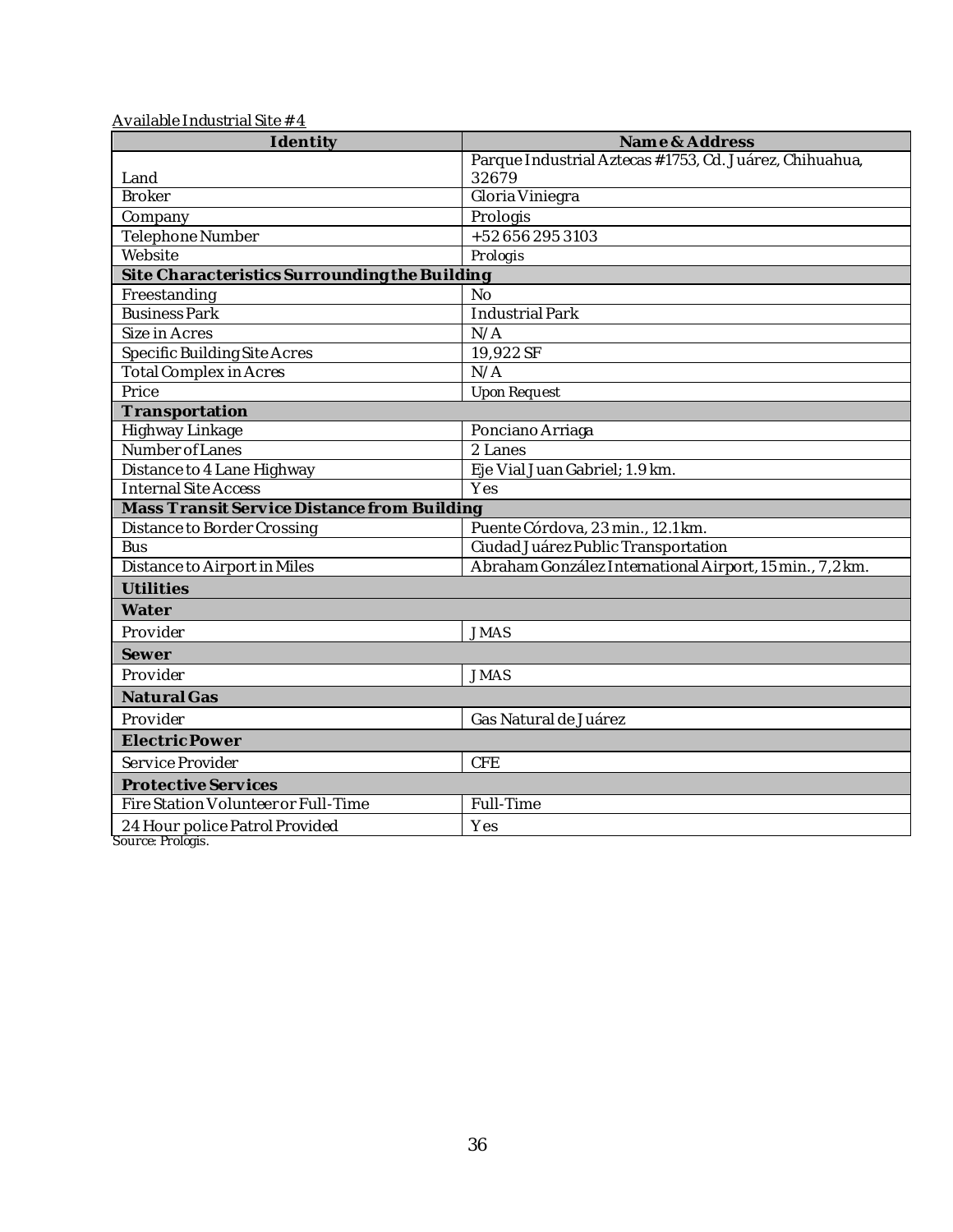

Source: Google Maps.



Source: Prologis.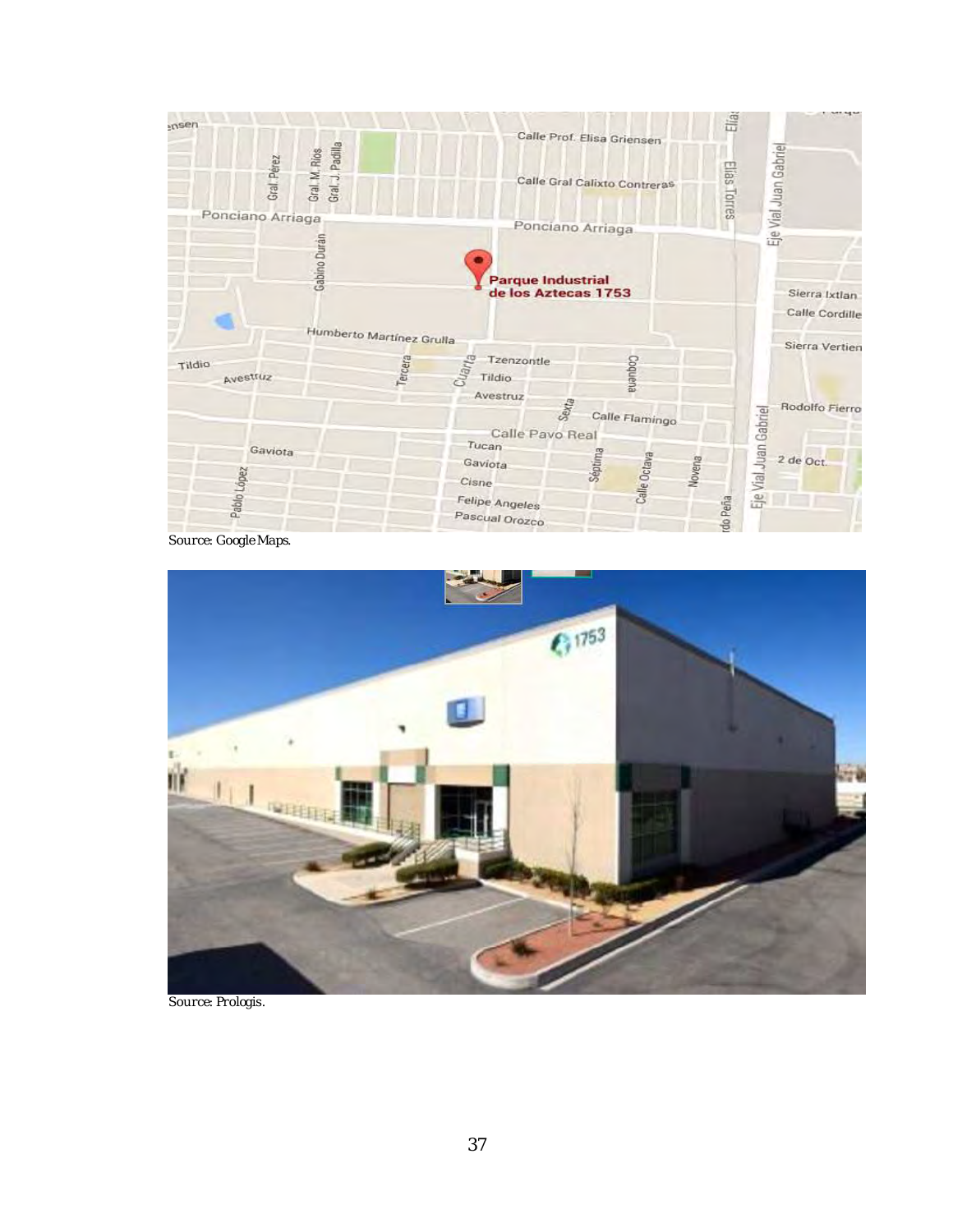| Identity                                      | Name & Address                                 |  |
|-----------------------------------------------|------------------------------------------------|--|
| Land                                          | Río Lancaster, Ciudad Juárez, Chihuahua, 32695 |  |
| <b>Broker</b>                                 | Gloria Viniegra                                |  |
| Company                                       | Prologis                                       |  |
| Telephone Number                              | +52 (656) 295 3103                             |  |
| Website                                       | Prologis                                       |  |
| Site Characteristics Surrounding the Building |                                                |  |
| Freestanding                                  | Yes                                            |  |
| <b>Business Park</b>                          | Industrial Park                                |  |
| Size in Acres                                 | 210,223SF                                      |  |
| Specific Building Site Acres                  | 210,223SF                                      |  |
| <b>Total Complex in Acres</b>                 | 210,223SF                                      |  |
| Price                                         | Upon Request                                   |  |
| Transportation                                |                                                |  |
| Highway Linkage                               | Calle Ramón Rayón                              |  |
| Number of Lanes                               | 2 Lanes                                        |  |
| Distance to 4 Lane Highway                    | Ciudad Juárez- El Porvenir, 1.9 km             |  |
| Internal Site Access                          | Yes                                            |  |
| Mass Transit Service Distance from Building   |                                                |  |
| <b>Bus</b>                                    | Ciudad Juárez Public Transportation            |  |
| Distance to Airport in Miles                  | Abraham González International Airport         |  |
| Utilities                                     |                                                |  |
| Water                                         |                                                |  |
| Provider                                      | <b>JMAS</b>                                    |  |
| Sewer                                         |                                                |  |
| Provider                                      | <b>JMAS</b>                                    |  |
| Natural Gas                                   |                                                |  |
| Provider                                      | Gas Natural de Juárez                          |  |
| Electric Power                                |                                                |  |
| Service Provider                              | <b>CFE</b>                                     |  |
| Protective Services                           |                                                |  |
| Fire Station Volunteer or Full-Time           | Full-Time                                      |  |
| 24 Hour police Patrol Provided                | Yes                                            |  |
| Source: Prologis.                             |                                                |  |

Available Industrial Site # 5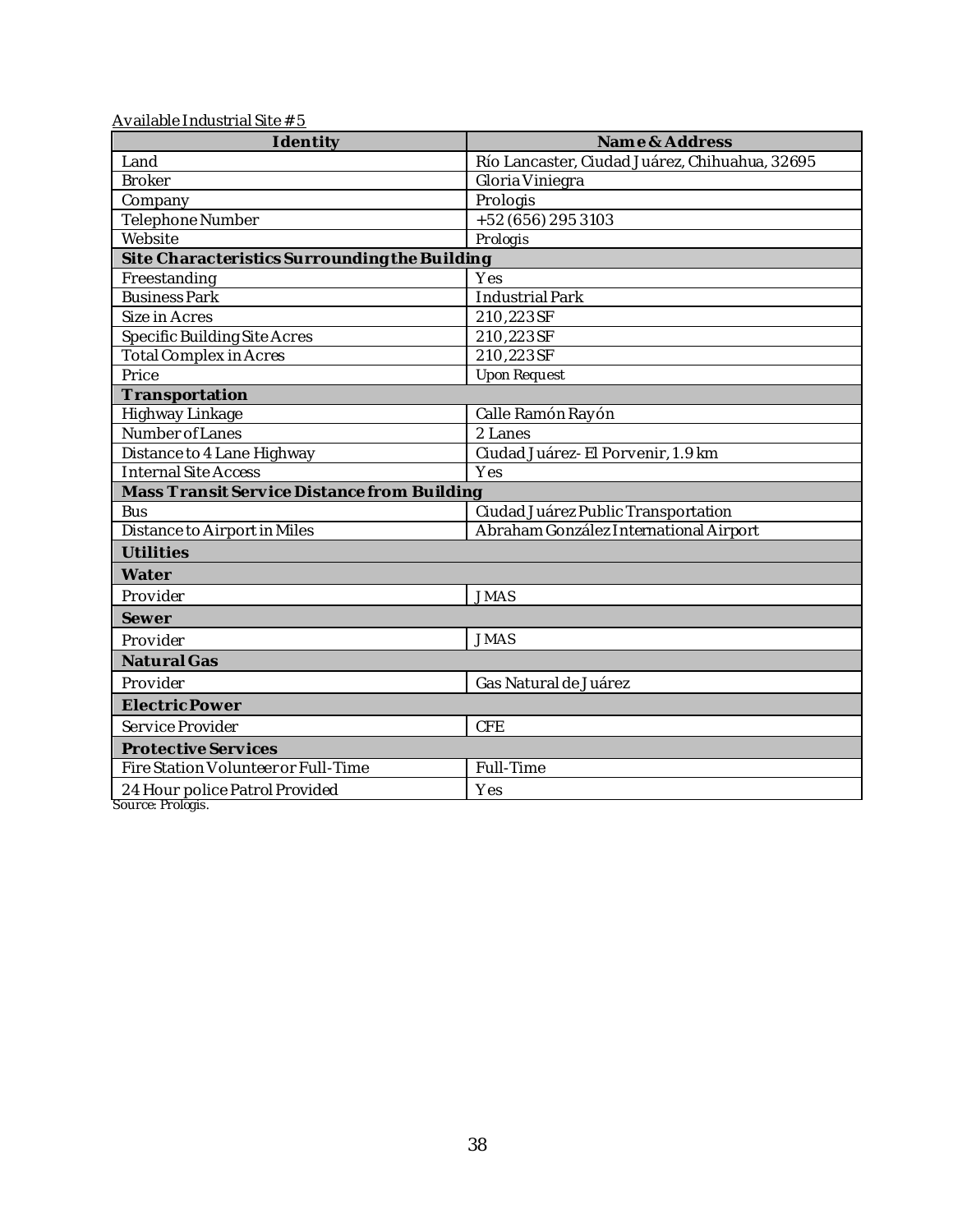

Source: Prologis.

![](_page_40_Figure_2.jpeg)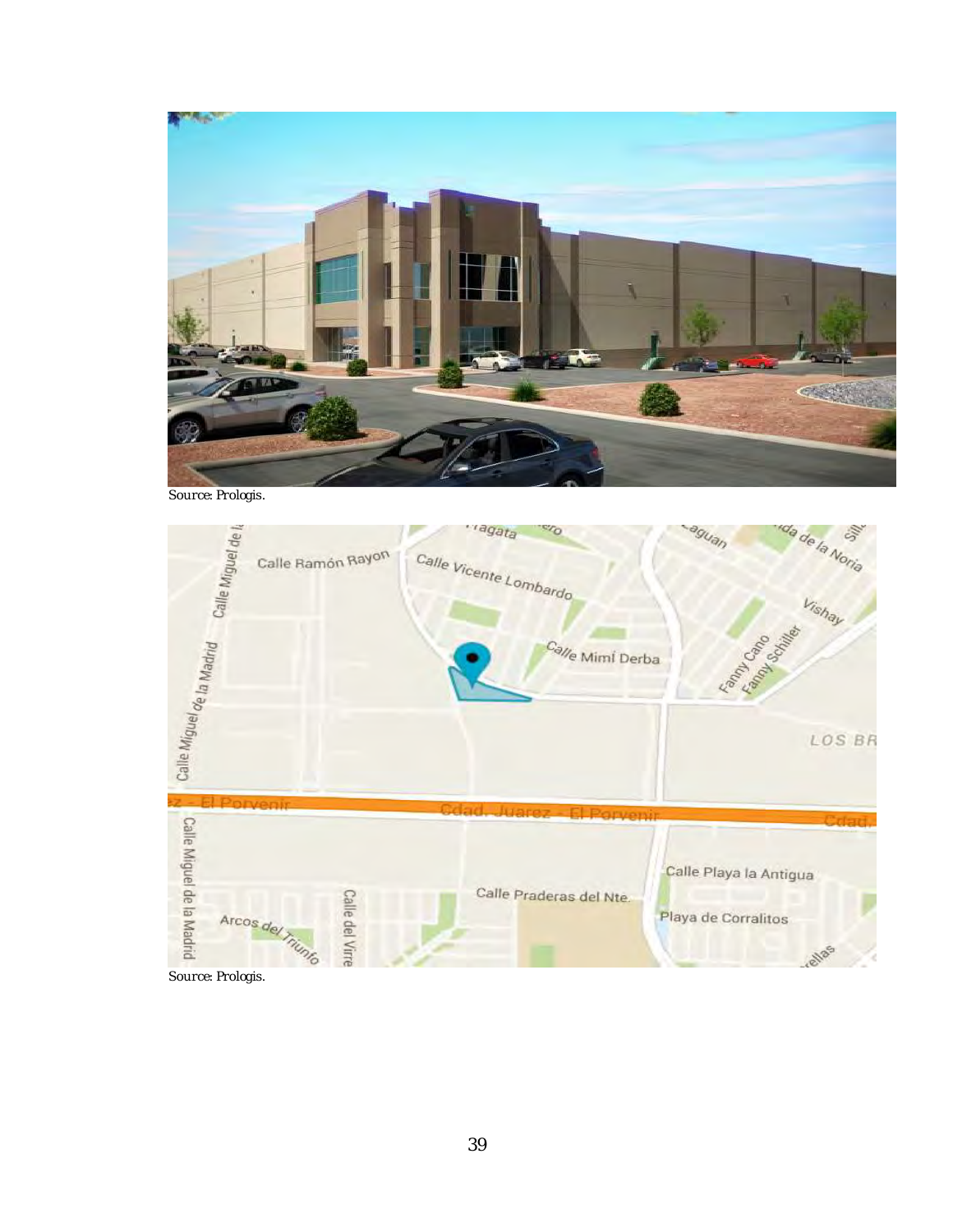| Identity                                            | Name & Address                                           |
|-----------------------------------------------------|----------------------------------------------------------|
|                                                     | Manuel Talámas Camandari Río Lancaster Eduardo           |
| Land                                                | Barbachano, Ciudad Juárez, Chihuahua, 32695              |
| <b>Broker</b>                                       | Gloria Viniegra                                          |
| Company                                             | Prologis                                                 |
| Telephone Number                                    | +52 (656) 295 3103                                       |
| Website                                             | Prologis                                                 |
| Site Characteristics Surrounding the Building       |                                                          |
| Freestanding                                        | Yes                                                      |
| <b>Business Park</b>                                | Yes                                                      |
| Size in Acres                                       | 45 Acres                                                 |
| Specific Building Site Acres                        | 210,223SF                                                |
| Total Complex in Acres                              | 45 Acres                                                 |
| Price                                               | Upon Request                                             |
| Transportation                                      |                                                          |
| Highway Linkage                                     | Ciudad Juárez- El Porvenir                               |
| Number of Lanes                                     | 4 Lanes                                                  |
| Distance to 4 Lane Highway                          | Next to a 4 Lane Highway                                 |
| <b>Internal Site Access</b>                         | Yes                                                      |
| Mass Transit Service Distance from Building         |                                                          |
| Distance to Border Crossing                         | Puente Internacional Zaragoza, 23 min., 16.8 km.         |
| <b>Bus</b>                                          | Ciudad Juárez Public Transportation                      |
| Distance to Airport in Miles                        | Abraham González International Airport, 13 min., 8.6 km. |
| Utilities                                           |                                                          |
| Water                                               |                                                          |
| Provider                                            | <b>JMAS</b>                                              |
| Sewer                                               |                                                          |
| Provider                                            | <b>JMAS</b>                                              |
| Natural Gas                                         |                                                          |
| Provider                                            | Gas Natural de Juárez                                    |
| Electric Power                                      |                                                          |
| Service Provider                                    | <b>CFE</b>                                               |
| Protective Services                                 |                                                          |
| Fire Station Volunteer or Full-Time                 | Full-Time                                                |
| 24 Hour police Patrol Provided<br>Source: Prologis. | Yes                                                      |

Available Industrial Site  $# 6$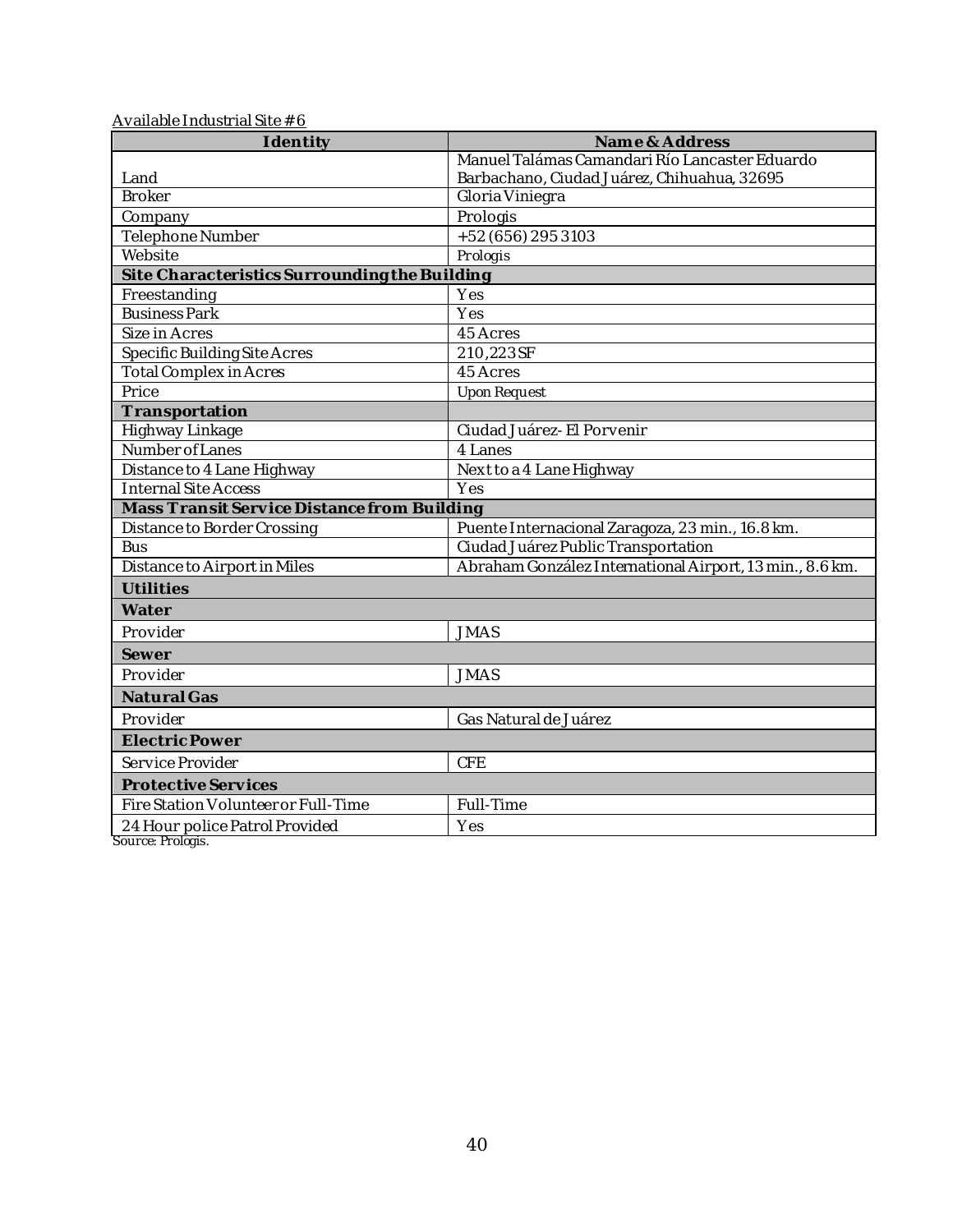![](_page_42_Picture_0.jpeg)

Source: Prologis.

![](_page_42_Figure_2.jpeg)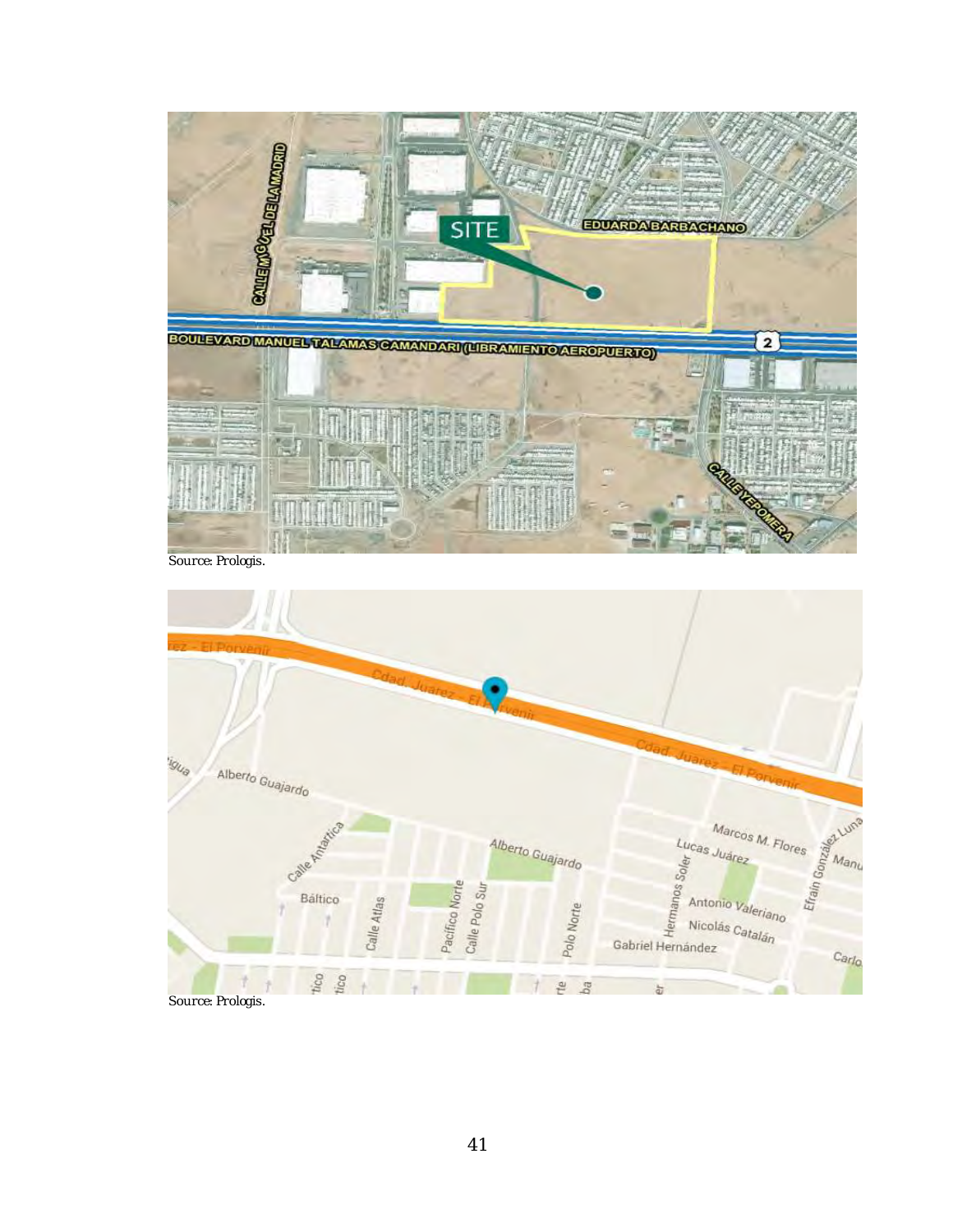| 10 and Division of the United States of the United States of the United States of the U<br>Identity | Name & Address                                   |  |
|-----------------------------------------------------------------------------------------------------|--------------------------------------------------|--|
| Land                                                                                                | AX Trigem, Ciudad Juárez, Chih., MX              |  |
| <b>Broker</b>                                                                                       | Marush Sepulveda                                 |  |
| Company                                                                                             | Cushman & Wakefield                              |  |
| Telephone Number                                                                                    | +52 (656) 648 6842                               |  |
| Website                                                                                             | Cushman & Wakefield                              |  |
| Site Characteristics Surrounding the Building                                                       |                                                  |  |
| Freestanding                                                                                        | Yes                                              |  |
| <b>Business Park</b>                                                                                | Industrial Park                                  |  |
| Size in Acres                                                                                       | 224,858sf                                        |  |
| Specific Building Site Acres                                                                        | 113,431 sf                                       |  |
| <b>Total Complex in Acres</b>                                                                       | 224,858sf                                        |  |
| Price                                                                                               | Upon Request                                     |  |
| Transportation                                                                                      |                                                  |  |
| Highway Linkage                                                                                     | Hermanos Escobar                                 |  |
| Number of Lanes                                                                                     | 3 Lanes                                          |  |
| Distance to 4 Lane Highway                                                                          | 3 km                                             |  |
| <b>Internal Site Access</b>                                                                         | Yes                                              |  |
| Mass Transit Service Distance from Building                                                         |                                                  |  |
| Distance to Border Crossing                                                                         | Córdova International Bridge, 6.8 km.            |  |
| <b>Bus</b>                                                                                          | Ciudad Juárez Public Transportation              |  |
| Distance to Airport in Miles                                                                        | Abraham González International Airport, 14.2 km. |  |
| Utilities                                                                                           |                                                  |  |
| Water                                                                                               |                                                  |  |
| Provider                                                                                            | <b>JMAS</b>                                      |  |
| Sewer                                                                                               |                                                  |  |
| Provider                                                                                            | <b>JMAS</b>                                      |  |
| Natural Gas                                                                                         |                                                  |  |
| Provider                                                                                            | Gas Natural de Juárez                            |  |
| Electric Power                                                                                      |                                                  |  |
| Service Provider                                                                                    | <b>CFE</b>                                       |  |
| Protective Services                                                                                 |                                                  |  |
| Fire Station Volunteer or Full-Time                                                                 | Full-Time                                        |  |
| 24 Hour police Patrol Provided                                                                      | Yes                                              |  |

Available Industrial Site # 7

Source: Cushman & Wakefield.